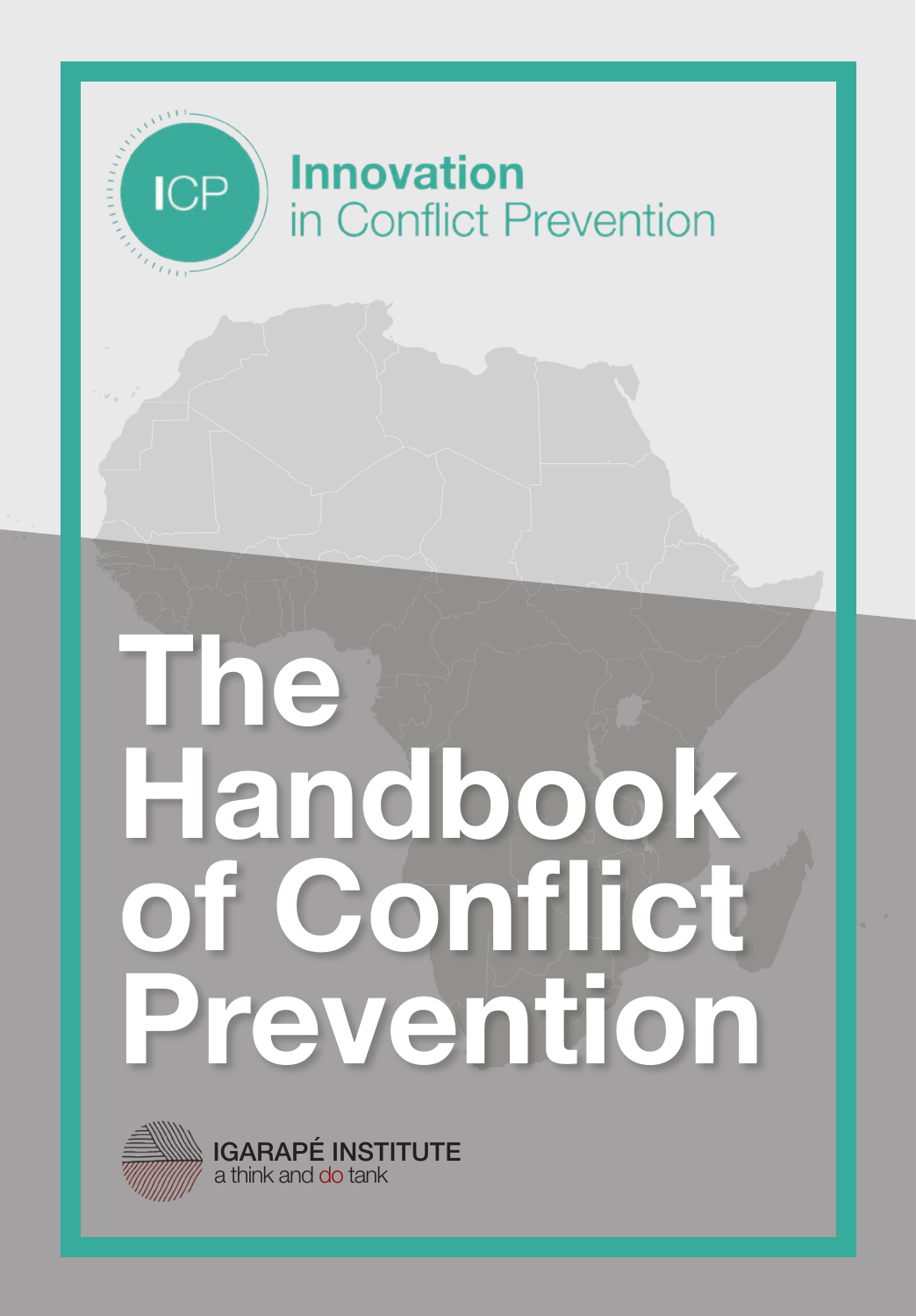# **Index**

| b. Conflict Prevention at the AU and the Regional Economic |  |
|------------------------------------------------------------|--|
|                                                            |  |
| 3.1. Beyond the Structural/Operational Dichotomy 21        |  |
| 3.2. Mainstreaming Gender in Conflict Prevention  26       |  |
|                                                            |  |
|                                                            |  |
|                                                            |  |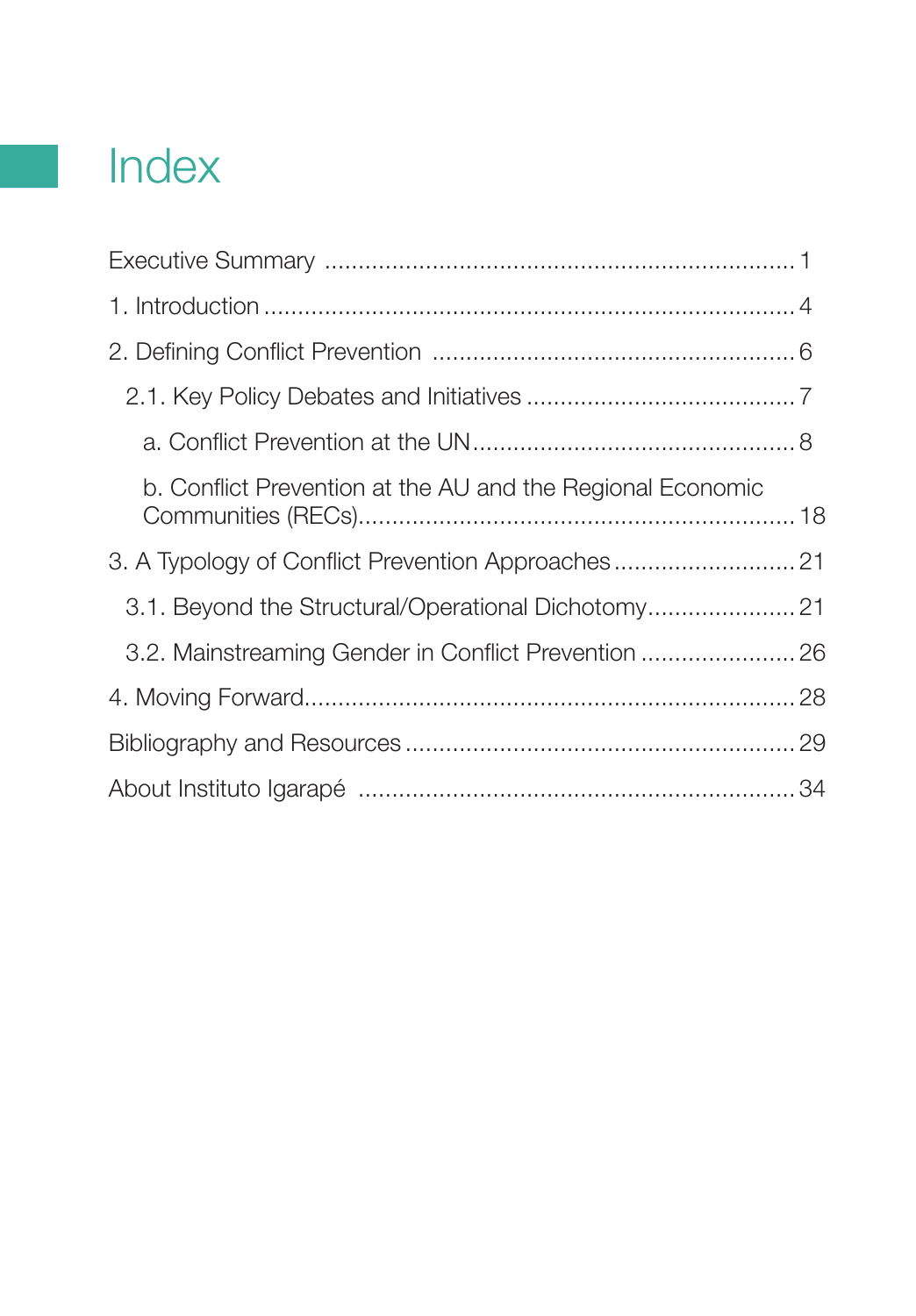# <span id="page-2-0"></span>The Handbook of Conflict Prevention

## Executive Summary

Conflict prevention has a long history within the context of the international peace and security architecture. In recent years, there has been a push to vitalize the idea. The new UN Secretary General has called for the restoration of conflict prevention to the center of the organization´s agenda. The Secretary General and others see conflict prevention as not only central to the UN´s mandate, but also as a growing responsibility for the African Union (AU), other Regional Economic Communities (RECs), and Regional Mechanisms (RMs). The growing focus on "Sustaining Peace" has shown that the senior leadership of most multilateral organizations are committed to expanding political commitment, resources, and innovative thinking to produce more effective approaches to the prevention of the outbreak or recurrence of conflict and violence.

A critical question concerns "what works" when it comes to preventing conflict. There is growing interest by a wide range of multilateral and bilateral agencies in identifying innovations in conflict prevention—new and tested approaches, practices, and tools that increase the effectiveness and efficiency of prevention. The idea that a thousand flowers should bloom is no longer tenable. Curiously, one of the central challenges in identifying and developing preventive solutions relates to the lack of conceptual clarity about what conflict prevention actually means. There are broad and narrow interpretations—all of which make it difficult to move from theory to practice. Without an agreed typology of conflict prevention, it is difficult to prioritize, assess and evaluate competing policies, programs and projects on the ground. Indeed, despite a multitude of preventive initiatives underway around the world, we know little about what works, and why.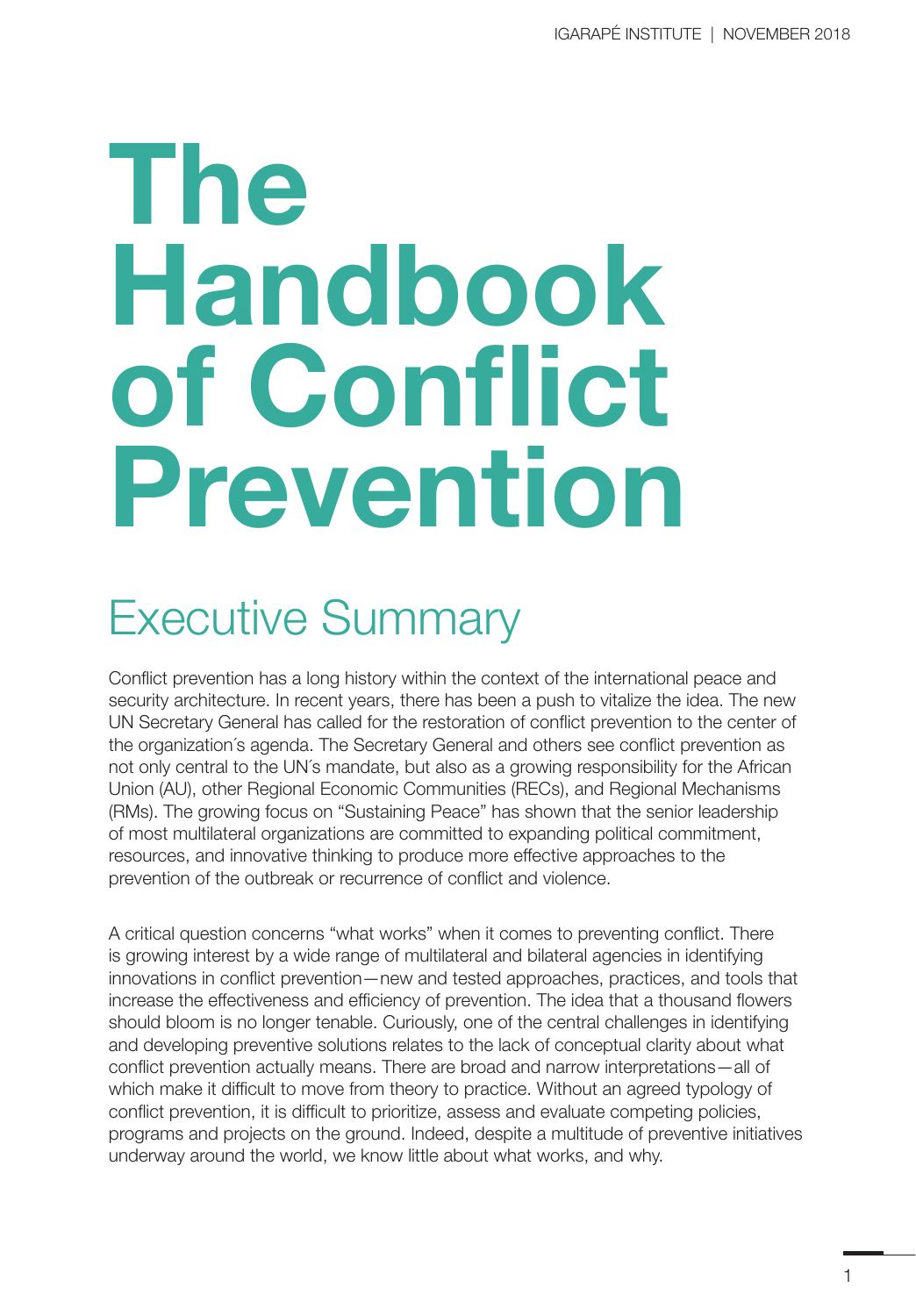At the same time, conflict prevention is politically sensitive. Some member states of the UN and AU fear that the idea of conflict prevention intentionally or unintentionally reinforces security priorities at the expense of core human rights and development work – in other words, that it tends to securitize those organizations' approaches. Others worry that conflict prevention infringes on state sovereignty and, taken to extremes, could be used as justification for heavy-handed interventionism. Still more believe that conflict prevention is too narrowly associated with the idea of state fragility, and that, as a result, related efforts have focused on low-income and conflict-affected states with insufficient engagement with the many transnational factors that drive armed conflict. What is more, some governments are concerned that the label of "conflict prevention" can generate stigmas and negative reputation effects for those countries that have become the focus of preventive efforts.

In order to clarify the concept of conflict prevention and provide a solid starting point for evidence-based analysis and response design, this handbook offers several key takeaway points:

Although the international community has focused heavily on the immediate side of conflict prevention, using tools such as mediation and good offices to prevent the imminent breakout or intensification of conflict, more attention is needed to structural prevention, with a longer-term view and corresponding policy approaches.

• Despite the heavy focus on individual states, conflict prevention requires greater attention to transnational factors, whether at the regional or global level. From arms flows to migratory fluxes and geopolitical meddling, transnational factors demand far more innovative international cooperation on conflict prevention.

Given the evidence on how inclusive processes contribute towards positive peace, all types of conflict prevention responses – primarily whether immediate, structural or transnational – should incorporate the perspective, and attend to the needs, of population groups that are particularly vulnerable in conflict-affected contexts, including women, children, the elderly, and ethnic or religious minorities.

• Although global and regional epistemic communities have emerged around specific categories of conflict prevention, e.g. mediation and peacebuilding, promoting interaction and exchanges among those sub-groups is necessary for a more comprehensive approach to conflict prevention.

There is urgent need for reliable data and analysis of conflict prevention that goes beyond case studies and draws on a wide gamut of methodologies, both qualitative and quantitative, combining them with innovative technologies that allow for data interactivity and visualization.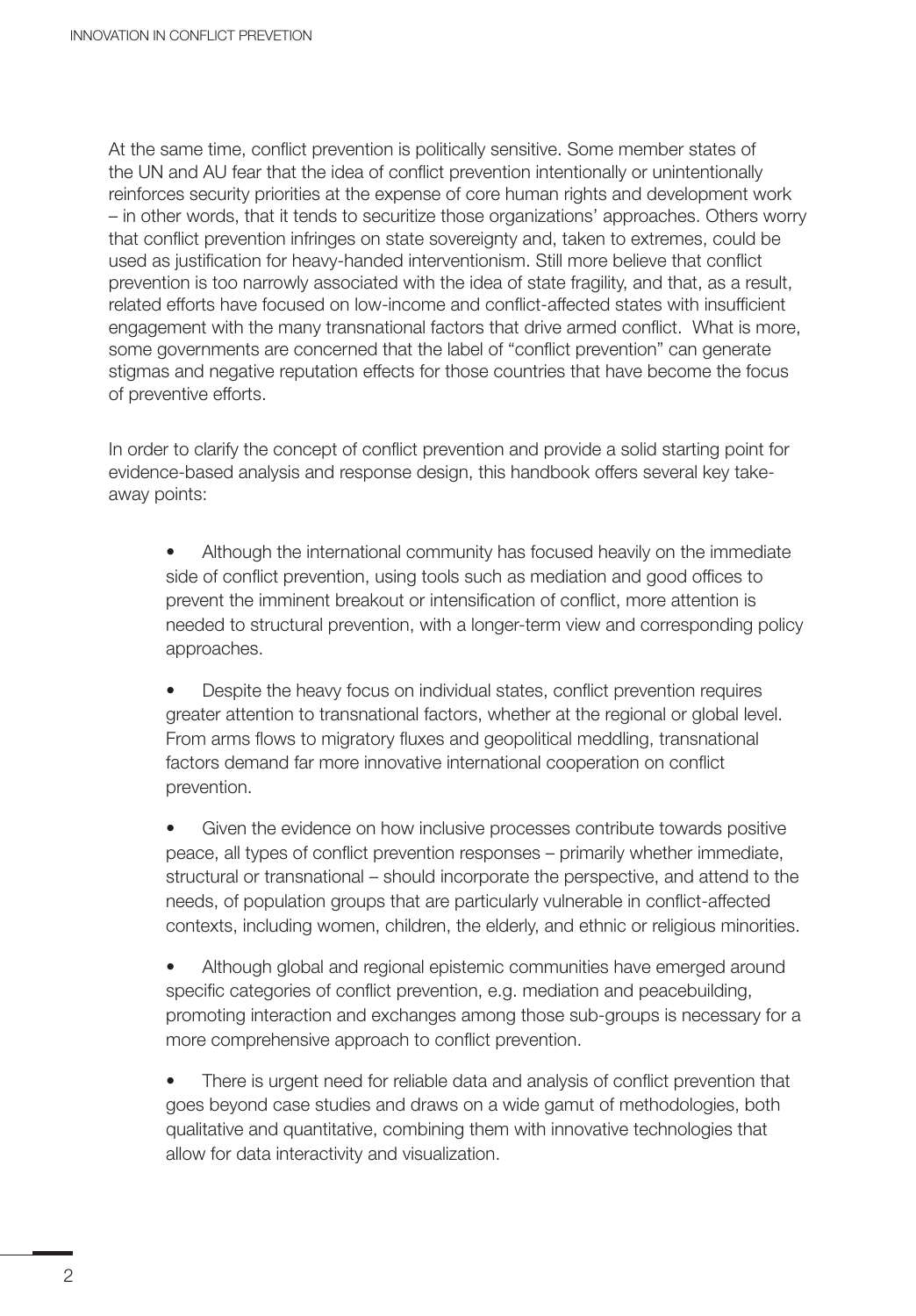• Knowledge-building and policymaking on conflict prevention should not remain the exclusive or primary province of global powers and associated institutions. The international community should work to boost the role and even protagonism of Global South institutions in generating innovative solutions to conflict prevention based on localized knowledge and collaborative ties among institutions across the developing world.

This handbook seeks to build more clarity to conflict prevention concepts and practice. Based on extensive consultation and with support from Global Affairs (Canada), it offers a working definition and a typology of innovative preventive approaches. In setting out a standard nomenclature, the goal is to help improve knowledge sharing across Africa in particular. At the same time, the handbook is intended to provide policy makers and practitioners with insights and ideas for prioritizing, designing, implementing and evaluating conflict prevention. More specifically, the Handbook is designed to

a) give policymakers and practitioners in multilateral organizations, bilateral development and cooperation agencies, and stakeholders at the national and subnational level an improved understanding of the key conceptual dimensions of conflict prevention;

- (b) provide a succinct typology of the principle conflict prevention practices;
- (c) set out ways that gender can be operationalized in conflict prevention; and
- (d) offer concrete examples of innovative practice.

A particular effort was made to ensure that the handbook highlights concrete examples of innovative solutions. All of these are available on the Igarapé Institute´s website via the *[Innovation in Conflict Prevention](https://igarape.org.br/en/innovation-in-conflict-prevention/)* initiative.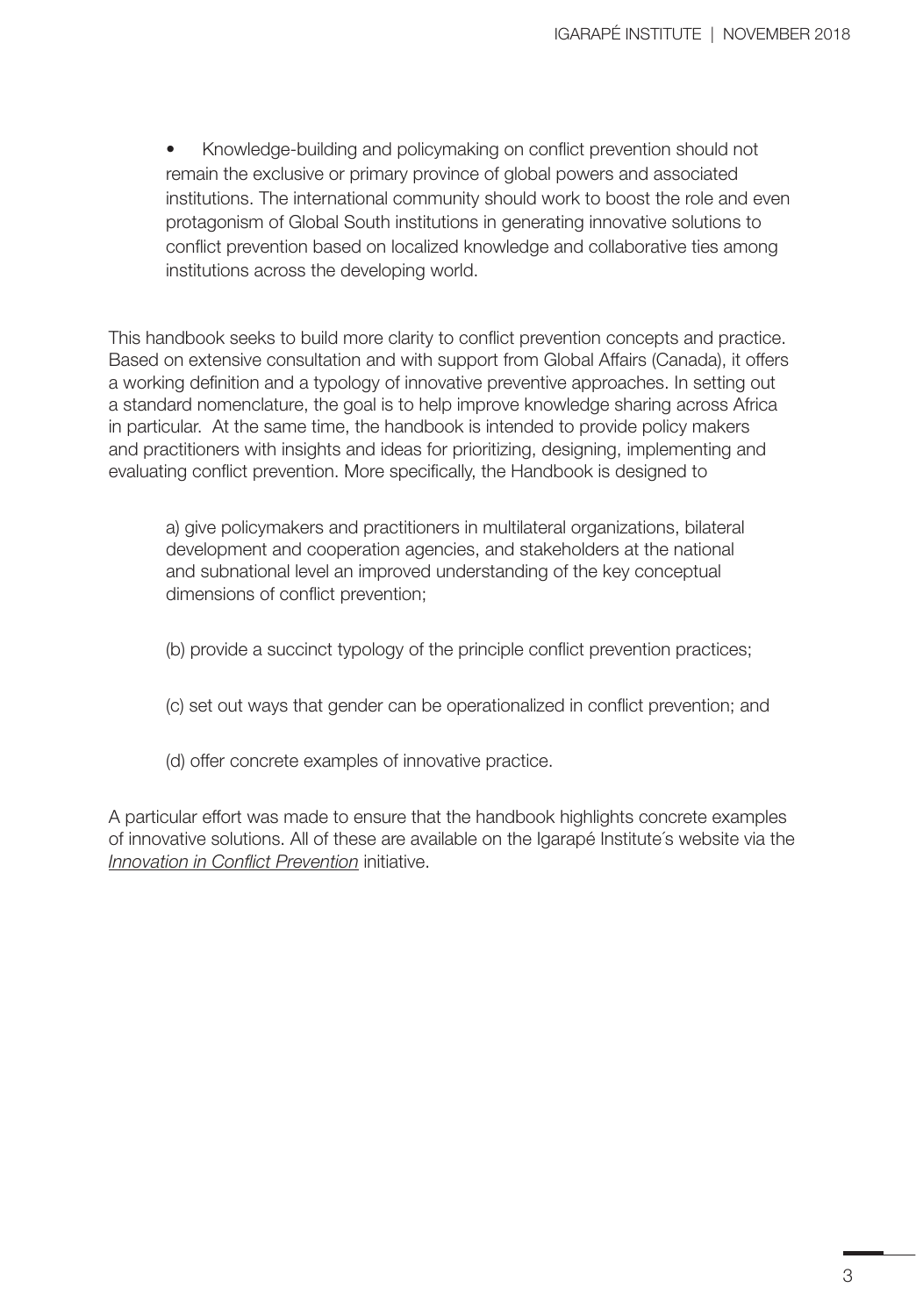## <span id="page-5-0"></span>1. Introduction

After a half century-long decline, the incidence and severity of armed conflicts started increasing again in 2010. Data from the International Committee of the Red Cross (ICRC) shows that the number of non-international armed conflicts more than doubled since the turn of the millennium, and that there are now more armed groups involved. The Institute fir Economics & Peace (GPI) found that, in 92 countries, the level of peacefulness fell in 2017, while there were improvements in only 71 countries—a trend of declining peace that has continued for four years. The Middle East and North Africa accounted for the majority of conflicts, but spillover effects into other areas, including sub-Saharan Africa, have also contributed to the deterioration in global peace.

The number of state-based conflicts have increased in Africa; in 2017, the continent experienced 18 such conflicts. A PRIO study notes that, while this represents a decrease from the record of 21 such conflicts in 2016, it remains substantially higher than ten years prior, with 12 such conflicts in 2007. The number of battle deaths has oscillated across the years, and in 2017 most occurred in Nigeria, Somalia and the Democratic Republic of Congo. The scenario for non-state conflicts is far more pessimistic. In 2017, Africa experienced 50 non-state conflicts, compared to 14 in 2011. This makes Africa by far the continent with the highest number of non-state conflicts. In addition, the number of battle deaths in African non-state conflicts has doubled during the same period, reaching 4,300 in 2017. These deaths have concentrated in the 11 African countries that saw non-state conflicts.

These trends have translated into increased danger for civilians. In 2018, there were 68.5 million forcibly displaced people worldwide, including 25.4 million refugees and 10 million stateless people. OCHA estimates that more than 134 million people across the world need humanitarian assistance and protection, and that conflict remains the main driver of these rising humanitarian needs. At the same time, the global humanitarian crisis takes place in a context of dwindling resources, not only for humanitarian response, but also for preventive initiatives, as multilateral organizations and donors undergo budget cuts. In December 2017, UN Secretary-General António Guterres spoke of a \$11 billion gap in global humanitarian funding. Noting the likelihood of protracted conflict and the intensifying impacts of climate change, he added that there is no sign of a let-up in humanitarian needs.

States seem to be channeling resources elsewhere, particularly towards military spending. Indeed, the increase on global conflict coincides with a sharp rise in global defense spending. According to the Stockholm International Peace Research Institute (SIPRI), total defense expenditure globally reached \$1.74 trillion in 2017, a new record when adjusted for inflation. This amounts to 2.2 percent of global domestic product (GDP) or \$230 per person.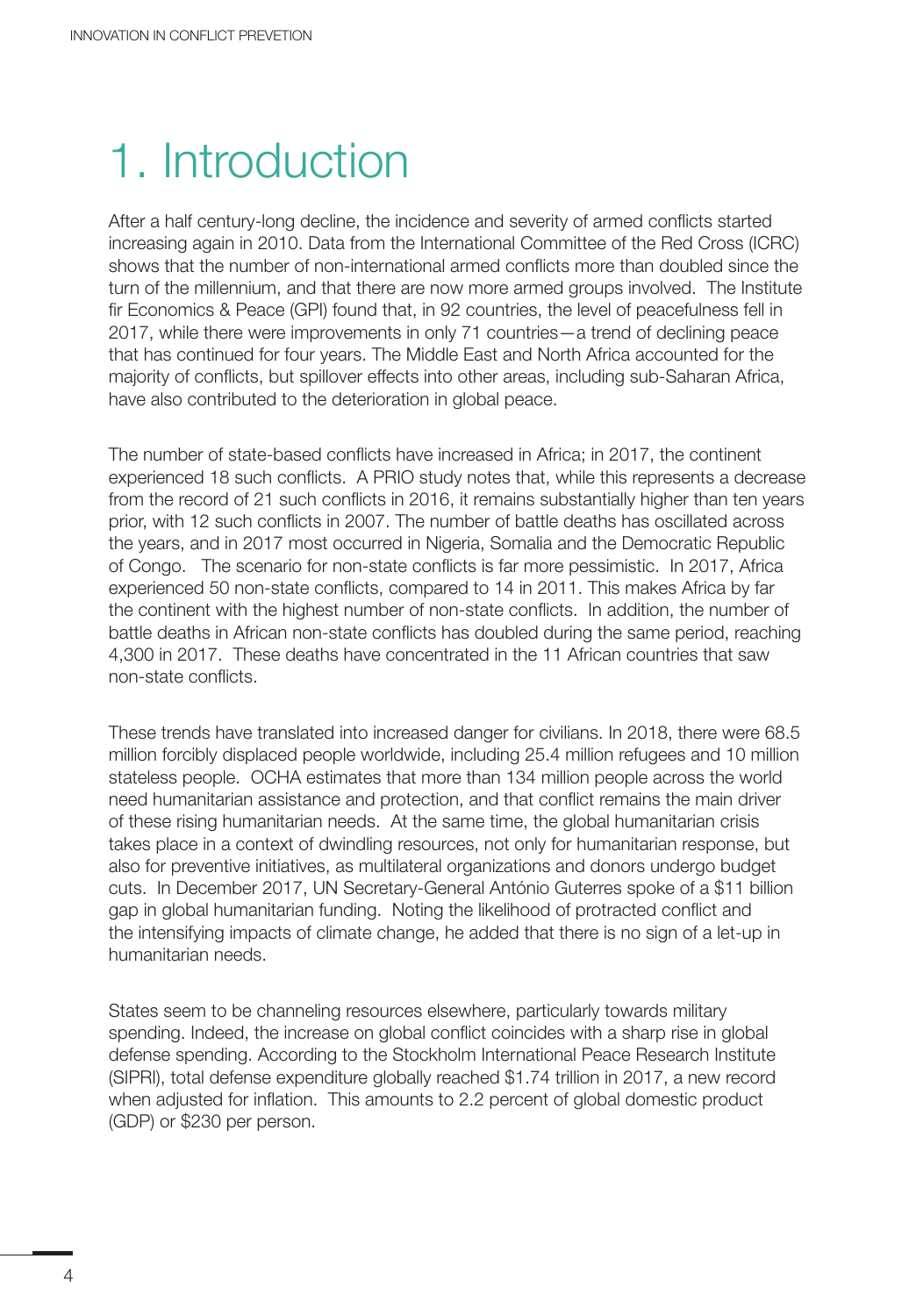Wars are not just more common than in the recent past, they are more protracted and violent. Protracted armed conflicts—characterized by their longevity, intractability and mutability—are becoming more common not only due to the lack of respect for international humanitarian law, but also because the root causes of conflict are not being properly addressed. In many countries, armed conflict has become the norm rather than the exception. In addition, protracted armed conflicts with regional spillovers are not only provoking humanitarian disasters, they are also casting into doubt the international community's mainstream approaches to dealing with conflict.

At the same time, international agencies committed to advancing peace, security, and development have launched new attempts to develop more effective ways of promoting peace and stability. During the first year of Guterres' mandate, a joint effort by the UN and the World Bank resulted in a report titled *[Pathways for Peace: Inclusive Approaches](https://openknowledge.worldbank.org/handle/10986/28337)  [to Preventing Violent Conflict](https://openknowledge.worldbank.org/handle/10986/28337)*. The report, launched in September 2017, marks the first substantial partnership between these two institutions—both originally created with the express mandate of preventing conflict—on promoting concrete ways of avoiding the outbreak or recurrence of armed conflict. As part of the Development Assistance Committee (DAC) Network on Conflict and Fragility, the Organization for Economic Cooperation and Development (OECD) has developed new tools to evaluate conflict prevention and peacebuilding. Clearly, the level of interest in evidence-based research on conflict prevention has increased.

This handbook seeks to build more clarity to conflict prevention concepts and practice. Based on extensive consultations at the UN and the AU and with support from Global Affairs (Canada), it offers a working definition and a typology of innovative preventive approaches. In setting out a standard nomenclature, the goal is to help improve knowledge sharing across Africa in particular. At the same time, the handbook is designed to provide policy makers and practitioners with insights and ideas for prioritizing, designing, implementing and evaluating conflict prevention. More specifically, the Handbook is designed to

a) give policymakers and practitioners in multilateral organizations, bilateral development and cooperation agencies, and stakeholders at the national and subnational level an improved understanding of the key conceptual dimensions of conflict prevention;

- (b) provide a succinct typology of the principle conflict prevention practices;
- (c) set out ways that gender can be operationalized in conflict prevention; and
- (d) offer concrete examples of innovative practice.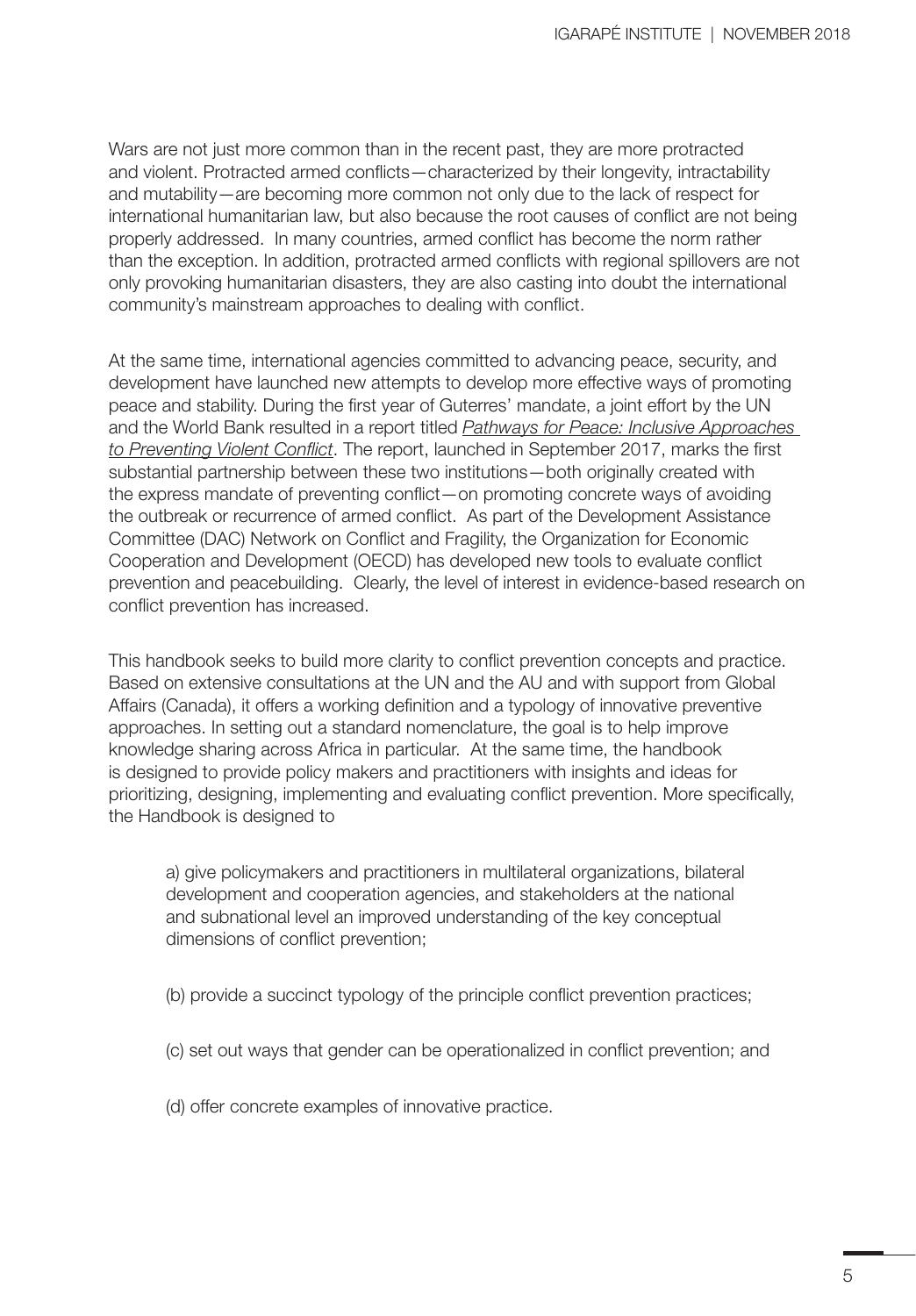<span id="page-7-0"></span>The handbook is divided into three broad sections. The first part provides a succinct overview of the key debates and concepts related to conflict prevention, including as they have developed within the UN and the AU/RECs. Next, we define what is meant by innovation in conflict prevention. The third part of the handbook is devoted to a typology of conflict prevention that can be used to map and analyze conflict prevention practices and responses. The final part of the handbook includes a list of bibliographical references and related resources.

## 2. Defining Conflict Prevention

This section of the handbook is devoted to developing a concept of conflict prevention that, while grounded in historical debates at the UN and AU, can be operationalized through concrete initiatives. This conceptual effort is based on three main premises. First, a coherent conceptual framework should lead to preventive responses that, rather than be implemented in a piecemeal manner, form part of a broader preventive approach. This requires linking the logic of prevention to the drivers of conflict across a broad time horizon—not just those limited to a specific country, but also those that cross its borders.

Second, recognizing that practice and research are linked, such a definition must be robust enough to help drive further research, including into areas that have not traditionally been considered as the "core" of conflict prevention and that either do or can serve as promising areas for innovation in prevention. This means that a definition of conflict prevention should not be so broad that it becomes all-encompassing, nor so narrow or rigid that it ends up reinforcing artificial distinctions and excluding innovative responses.

Third, a robust definition of conflict prevention must be grounded in (although not limited to) previous and ongoing debates, both in policy circles—including at the UN and the AU—and in the academic scholarship, even as it breaks the confines of those discussions by addressing local perspectives, demands, and concerns.

A necessary starting point for thinking about conflict prevention is a working definition of conflict itself. While several different definitions have been proposed in the past few decades, in this handbook we consider **conflict** to refer to:

protracted disputes among social groups, whether inter- or intra-state, that threaten peace and security, hamper development, and negatively impact the well-being of a population. Typically, such friction emerges when the beliefs or actions of one or more members of the group are resisted, resented, or considered to be unacceptable to other group members, and it leads to outcomes that hamper the security and well-being of the society. Armed conflict is thus only the more extreme form of conflict, and can manifest itself in a variety of ways and among a broad set of actors.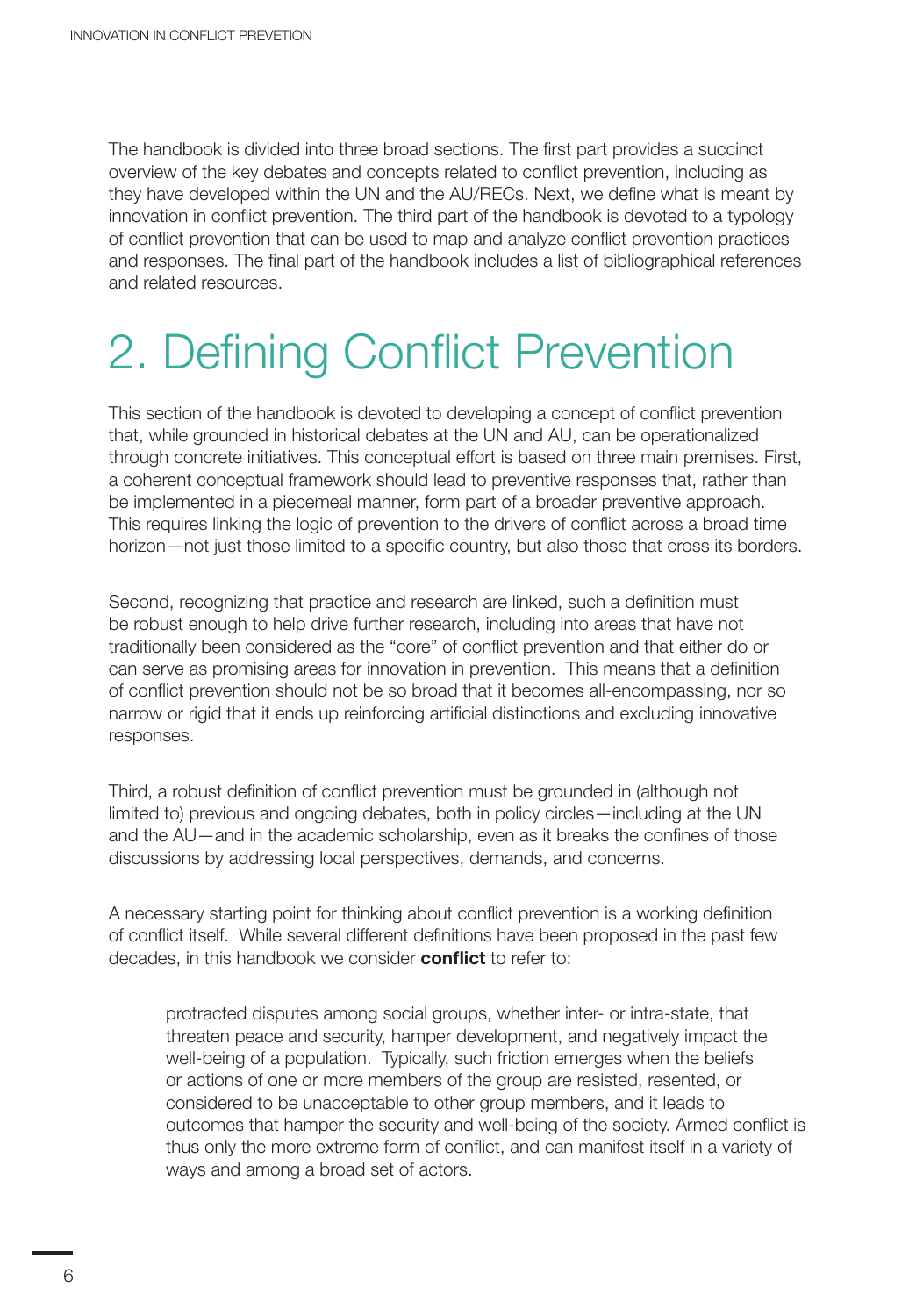<span id="page-8-0"></span>Far from linear, conflict refers be a complex set of social interactions that are subject to escalation, eruption, transformation, and/or recurrence, and that therefore can also experience periods of "latency," in which underlying antagonisms and other root causes temporarily become less salient but remain essentially unresolved. In such settings, it may take only a small trigger for long-held resentments to rise to the surface and escalate into broad violence.

Conflict, in other words, represents different forms and levels of risk and threatens a population's security and well-being. This should be distinguished from disputes that have institutionalized resolution mechanisms, such as democratic and inclusive political processes. Although democratic societies are not exempt from violent conflict, research has shown that countries marked by strong records of respect for democracy and human rights have a [far lower probability of experiencing civil war.](https://www.brookings.edu/research/democracy-and-civil-war/) In the absence of such mechanisms, disputes are likelier to generate long-term resentment and adversarial behavior.

Therefore, in this handbook, we define conflict prevention as

the combined set of tools, actions and approaches designed to prevent the onset of armed conflict, and/or its recurrence by tackling both the root causes of conflict and its immediate triggers, both endemic and external to that setting. In this context, conflict prevention has three pillars: operational, structural, and transnational.

#### 2.1. Key Policy Debates and Initiatives

There is growing interest on the part of multilateral organizations, donors, and other stakeholders in identifying *innovations* in conflict prevention—new approaches, practices, technologies, and mechanisms that render prevention more effective. One of the main challenges in doing so, however, has to do with the lack of conceptual clarity around conflict prevention. The idea has become excessively broad, making it difficult to translate it into concrete and coherent policies, recommendations, and approaches in the field. Conflict prevention has also become excessively abstract; although a multitude of preventive initiatives are already in place around the world, we know little about what works, when, and why. The relative lack of evidence-based research on conflict prevention helps fuel skepticism about the effectiveness of this approach.

The task of boosting conflict prevention in concrete, feasible ways also faces a number of political sensitivities, for instance concerns on the part of some UN and AU member states that stressing the concept could reinforce securitization at the expense of attention to, and resources for, core development and human rights work. Some member states have argued, more specifically, that this securitization trend threatens resources dedicated to development and human rights by channeling them towards the security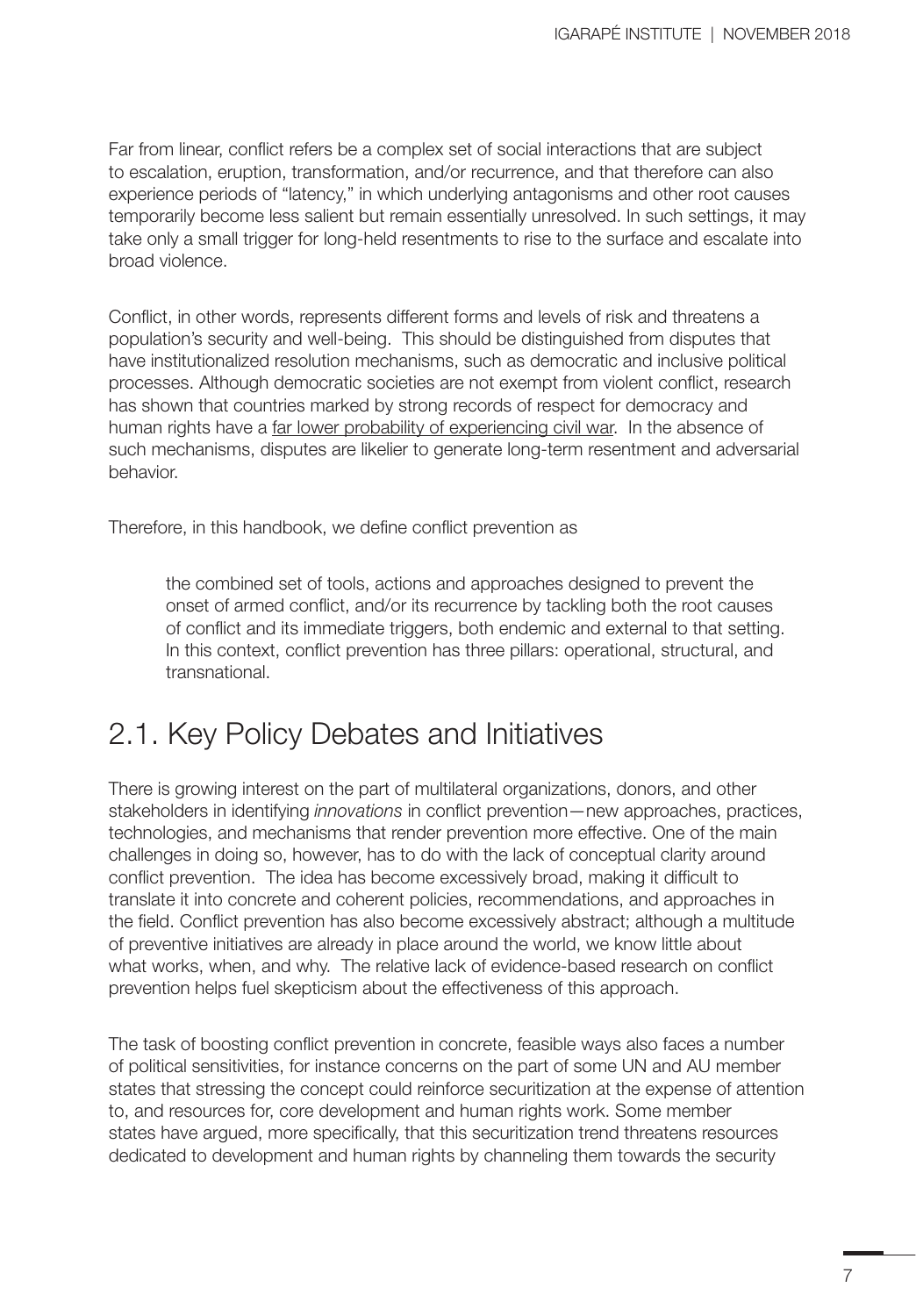<span id="page-9-0"></span>pillar of the UN. Some stakeholders also believe that conflict prevention has been too narrowly associated with the concept of state fragility, and that, as a result, related efforts focus on low-income and conflict-affected states without paying due attention to the role that advanced economies often play in triggering or escalating armed conflict. In some cases, member states fear being stigmatized by conflict prevention, even when there is widespread acknowledgement among local stakeholders that more preventive action is needed.

The excessively narrow focus on fragile or "failed" states leads to distortions, in part because it fosters a highly selective view of conflict prevention and tends to overlook the role of transnational drivers, from nuclear proliferation and arms flows to geopolitical meddling and military interventionism. Signs of fragmentation and conflict in Europe, recurring tensions over nuclear programs, continuing arms races, and maritime disputes in the Pacific are all reminders that the idea of conflict prevention should not be constrained to low and middle-income countries. Every member state has a responsibility to promote prevention, whether by launching initiatives in its own territory, by refraining from triggering or exacerbating conflict elsewhere (for instance, in pursuit of geopolitical interests), or by contributing towards multilateral efforts at conflict prevention.

#### *a. Conflict Prevention at the UN*

The concept of conflict prevention became more visible in policy and academic debates during the 1990s, in the aftermath the Cold War and in the context of a sharp increase in the number of intra-state armed conflicts. At the UN, the idea of conflict prevention had been not an afterthought, but in fact a central driver behind the creation of the organization. In October 24, 1945, when member states founded the new institution, their primary objective was to help ensure that the world would never again see the horrors of the World Wars and the Holocaust. This preoccupation echoed the concern with the maintenance of world peace that drove the creation of the League of Nations in January 1920, in the aftermath of the First World War. The idea of systemic prevention was, at the time, nothing short of revolutionary; while states had banded together in concerts in previous periods, those were more often belligerent alliances within volatile balance-ofpower contexts rather than multilateral commitments towards stability. The failure to stop World War II was, correspondingly, viewed as a resounding failure of prevention by the collective security system.

During the founding of the UN, an added concern was thus superimposed on the desire to prevent the outbreak of another massive conflict: that of effectiveness. Given that the League had essentially failed in its primary goal of preventing large-scale war, how could the new organization incorporate more effective preventive mechanisms and approaches? How, and to what extent, could member states repeat the design and political mistakes embedded in the League of Nations? During the debates leading to the establishment of the UN, the comparison with its predecessor was a recurring theme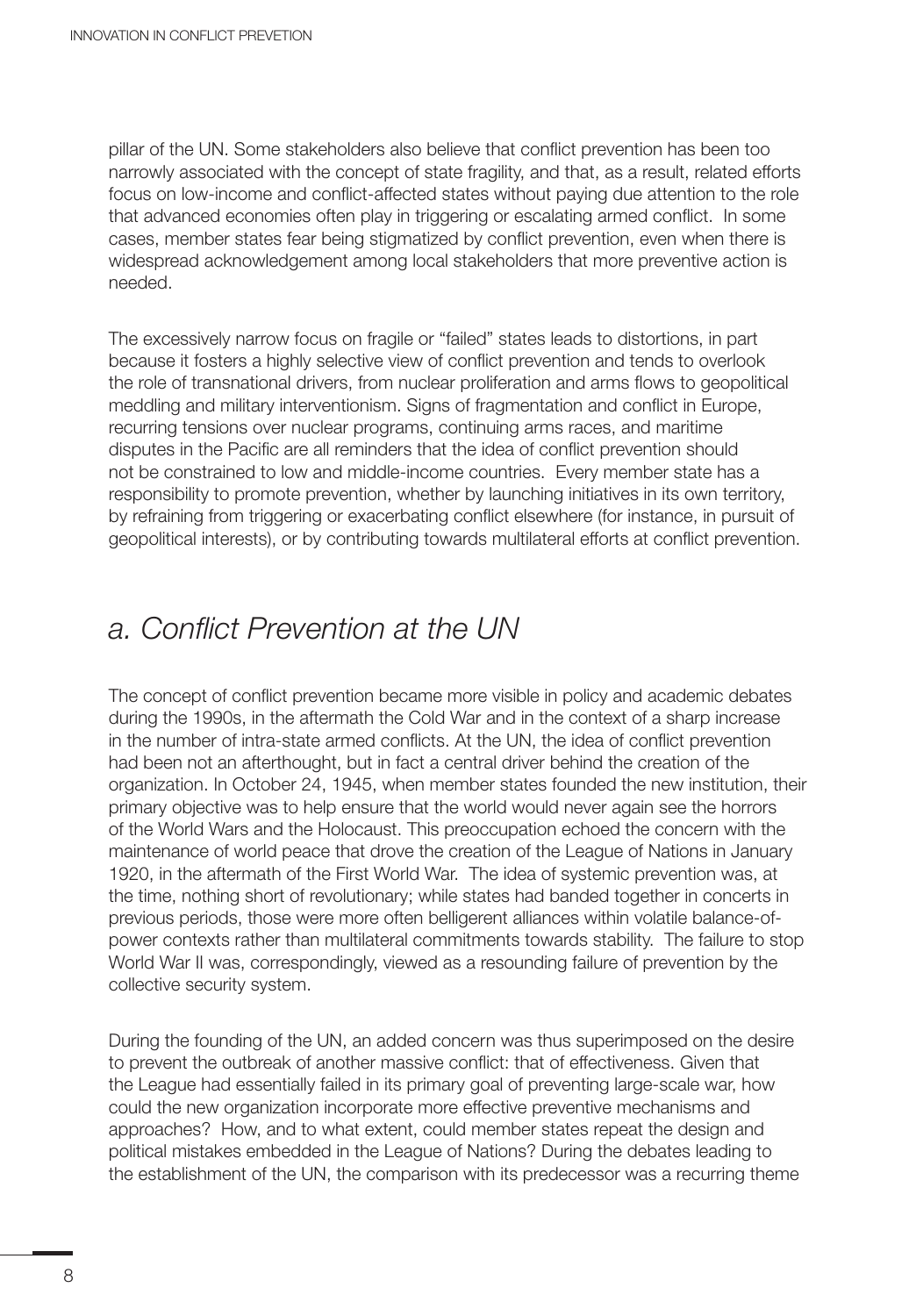and strongly (if implicitly) influenced the wording of the UN Charter. In these efforts, the single biggest shared concern revolved around the development of conflict resolution mechanisms that would help avoid another world war through a broader and more ambitious collective security system.

This concern with effective conflict prevention is therefore built into the first article in Chapter 1 of the **[UN Charter](http://www.un.org/en/charter-united-nations/)**, which states that the maintenance of international peace and the adoption of collective preventive actions in order to achieve that peace are among the UN's main purposes.

However, the centrality of this concept lost steam during the Cold War as much of the UN architecture, especially in peace and security issues, remained paralyzed by the East-West ideological divide, stymied by inter-state disputes, or instrumentalized by the superpowers. The UN Security Council, in particular, found itself by and large in a stalemate situation, even as important processes such as decolonization, the human rights agenda, and the creation of new platforms for the developing world advanced. This meant that, even as the UN accumulated some significant achievements in terms promoting people's rights and well-being, its peace and security architecture remained ineffective in the prevention of conflict, especially open armed conflict. In those instances when the UN did become directly involved in open conflict, as in the case of Korea, the preventive dimension of its engagement was (and remains to this day) hotly disputed, with interpretations ranging from a police operation to a US-orchestrated and selfinterested intervention. Even at the discursive level, the concept of conflict prevention lost steam amidst geopolitical wrangling in peace and security.

A related problem was the development of "silos" or excessively rigid separation between the peace and security, development, and human rights pillars, and even among divisions within each pillar. The organizational rigidity of this structure grew over time, hampering cross-cutting discussions and integrated approaches to deal with the drivers of conflict in different parts of the world.

Even though the UN was established as part of a broader network of multilateral organizations that also included the Bretton Woods institutions, it seldom collaborated directly with the International Monetary Fund, the World Bank, and other components of this loose system. Despite conflict prevention being at the core of all of these organizations, a division of labor developed that, with few exceptions, widened the gaps between the UN and other institutions. One of the biggest such lacuna was in conflict prevention; it for instance, it would take another seven decades before the UN and the World Bank began working more systematically on efforts to address the drivers of conflict.

It was only with the fall of the Berlin Wall, the collapse of the Soviet Union and the end of the Cold War that conflict prevention re-enter the UN agenda more forcefully, and almost strictly at the conceptual level. The 1990s provided a turning point for the idea of conflict prevention, as major UN failures in peace and security pushed member states and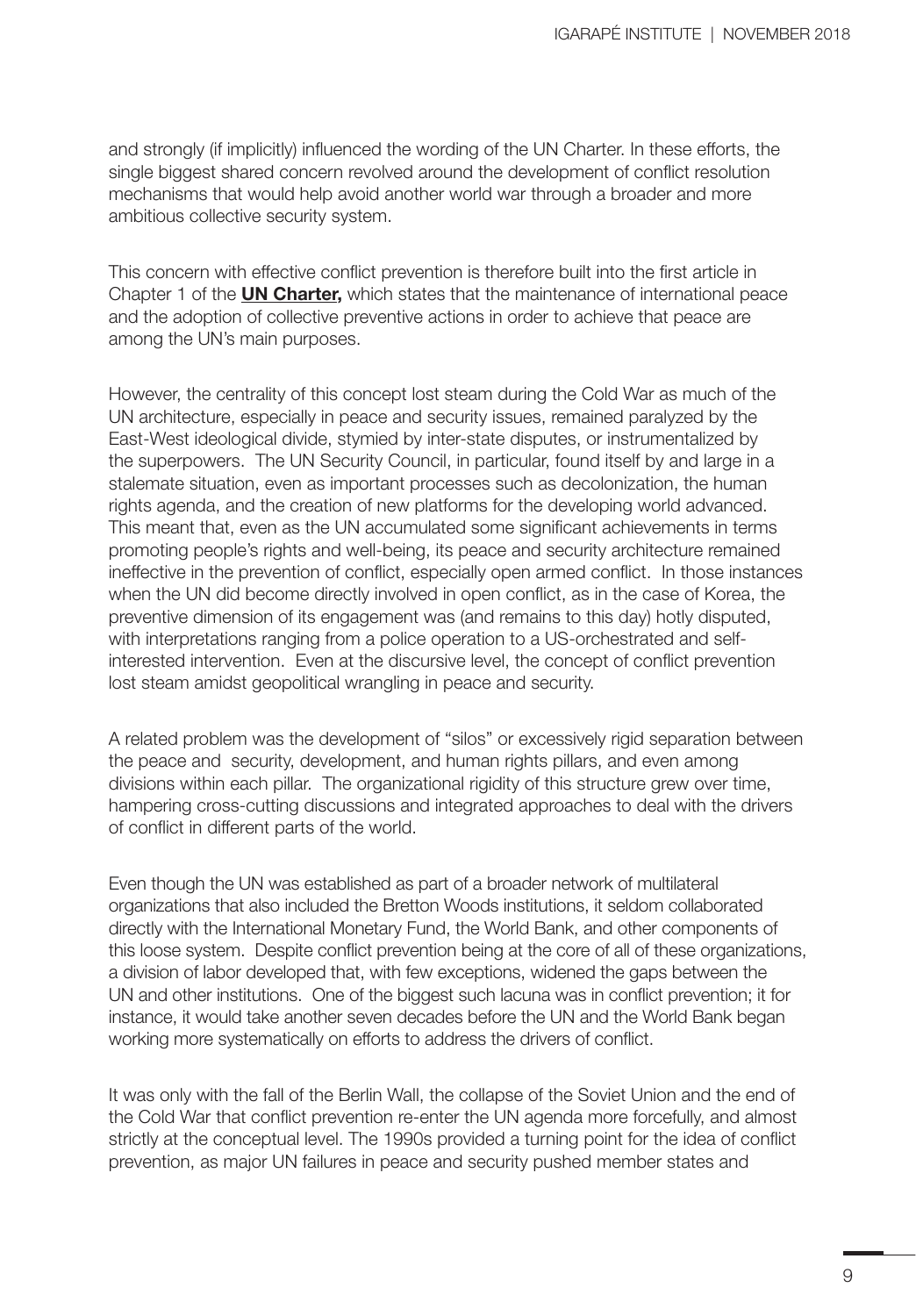other stakeholders to demand that prevention of armed conflicts and humanitarian crises be pushed once again to the core of UN policy debates. In particular, the catastrophic failure of the UN in stopping the 1994 Rwanda genocide despite repeated warnings that a major humanitarian crisis was about to unfold, provoked renewed discussion of conflict prevention through multilateralism. New questions emerged about how the international community could become more proactive, rather than simply respond in limited fashion and far too late in major humanitarian catastrophes. It became clear that deep changes were needed, not just to the organizational structure of the UN, but in fact to its very culture. Implementing those changes, however, has turned out to be a decades-long struggle.

Partly due to the institutional inertia of such a large organization, which means that highlevel leadership is need to rally member states and the UN system itself for change, major policy debates on conflict prevention have been launched by the Secretaries-General. Boutros Boutros-Ghali (1992-1997) and Kofi Annan (1997-2007) both advocated for a greater focus on conflict prevention, albeit with somewhat different areas of focus. The most important document related to conflict prevention issued during Boutros-Ghali's term was *[An Agenda for Peace](http://www.un-documents.net/a47-277.htm)* (1992). Not only did the *Agenda* underscore the importance of prevention, it also suggested a number of practical measures for boosting preventive measures, such as fact-finding missions and greater investment in economic development. Boutros-Ghali focused on the idea of **preventive diplomacy**, defined within the UN as "diplomatic action taken to prevent disputes from escalating into conflicts and to limit the spread of conflicts when they occur." The concept also includes, more specifically, the use of envoys dispatched to crisis areas to promote dialogue, although preventive diplomacy may also involve actions by the UN Security Council, the Secretary-General, and other high-level officials during critical moments. The concept, however, in general addresses imminent crises and conflict outbreaks, rather than their underlying drivers.

In the 1990s, Annan also urged the organization not only to incorporate conflict prevention at the top of its agenda, but also to mainstream it throughout the UN pillars. During Annan's mandate, the most significant documents related to conflict prevention included *We the Peoples - The Role of the United Nations in the 21st Century* (2000), *Report of the Panel on United Nations Peace Operations* (2000) , and the *Report of the Secretary-General on Prevention of Armed Conflict* (2001). Broadly put, these reports stressed the need for a **culture of prevention**—a set of institutional norms and practices that prioritize and mainstream prevention rather than reaction—throughout the UN system. The idea of a culture of prevention suggests that a precautionary approach is internalized by actors operating at different levels within the architecture, rather than pigeonholed as a separate theme. However, a cultural shift does not take place spontaneously, without being grounded in specific and strategic reforms to the organization and prioritization of the concept in its official discourse. Without sufficient concrete steps, this call for cultural change results only in discursive shifts without corresponding action.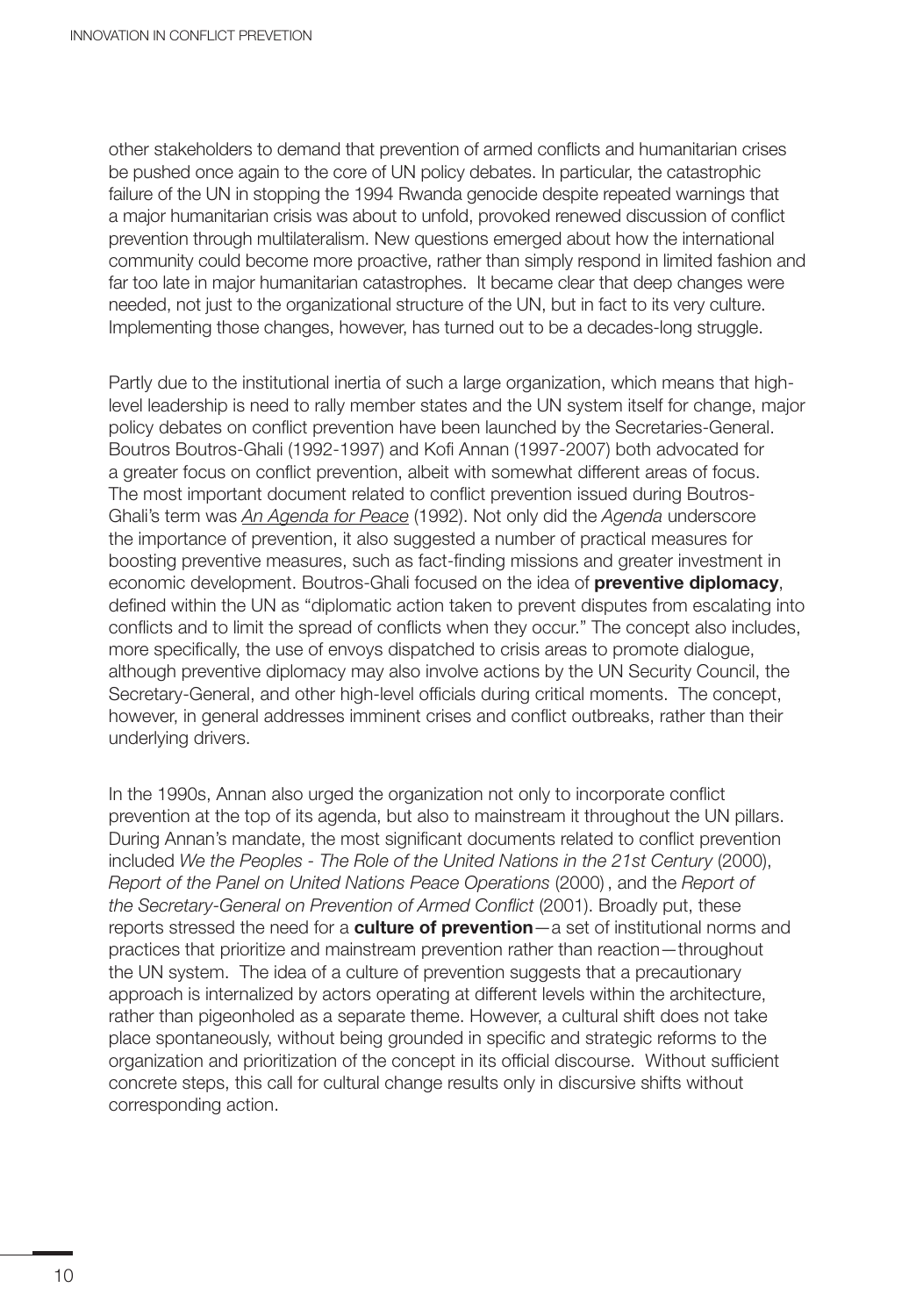Ban Ki-moon (2007-2017)'s main contribution to the debates on conflict prevention was the series of reviews of UN's peace and security architecture—on UN peace operations, peacebuilding architecture, and global study on Women, Peace and Security. Rather than simply underscoring the importance of a preventive approach, these reviews offered specific recommendations to different parts of the UN system, as well as to the Secretariat. For instance, one of the resulting reports, the *Report of the High-Level Panel on United Nations Peace Operations*, also known as the [HIPPO report](http://peaceoperationsreview.org/wp-content/uploads/2015/08/HIPPO_Report_1_June_2015.pdf) (2015), recommended that the UN strengthen its capacity in conflict prevention and mediation in peace operations settings. The report included targeted suggestions for how responses may be better designed, coordinated, and implemented, besides addressing the need for better coordination for prevention. For instance, the report calls for increased collaboration between different parts of the UN system, as well as between the UN and its regional partners, as ways to provide more effective and holistic responses to conflicts.

The review on the Women, Peace and Security Agenda, initially launched at the UN through UNSC Resolution 1325, also proposed new ways to make the organization's approach to conflict more preventive and effective. The review, which included an independent [Global Study](http://wps.unwomen.org/) titled "Preventing Conflict, Transforming Justice, Securing the Peace" recommended more efforts to increase women's meaningful participation in conflict prevention and peacebuilding, as well as ensure the protection of women's human rights. The review and the study offered concrete, evidence-based links between women's participation in efforts such as peace processes and increased probability of positive outcomes, such as implementation of agreements and the prevention of conflict relapse. In addition to assessing the implementation of National Action Plans (NAPs), the review offered suggestions on how mainstreaming women's participation can strengthen sustainable peace. The review thus represented a key landmark in the effort to stress the need for more inclusive conflict prevention and resolution—a debate that has now broadened to include more consideration of other groups, as per the emerging UN agenda on [Youth, Peace and Security](https://www.un.org/development/desa/youth/international-youth-day-2017/resources-on-youth-peace-and-security.html) resulting from UNSC Resolution 2250 (2015).

Another report coming from the reviews was developed by the Advisory Group of Experts (AGE) as part of the [review of the UN peacebuilding architecture](http://www.un.org/en/peacebuilding/pdf/150630%20Report%20of%20the%20AGE%20on%20the%202015%20Peacebuilding%20Review%20FINAL.pdf). The AGE report introduced the idea of **Sustaining Peace** and resulted in both the United Nations Security Council (UNSC) and the General Assembly (UNGA) adopting identical resolutions on the matter in April 2016. Sustaining Peace, in this context, is presented as a vision that provides a new rationale and renewed momentum for responding to conflicts. The vision seeks to move the UN and its partner organizations away from linear responses to conflicts, bringing conflict prevention and peacebuilding together as complementary processes in the quest by the international community to prevent conflicts and sustain peace. These ideas emerging out of the three reviews faced three key challenges: gathering support among member states, drawing interest and commitment from across the UN system, and securing high-level leadership, especially given that Ban's mandate was coming to an end. Without these three elements, the reviews ran the risk of losing steam and being effectively shelved as UN leadership changed.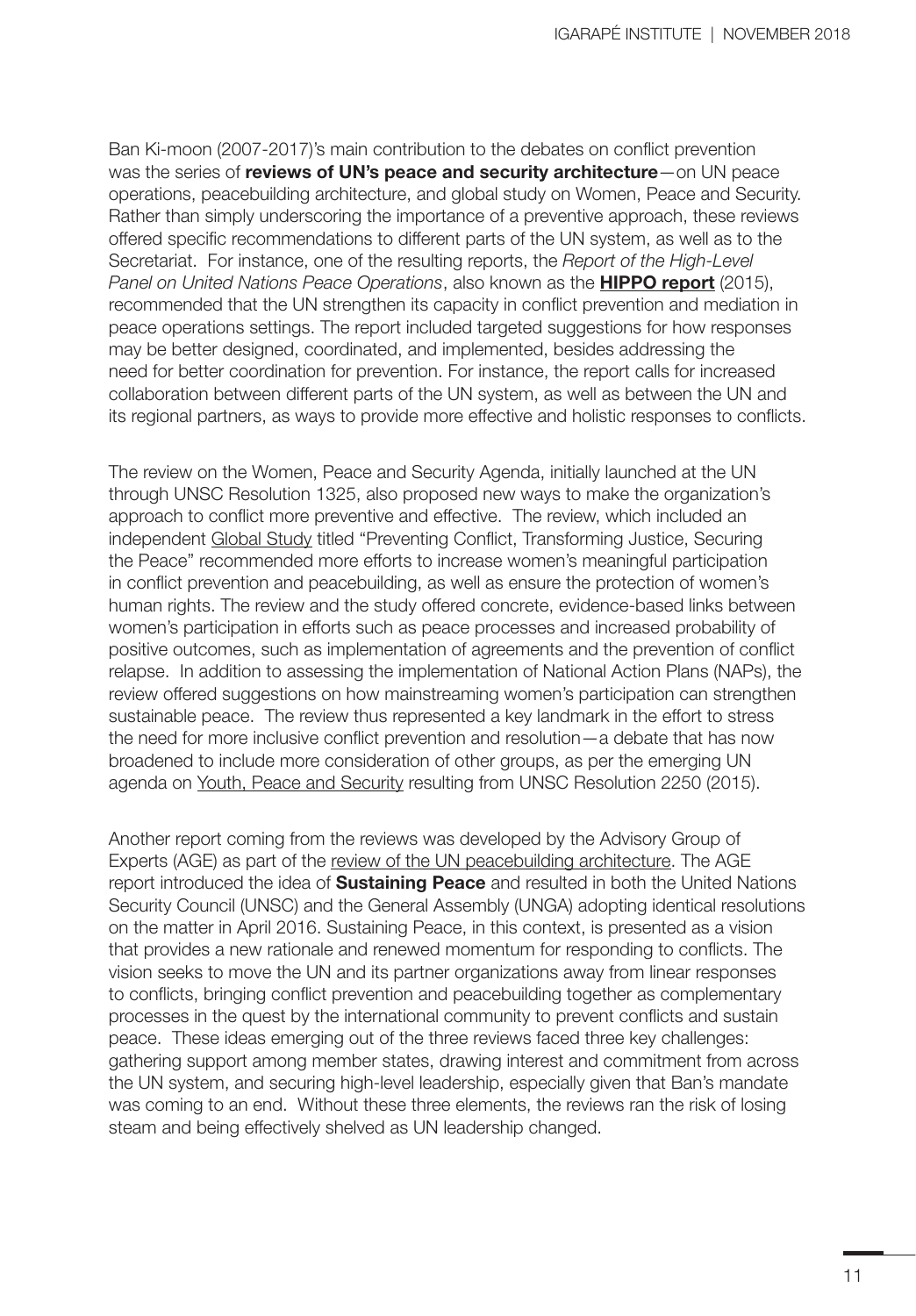Rather than abandon the efforts and reformative spirit of the three reviews, Ban's successor, António Guterres (2017-present), chose to provide further momentum to this emerging process. He used the initial months of his mandate, when SGs typically have high political capital, to raise the banner of conflict prevention and launch with new impetus discussions of the UN's effectiveness. Guterres has built on the recommendations and resolutions resulting from the three review processes launched by his predecessor. He has highlighted conflict prevention as the top priority for the UN and has spoken of the need for a "whole new approach" in his speeches—signaling that, rather than doing more of the same as in the past, the UN should become more open to (and indeed, foment) change and policy innovation in its vision of Sustaining Peace.

With respect to the historical problem of the "silos" and the challenges they pose to addressing the drivers of conflict, Guterres has called for the development of "a comprehensive, modern, and effective operational peace architecture, encompassing prevention, conflict resolution, peacekeeping, peacebuilding and long-term development—the 'peace continuum'". He has stressed that prevention—far from being the sole domain of peace and security—must be integrated into the three pillars of the UN's work. In strengthening the interlinkages between peace and security, development, and human rights, this point contributes towards breaking down the excessive separations that can result in an uncoordinated approach by components of the UN system, even when they are operating in the same context.

This discursive shift—not only highlighting conflict prevention, but making it more multidimensional—has been accompanied by recommendations for organizational changes. During the first year of Guterres' mandate, a joint effort by the UN and the World Bank resulted in a report titled *[Pathways for Peace: Inclusive Approaches to Preventing Violent](https://openknowledge.worldbank.org/handle/10986/28337)  [Conflict](https://openknowledge.worldbank.org/handle/10986/28337)*. The report, launched in September 2017, marks the first substantial partnership between these two institutions—both originally created with the express mandate of preventing conflict—on promoting concrete ways of avoiding the outbreak or recurrence of armed conflict. *Pathways for Peace* argues that development processes must be better articulated with diplomacy and mediation, security, and other tools designed to prevent conflict from becoming violent. It includes case studies of several countries and institutions as part of a drive to identify promising initiatives and to build the case that more effort is needed to "address grievances around exclusion from access to power, opportunity and security." Pathways to Peace represents an important landmark in the relationship between the UN and the World Bank, in that—after seventy years of mostly parallel work—their prevention debates and initiatives finally begin to dovetail. However, the report focuses heavily on state fragility and cases drawn from the developing world, granting less attention to transnational factors and the roles played by advanced economies.

Besides these efforts led by the UN Secretaries-General, there have also been a number of preventive initiatives by the UNSC, especially in terms of immediate and reactive actions. While most UNSC resolutions focus on managing incipient and ongoing armed conflicts by deploying **peacekeeping operations**, the UNSC has also issued resolutions on preventing armed conflict. For instance, UNSC resolution 1366 (2001) stresses the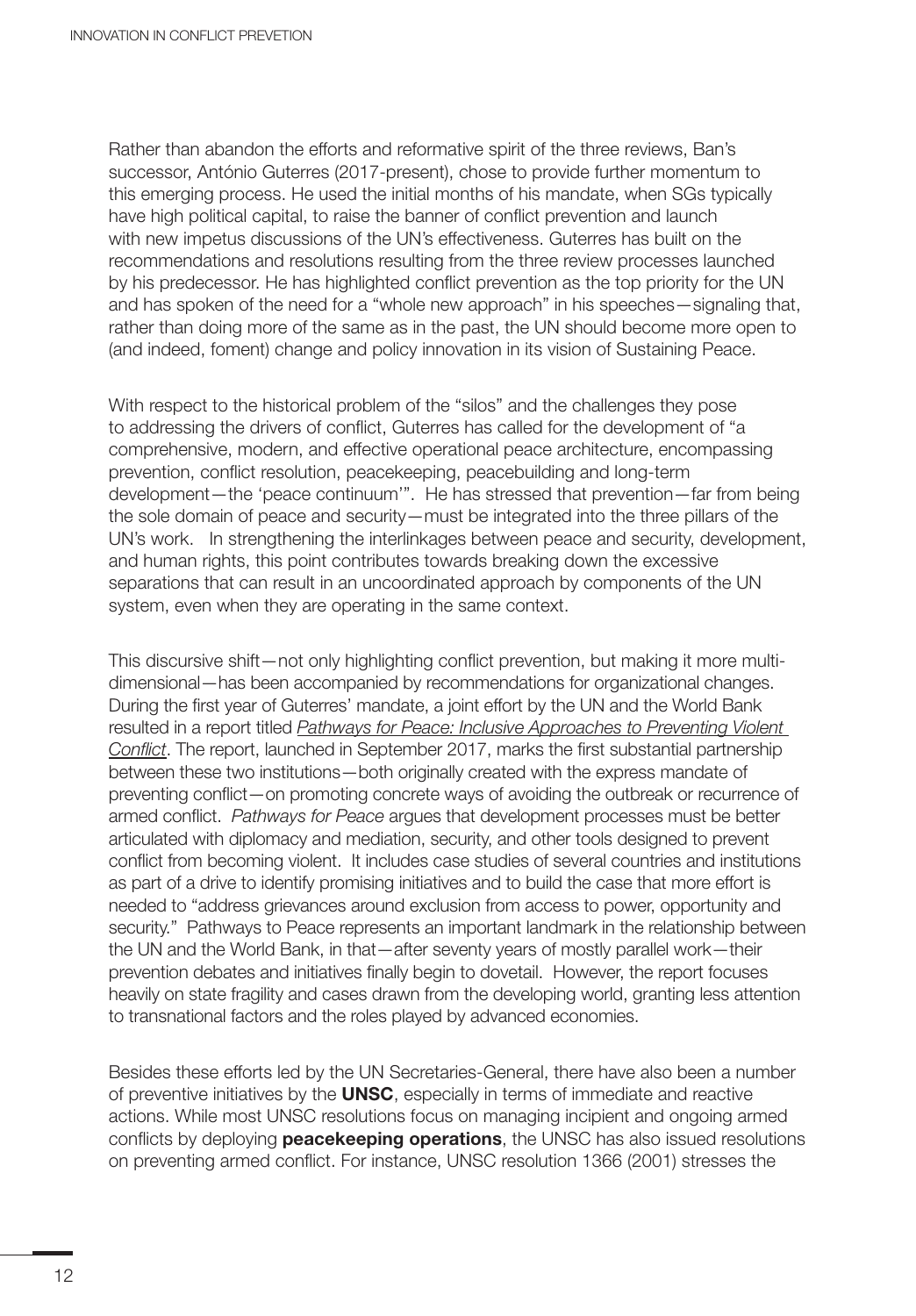body's role in preventive actions, recognizing the linkage between conflict prevention and development, the importance of the Secretary-General in this area, and the need for a conflict prevention strategy. In recent years, some innovations and new working methods have been introduced, such as [Horizon Scanning Briefings,](http://www.securitycouncilreport.org/un-security-council-working-methods/horizon-scanning-briefings.php) but mostly on an ad hoc basis. Broadly put, UNSC-led efforts in conflict prevention have been piecemeal, and the geopolitical interests shaping the Council, especially those revolving around the P-5 (the five permanent members with veto power), mean that it is often unable (or unwilling) to prevent conflicts, as in the case of Syria. This geopolitical dimension of the UNSC also means that the role of P-5 states in contributing towards armed conflict (especially through initiatives outside the scope of the UN) receives little attention in UNSC debates—and, more broadly, within the UN peace and security architecture). In turn, this selectivity has strengthened the narrow association between conflict prevention and the "failed state" narrative.

Major normative shifts on intervention have also been relevant to debates about conflict prevention. In 2005, member states endorsed the principle of the Responsibility [to Protect \(R2P\)](http://www.un.org/en/genocideprevention/about-responsibility-to-protect.html) for humanitarian interventions as a way to prevent genocide, war crimes, ethnic cleansing, and crimes against humanity. The International Commission on Intervention and State Sovereignty (CISS), an ad hoc group of General Assembly members convened by the Canadian government, stressed that R2P has three main responsibilities regarding armed conflict: to prevent, to react, and to rebuild. The concept has been influential in that it demands stronger action from UN member states in preventing large-scale human rights abuses and crimes against humanity, and that it provides a broadened gamut of justifications for intervention. However, academic and policy discussions around R2P have often focused on reaction and rebuilding, paying relatively little attention to the principle's potential for preventing conflict. Bellamy (2008) has argued that this omission is in part a result of disagreements over the breadth of the idea of prevention, as well as political sensitivities over associating prevention with combating terrorism.

In addition, consensus around R2P has weakened since the early 2010s as backlash emerged to the intervention in Libya. Many UN member states, including Brazil, India, Russia, China and South Africa (all members of the BRICS coalition), have at times expressed misgivings about R2P, arguing that the principle can be invoked selectively to advance the geopolitical interests of P-5 states. These countries have also noted that the implementation of R2P can produce uncertain and undesirable results, especially when regime change is involved, as in the case of the intervention in Libya. Proposals by some of these countries to temper the principle of R2P have included the idea (put forth by Brazilian diplomats) of the [Responsibility while Protecting \(RwP\),](http://www.responsibilitytoprotect.org/index.php/crises/178-other-rtop-concerns/4915-jennifer-welsh-patrick-quinton-brown-and-victor-macdiarmid-ccr2p-brazils-responsibility-while-protecting-proposal-a-canadian-perspective) which attempts to curb the interventionist momentum of R2P. In June 2012, researchers from Chinese think tanks, some of them linked to the government, put forth a semi-official proposal for the concept of "[Responsible Protection," which stresses the primacy of the first two](http://www.ciis.org.cn/english/2012-06/15/content_5090912.htm)  [pillars.](http://www.ciis.org.cn/english/2012-06/15/content_5090912.htm) However, the implications of these normative proposals—beyond casting doubt on the application of R2P and, more broadly, on the motivations behind humanitarian intervention—remain hazy.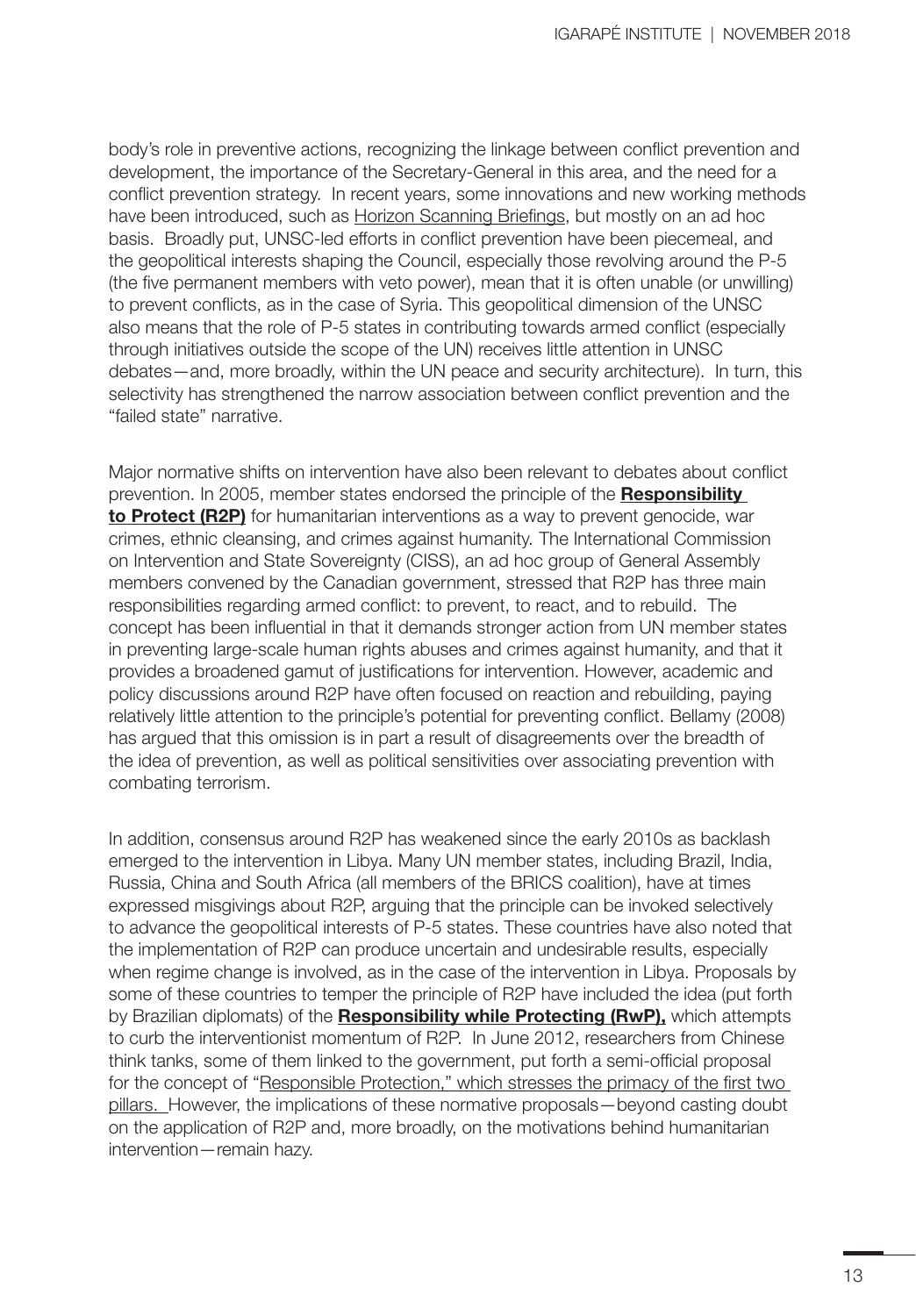Another relevant debate concerns the role that peace operations play in conflict prevention. Regarding **peacekeeping**, there have been calls for UN peace operations to assume more preventive approaches rather than focus narrowly (as they often have) on conflict management—a set of practices and responses meant to prevent escalation and spillover but not necessarily geared towards (of capable of) resolving the conflict. Although conflict prevention is an overarching goal of UN peace operations, peacekeeping is often designed as a means to manage conflicts, de-escalating tensions and preventing spillover into neighboring countries. Within the context of specific missions, the effective protection of civilians and other efforts meant to stop escalation and recurrence of armed conflict also require creating the conditions necessary for political solutions to move forward. Guterres has noted at the UNSC that peacekeeping is "[a tool to create the space for a nationally-owned political solution](https://www.un.org/sg/en/content/sg/speeches/2018-03-28/collective-action-improve-un-peacekeeping-operations-remarks)," and that unrealistic demands on UN peacekeeping costs both lives and credibility. The links between conflict management via peacekeeping and conflict resolution, especially via peace processes, remain highly variable and under-studied.

Debates have also intensified over the effectiveness of peacekeeping, spurred in part by new budgetary pressures that have led to the termination of some missions and cuts in others. While some observers argue that these cuts will adversely affect peace operations, others defend that cost-cutting may in fact spur more efficiency and innovation, such as through enhanced partnerships with regional organizations like the AU, or in harmonizing efforts with ad hoc security initiatives such as the G-5 Sahel group (created by Mauritania, Mali, Niger, Chad and Burkina Faso and supported by France). The call to promote innovation in aspects such as regional partnerships, mandate design and peacekeeping training often walks a tenuous line between pushing for more preventive capacity and, on the other hand, acknowledging that not all mechanisms within the UN peace and security architecture should be tasked with a primary preventive responsibility.

Debates around the preventative role are even more relevant to the UN's **special** political missions, especially through the organization's efforts to support political processes and mediation. While these missions vary widely in their roles, scope, and characteristics, they are a key platform for preventive diplomacy and other activities meant to help prevent and resolve conflicts and support complex political transitions, in coordination with national actors and UN development and humanitarian entities on the ground. Mediation efforts include advisory financial and logistical support to peace processes; working to strengthen the mediation capacity of regional and sub-regional organizations; and serving as a repository of knowledge, policy and guidance, lessons learned and best practices. The Department of Political Affairs, for instance, manages the [UN Standby Team of Mediation Experts](https://peacemaker.un.org/mediation-support/stand-by-team), an on-call group established in 2008 that can be quickly deployed to assist mediators and help de-escalate tensions. Political missions are also important in articulating with special envoys and advisers of the Secretary-General that work to bring his "good offices" for the prevention of escalation, the resolution of conflicts, or the implementation of other UN mandates, as well as factfinding missions and investigative initiatives. As of 2017, the UN counted ten field-based missions; three field-based missions serving multiple countries; ten special envoys, advisers and representatives; and twelve sanctions panels and monitoring groups.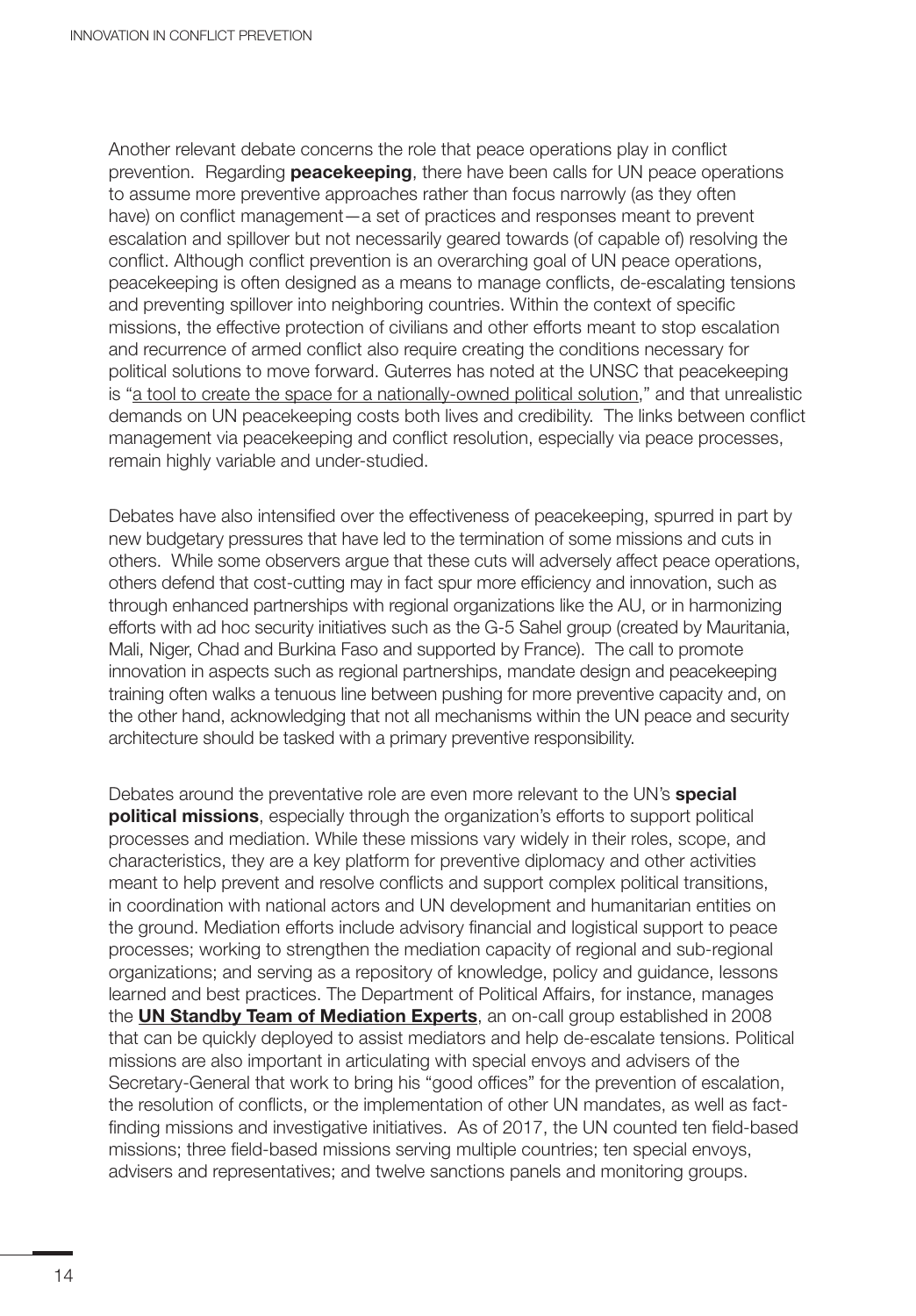In some missions, especially that in Colombia, the UN (both the mission and the UN funds, programmes, specialized agencies already established in the country) have played a vital but non-protagonist role in boosting institutional capacity for conflict prevention and resolution. The implementation of the peace agreement between the Colombian government and the FARC has been nationally-led, offering an innovative model for the UN to promote preventive capacity in middle income countries (MICs). However, this approach may not be suitable to engaging in conflict prevention in states with greater state fragility, as is the case of Guinea-Bissau, where the UN mission (UNIOGBIS) has worked to support not only national-level processes but also local mediation and peacebuilding mechanisms.

The excessive distance between the UN's political functions and its peacekeeping mechanisms—each of which has been managed by a different division of the UN has sometimes undermined the organization's preventive capacity. This point has been acknowledged within the scope of the **organizational reforms** announced by Guterres in 2017. Although precise changes are still being debated at the time of this writing, proposed changes include closer structural linkages between the Department of Peacekeeping Affairs (DPKO) and the Department of Political Affairs (DPA). Creating such bridges may be an opportunity to better streamline practices that are currently fragmented across different organizational divisions, and which possibly undermine conflict prevention initiatives in the field. Fostering cross-pollination between these and other divisions involved in conflict prevention may also allow for more productive discussions of lessons learned and innovative solutions.

More broadly, a more coordinated and comprehensive approach may help the UN to devise more effective preventive strategies by identifying and meeting demands more effectively, and by avoiding duplication of efforts. So may special measures targeting specific problem areas, such as those proposed to improve the UN's approach to preventing and responding to sexual exploitation and abuse; to boost the UN's capacity to assist member states in implementing the UN Global Counter-Terrorism Strategy; and repositioning the UN development system to deliver on the 2030 Agenda.

The idea of making the UN approach more coherent and effective also applies to the Peacebuilding Architecture. Since the mid-2000s, major discursive shifts and some organizational innovations around the idea of promoting peace have taken place at the UN, with important consequences for its approach to conflict prevention—not only its capacities, but also its limitations. At the 2005 World Summit, held in September at UN New York headquarters, more than 170 member states agreed upon the creation of the UN Peacebuilding Commission (PBC). The PBC was formed as an intergovernmental advisory board and as a subsidiary organ of both the UNSC and the UNGA to support peace efforts in conflict-affected countries. The move reflected the realization that the structure of the UN, and especially the divide between its security and development pillars, tended to stymie innovative thinking around the nexus between these two fields, including as it relates to conflict prevention.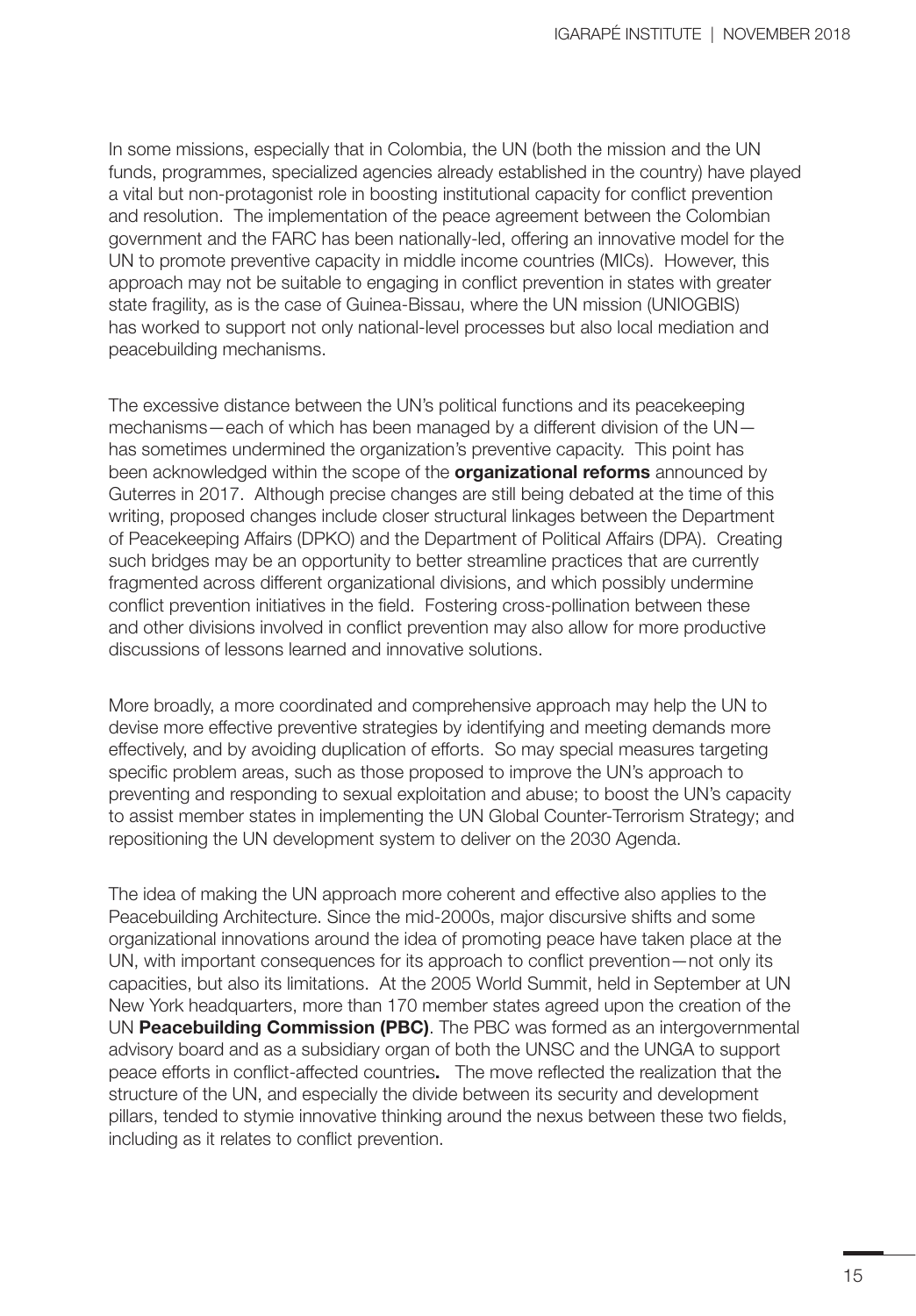Although the creation of the PBC can be viewed as an important step in the incremental reform of the UN architecture and its preventive capacity, it has largely focused on proposing actions in specific countries emerging from conflicts. The recommendations issued in 2016 by the AGE report underscored the need to address the "root causes of conflict" through long-term commitment and reliable funding. However, the PBC's openended funding, its position as subordinate to and limited interaction with the UNSC, and its lack of a mandate for effective actions all pose significant challenges towards boosting the peacebuilding architecture's capacity to promote conflict prevention more broadly. Due to these limitations, at the UN the term peacebuilding has become associated with a rather narrow range of activities conducted by this architecture, although the portfolio of initiatives undertaken through the Country-Specific Configurations offer a wealth of innovative solutions, not only at the national level but also at more local ones. Likewise, the [Peacebuilding Fund](http://www.unpbf.orghttp://www.unpbf.org//), designed to deliver fast, flexible and relevant funding, offers lessons on how to make resources available under fast-changing circumstances so as to decrease the probability of imminent crises and conflict relapses. In conjunction with the Peacebuilding Support Office (PBSO), these elements of this architecture represent one of the key platforms in the promotion of the Sustaining Peace vision.

The UN development system and humanitarian agencies also carry out a broad gamut of activities related to conflict prevention, although they are not always labeled as such. On the humanitarian front, there are ongoing debates about the extent to which the humanitarian parts of this system should engage with long-term prevention (including via development efforts) rather than focus more narrowly on emergency assistance to populations affected by war and conflict. Proponents of linking these spheres argue that there is a need to bridge and create greater synergies between short-term measures and longer-term development initiatives. Critics, however, defend that these two spheres are premised on somewhat different mandates and principles, and that linking them may imperil the success of both, including with respect to the UN and partner organizations' capacity to prevent conflict.

The preventive engagement and capacity of the UN development system vary widely across its forty-plus programs, agencies and funds within the system. It may be that many activities long carried out by these components of the system are only now being reframed as conflict prevention due to the increased salience of related debates within the UN, especially given the breadth of the term as it has been used in UN discussions. In other instances, as the case of the UN Office for South-South cooperation, there is an incipient but growing effort to rethink the office's activities in light of preventive capacity, including by engaging in areas in which the UN has not traditionally promoted South-South cooperation (SSC), such as mediation.

The launch of the Agenda 2030 has prompted more discussion about how to carry out conflict prevention and relate it to human rights as well as development activities. Whereas the Millennium Development Goals (MDGs) left out issues of violence, conflict and fragility altogether, the Sustainable Development Goals (SDGs) address these issues both directly (through SDG 16) and more indirectly by stressing the preventive potential of the other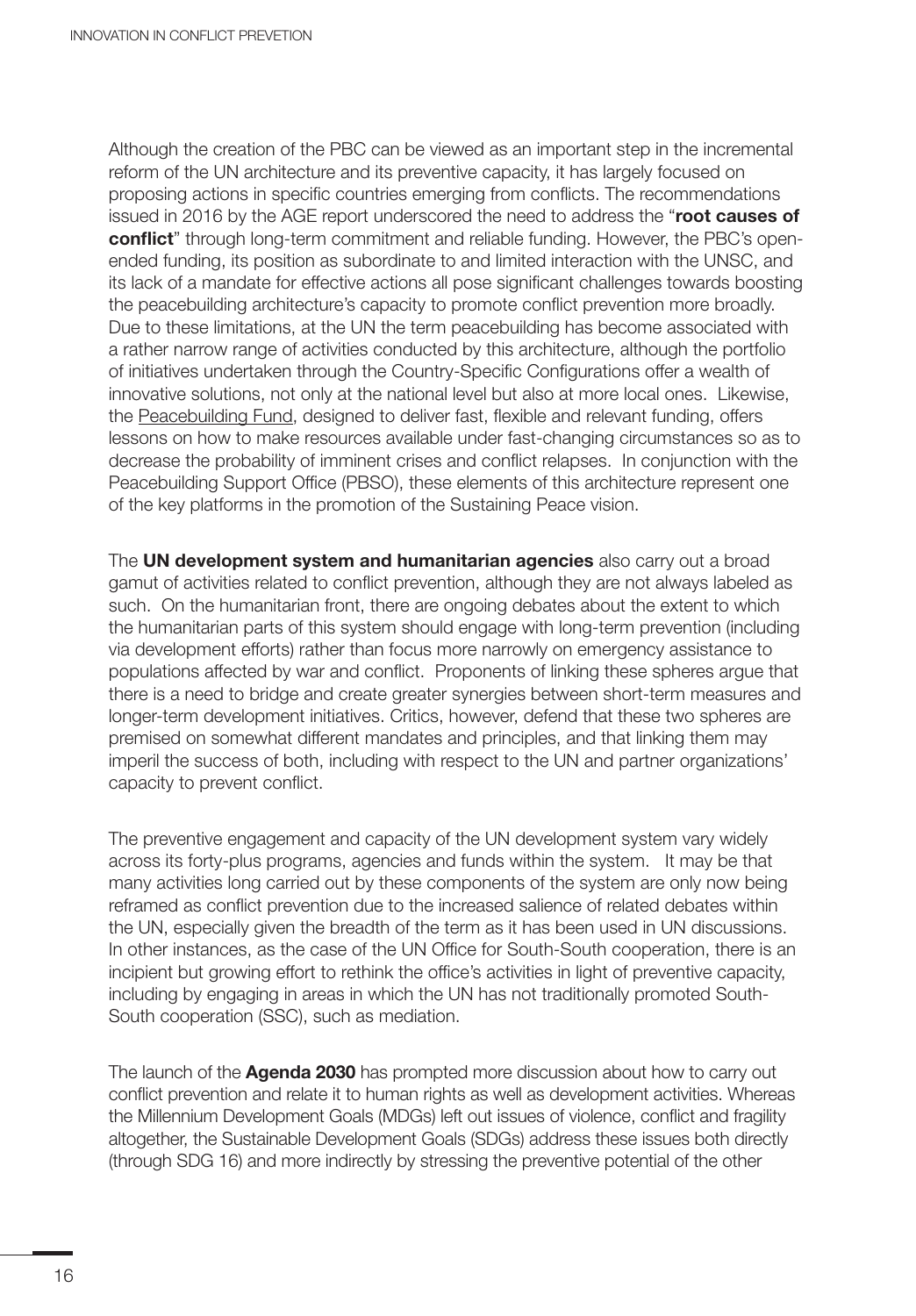goals, from boosting education to supporting greater gender equality and empowering women and girls. **SDG 16-focused on achieving peaceful, just, and inclusive** societies—promotes the rule of law and access to justice, as well as citizen security and human rights, while also serving as an enabler for the other goals.

The agenda seems to have energized parts of the UN development system in a more preventive direction. The United Nations Development Programme (UNDP), for instance, has worked to better align its initiatives with conflict prevention, especially in terms of addressing the root causes of conflict by tackling challenges such as state weakness, unemployment, and inequality. At the UNDP and elsewhere in the system, the SDGs have also promoted new discussions about conflict prevention and its ties to topics that did not always feature prominently in the UN development agenda, such as climate change, migration and refuge, and youth.

Despite these promising changes, there is no consensus yet regarding the links between the Agenda 2030 and conflict prevention more broadly (or, for that matter, the concept of Sustaining Peace). Some member states have pushed for a narrower definition of Sustaining Peace that practically makes it coterminous with the SDGs, while others have lobbied for a much broader concept that pushes the UN's preventive capacity well beyond the scope of the goals and associated targets of Agenda 2030.

One area that is frequently overlooked in debates about conflict prevention but that has gained increasing attention, both within the UN and outside of it, is **South-South** cooperation (SSC) and triangular cooperation (TC), which refers broadly to cooperation efforts among states or other actors from the Global South, and which are implemented according to somewhat different principles than "traditional" aid. These principles include horizontality, solidarity, and non-conditionality. South-South cooperation encompasses a broad range of initiatives, such as social policy efforts in education, health, and agriculture; trade and investment, including in infrastructure; and science and technology. In some areas, SSC partners work to catalyze sectoral change by investing strategically in institutional capacity-building and networks. Triangle cooperation entails a trilateral arrangement between two developing countries and a third party, which may be a donor country, an international organization, or a third developing country. In areas where protagonism by donor states or international organizations (including the UN) may be viewed as interference by external actors, triangular cooperation (and, more broadly, SSC) may offer a way to make conflict prevention more politically acceptable to local and national actors.

At the UN, especially due to efforts launched in 2017 by the UN Office of South-South Cooperation (UNOSSC) and the DPA, the relevance of SSC to peacebuilding and, more broadly to conflict prevention, is becoming more visible at the UN. However, debates about the potential contribution of SSC to conflict prevention at the UN are still incipient. Discussions of the potentials and pitfalls of different modalities like economic, technical, educational and scientific cooperation are deepening primarily in non-UN platforms such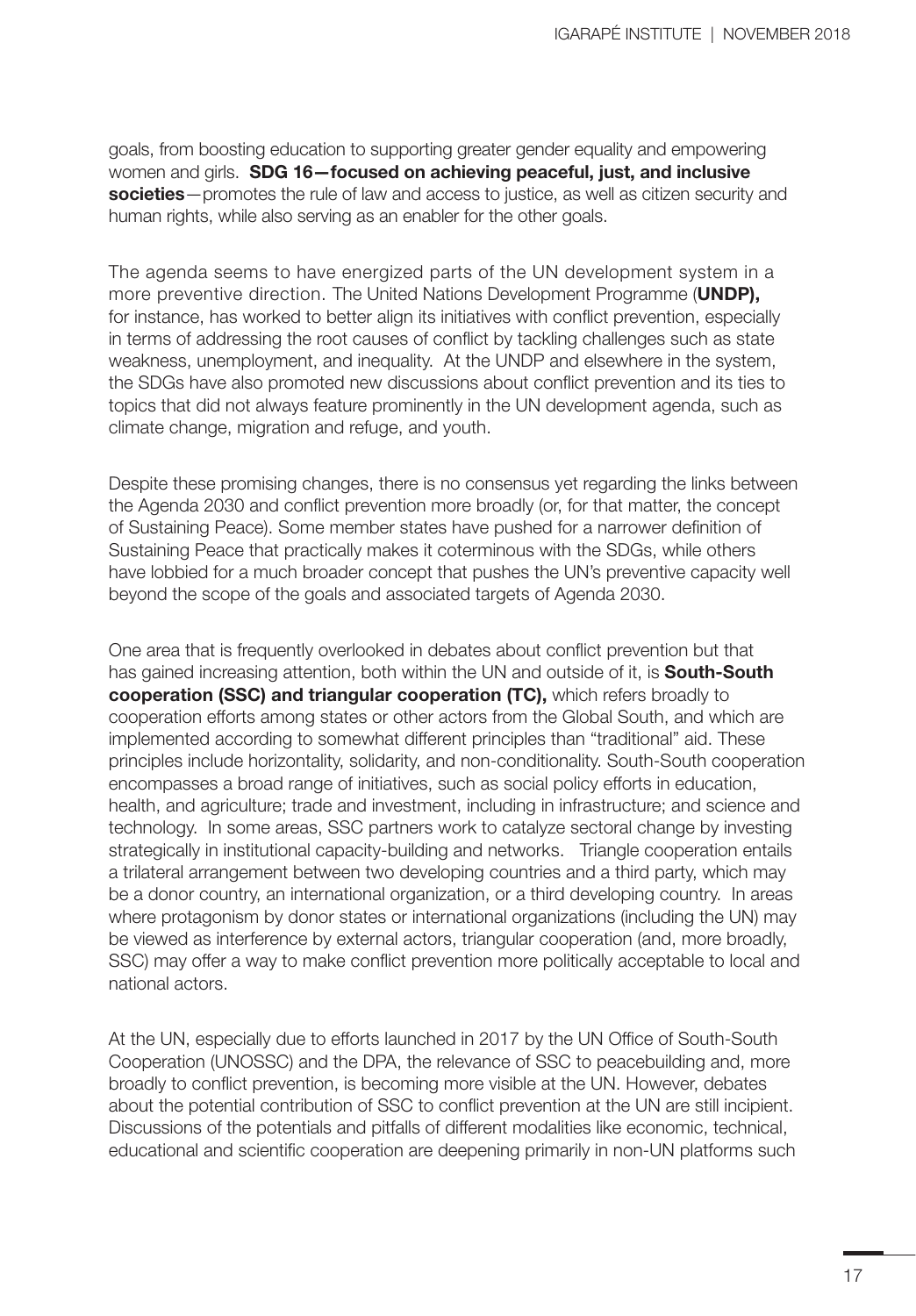<span id="page-19-0"></span>as the BRICS, the China-led Belt and Road Initiative (BRI), sometimes referred to as the New Silk Road, and the [Fragile-to Fragile cooperation promoted by the G7+.](http://www.g7plus.org/sites/default/files/basic-page-downloads/g7%2B-Policy-Note-on-Fragile-to-Fragile-Cooperation-English.pdf)

In order to strengthen the UN's preventive capacity, Guterres has also worked to build on the efforts of Ban Ki-moon to boost the [Human Rights up Front \(HRuF\)](https://www.un.org/sg/en/content/ban-ki-moon/human-rights-front-initiative) initiative. HRuF initially emerged out of the recognition that the UN—both the Secretariat and the country team—failed in the last phase of the Sri Lankan civil war, in part due to the [fragmented efforts](http://www.gppi.net/publications/peace-security/article/making-the-united-nations-system-more-effective-on-conflict-prevention/) of different agencies in addressing the conflict. This instance of systemic failure led to efforts to create a broad solution that would enable the mainstreaming of human rights into the work of all UN staff and improve early warning and coordination mechanisms. By cutting across the three UN pillars, HRuF is intended to trigger a cultural change within the UN system in the direction of greater awareness and courage in preventing serious and large-scale human rights violations. In addition to this effort to engage more consistently with conflict prevention in the sense of preventing genocides and other mass atrocities, the human rights pillar of the UN can be said to contribute to the organization's capacity by promoting more inclusive political processes as well as respect for rights and the rule of law. By breaking cycles of abuse, impunity and resentment, protection of human rights supports conflict prevention at multiple levels. However, as UN officials have acknowledged, there is still much work to be done in boosting the preventive dimension of measures such as institutional reforms to strengthen judicial independence, establishing civilian oversight over security forces, or supporting changes in policing strategies.

Certain topics that cut across all three pillars of the UN have gained visibility at the UN and partner organizations, but also been the subject of heated debates regarding their role in conflict prevention, such as violent extremism. In addition, although many peacekeeping missions are affected by violent extremism, as in the case of Somalia (AMISOM) and Mali (MINUSMA), there are serious questions regarding UN peacekeeping capacity to deal directly with this type of threat. Therefore, the links between combating violent extremism and conflict prevention within the scope of the organization remain unclear at the conceptual and operational levels.

### *b. Conflict Prevention at the AU and the Regional Economic Communities (RECs)*

Since its launch on May 26, 2001, the AU has worked to develop more effective African responses to conflicts. The 1990s crises in Rwanda and Somalia in particular, brought the realization that—since the broader international community, including the UN—often proved unable or unwilling to respond to emerging conflicts, Africa had to become better equipped to respond to its own crises. As a result, the AU emerged out of the older Organisation for African Unity (OAU), moving away from the traditional pillar of noninterference, towards the idea of non-indifference, whereby the AU is allowed to intervene in member countries to stop grave atrocities like war crimes and genocides. Therefore, much as in the case of the UN, the AU also had conflict prevention as a key objective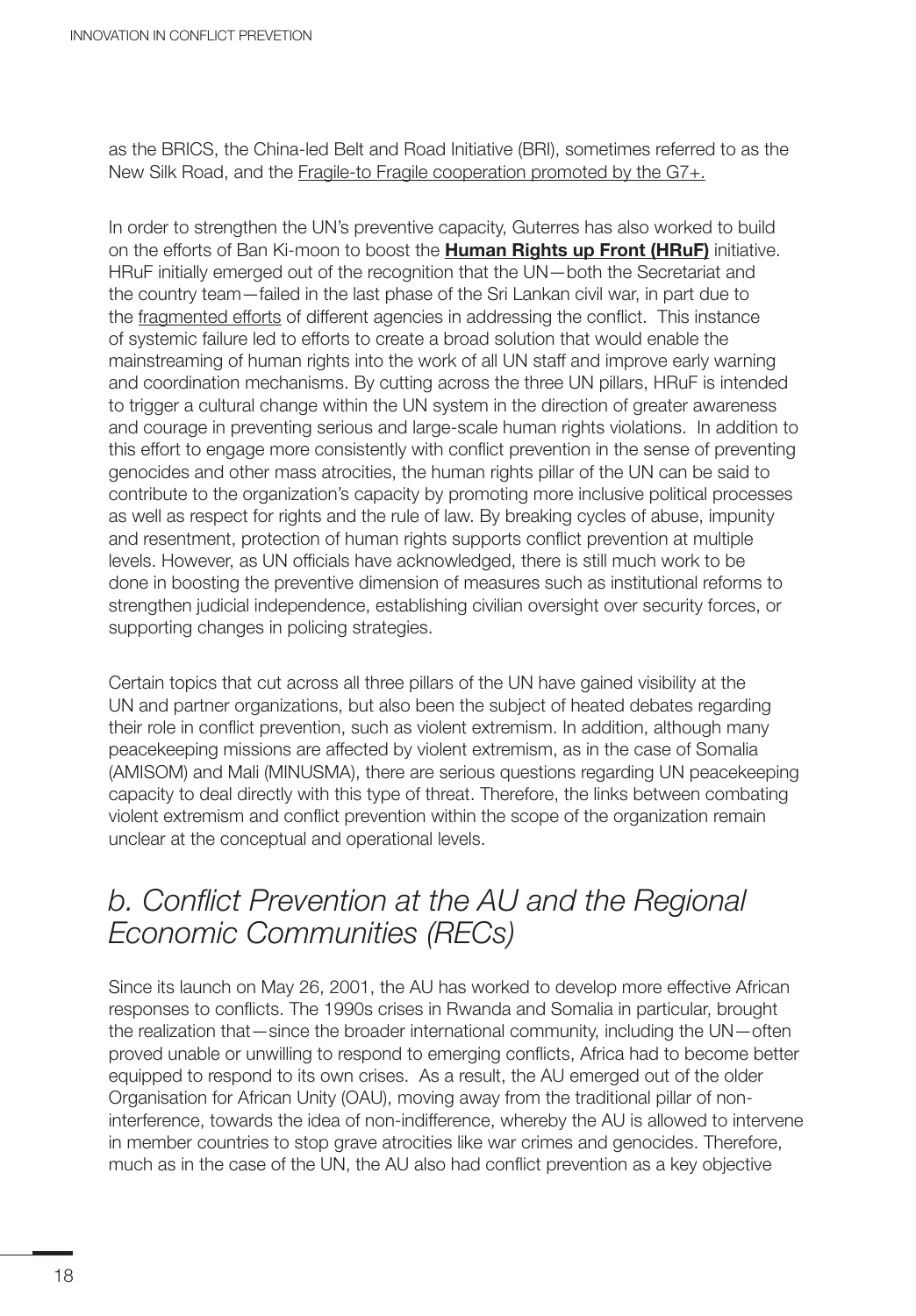from the very start, but with a strong emphasis on African ownership of solutions, as reflected in the oft-repeated phrase "African solutions for African problems."

The AU's Constitutive Act provides a solid normative framework for pursuing an effective peace and security agenda, but concrete mechanisms must be developed to ensure that its ideals are met. Toward this end, the AU has developed a series of mechanisms meant to allow the organization to better respond to conflicts. In particular, the creation of the AU [Peace and Security Council \(PSC\),](https://au.int/en/organs/psc) one of the components of the African Peace and Security Architecture (APSA), has received increasing attention as a way to provide effective and timely responses to emerging crises. The PSC has, among its foundational protocol, the task of anticipating and preventing disputes and conflicts, as well as policies that may lead to genocide and crimes against humanity. Its core functions include early warning and preventive diplomacy, facilitation of peace-making, peace-support operations and, in some instances, recommending intervention in member states so as to promote peace, security, and stability. Finally, the PSC supports peacebuilding and post-conflict reconstruction, as well as humanitarian action and disaster management.

Conflict prevention at the AU has both operational components, meant to address imminent or escalating conflict, and structural components, designed to tackle deeper causes of conflict. Operational conflict prevention at the AU entails actions that are normally taken during the escalation phase of a given conflict, when proximate, dynamic factors come into play. Mechanisms include the [Continental Early Warning System](http://www.peaceau.org/en/page/28-continental-early-warning)  [\(CEWS\),](http://www.peaceau.org/en/page/28-continental-early-warning) which is one of the five pillars of the APSA and tasked with data collection and analysis, as well as related collaboration with the UN system and other international partners so as to provide inputs to the PSC on potential conflicts and threats of peace and security and to recommend the best course of action. Other elements include mediation and the role of the [Panel of the Wise \(PoW\),](http://www.peaceau.org/en/page/29-panel-of-the-wise-pow) a five-person panel of "highly respected African personalities from various segments of society who have made outstanding contributions to the cause of peace, security, and development on the continent" and who are tasked with supporting the PSC and the AU Commission, especially in conflict prevention.

In 2014, the AU structural prevention framework was approved. Structural prevention in this context is designed to reduce the likelihood of conflict and violence through efforts to strengthen the resilience of African societies and provide access to political, economic, social and cultural opportunities. A May 2015 [AU communiqué](http://www.peaceau.org/en/article/communique-of-the-peace-and-security-council-of-the-african-union-au-at-its-502nd-meeting-on-the-structural-prevention-of-conflict-in-africa) underscored that good governance through the strengthening of democratic culture and institutions, respect for human rights, upholding the rule of law, and socio-economic development are needed to prevent conflicts and foster peace and stability in Africa. It also stressed the need for a "comprehensive and holistic approach" to conflict prevention that includes building strong, responsive and accountable state institutions at national and local levels that deliver key services, and for ensuring inclusive political processes and economic empowerment, rule of law and public security.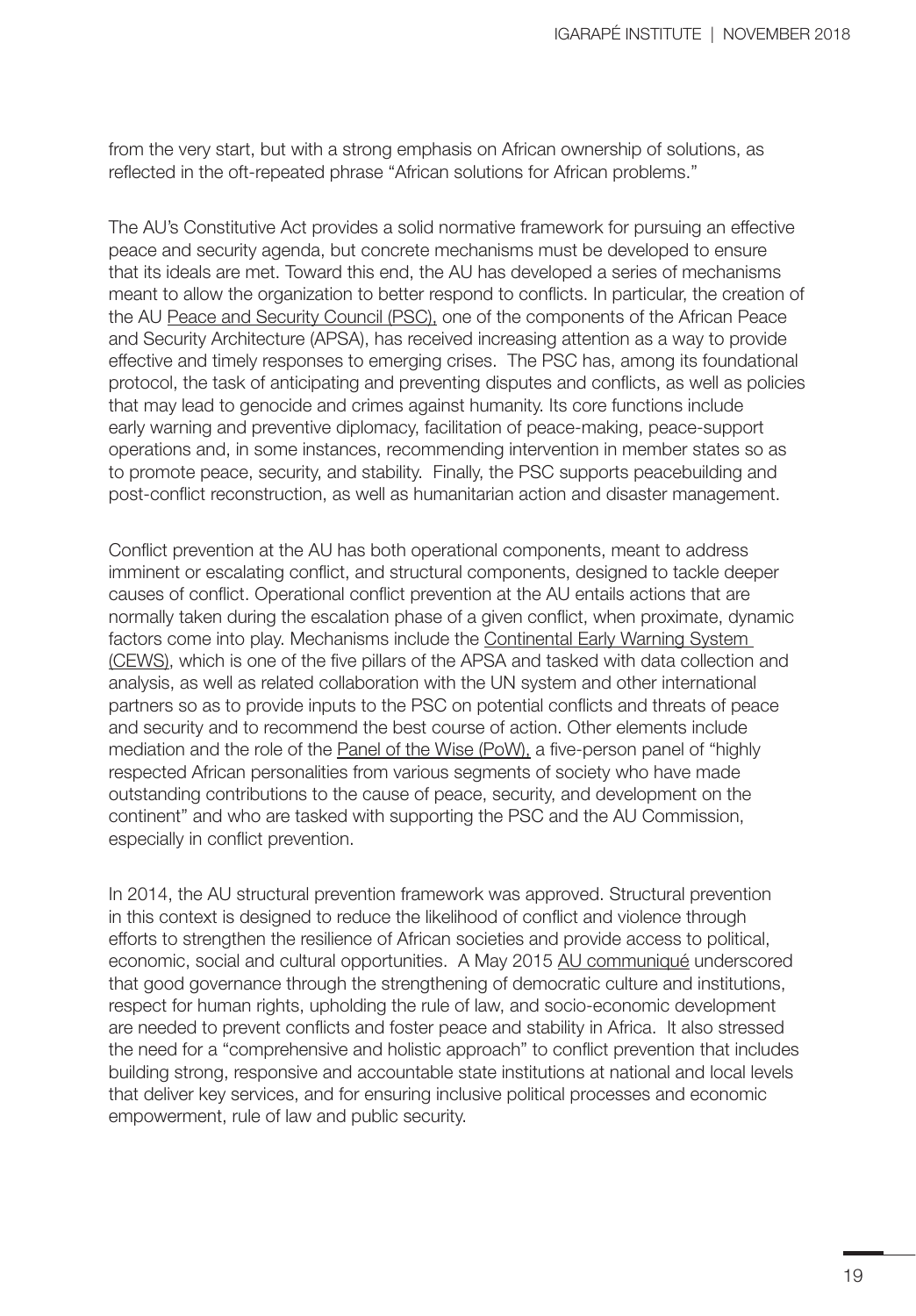While both approaches to conflict prevention—operational and structural—have gained prominence at the AU political levels, there are still considerable challenges in ensuring their effective implementation and to attain the goal of ensuring that "all guns are silenced" by 2020. First, there are disputes around where are the leading points around conflict prevention efforts, including mediation. For instance, two divisions within the AU peace and security department—namely the Crisis Management and Post-Conflict Reconstruction and Development (CMPRD) and the Conflict Prevention and Early Warning (CPEW) —often are seen as key entry points for conflict prevention initiatives, including mediation, peacebuilding, and political accompaniment to countries. In addition, the linkages between the AU Department of Peace and Security and Department of Political Affairs are still incipient. Yet another overarching issue is the AU's continued reliance on donor countries for funding, which subjects the organization to budget cuts and may make it more vulnerable to those states' political agendas. These gaps mean that recurring problems such as contested government transitions continue to trigger recurring conflict in many parts of the continent.

In a bid to improve, the AU has also worked to build closer ties to the Regional Economic Communities (RECs), which include eight subregional bodies, considered to be the "building blocks" for AU integration. Normative and operational approaches to conflict prevention developed at the AU also depend on harmonization with these entities in order to reach the continent's different subregions. The RECs not only play a vital role in several transformative programs for Africa, such as as the 2001 New Partnership for Africa's Development (NEPAD) and the First Ten-Year Implementation Plan, adopted in 2015, but also have important role in the continent's peace and security agenda. Because the RECs work with governments, civil society and the AU Commission in implementing broad frameworks such as Agenda 2063, a strategic framework that seeks to accelerate the implementation of continental initiatives for growth and sustainable development in Africa over a 50-year period. they are essential in achieving conflict prevention objectives. However, the capacity and scope of the RECs vary widely, and some have been heavily shaped by subregional geopolitical forces that sometimes detract from their preventive capacity.

In 2011, the AU developed the African Governance Architecture (AGA), which acknowledges the role of governance in enhancing conflict prevention efforts. While most in Addis Ababa Headquarters acknowledge the complementarity between AGA—which brings together AU organs and Regional Economic Communities (RECs) working on democratic governance and human rights-—and APSA, there is still little interaction between the two architectures in implementing conflict prevention.

The AU Commission has also developed processes designed to enhance its conflict prevention capacity and complementarity. If effectively implemented, the interdepartmental working groups on Post-Conflict Reconstruction and Development (PCRD) and on structural prevention can create new opportunities for the AUC to further enhance collaboration. Finally, new opportunities for conflict prevention may emerge through continued discussions between the AU and REC/RMs on the implementation of APSA goals, including through its linkages to African [Agenda 2063.](https://au.int/en/agenda2063)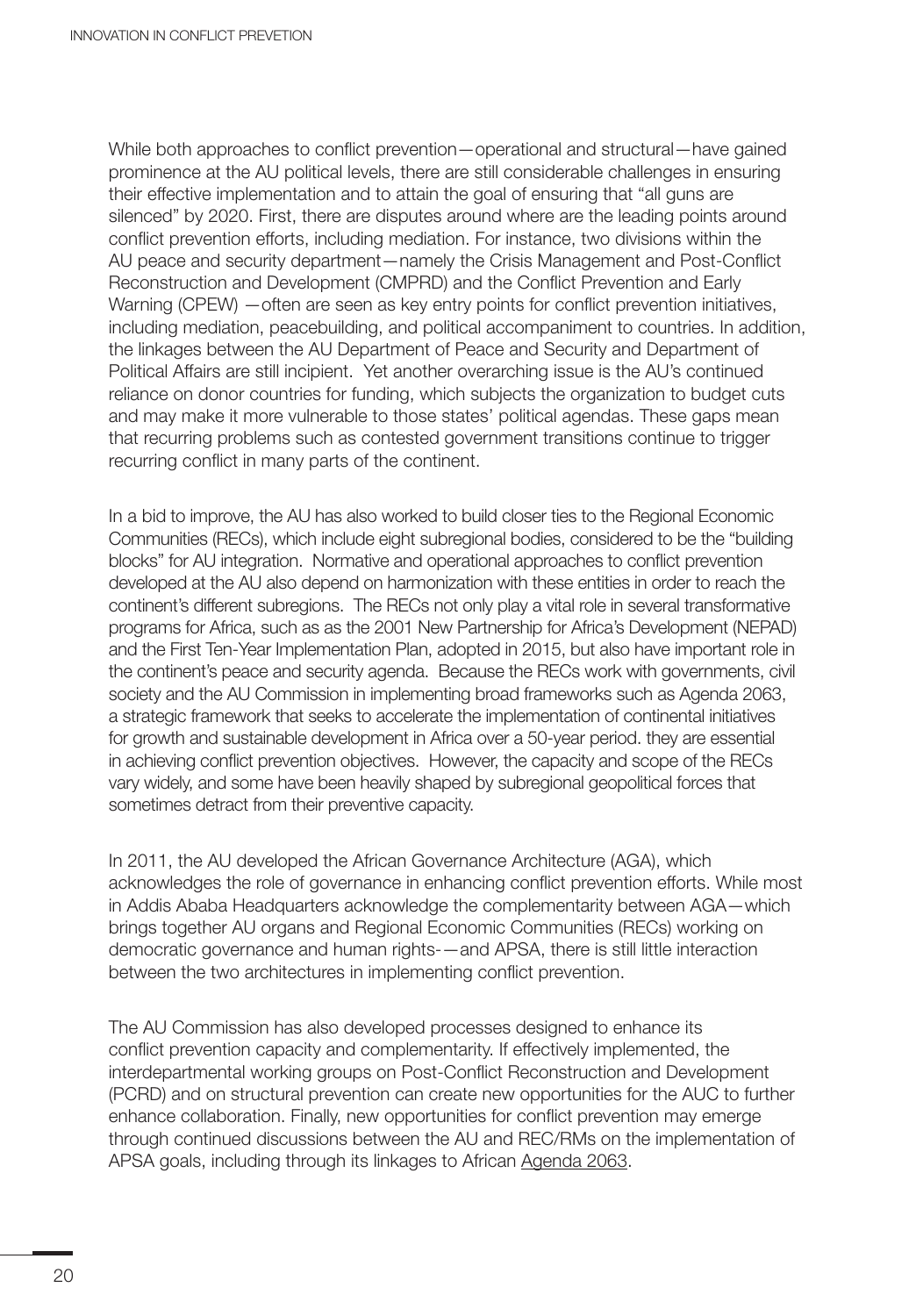## <span id="page-22-0"></span>3. A Typology of Conflict Prevention Approaches

## 3.1. Beyond the Structural/Operational Dichotomy

Many existing typologies of conflict prevention differentiate between immediate causes of conflict and deeper, structural drivers. While separating these two categories of drivers may seem artificial—in practice, many responses may address immediate and structural causes of conflict simultaneously—these ideal types provide a basic organizing logic for thinking about (and designing) responses that address key factors. The AU's division between operational and structural prevention reflects this logic. While it is widely acknowledged that these are not hard categories—in other words, many drivers (and therefore, solutions) straddle the divide—our conceptual approach seeks to distinguish between underlying or root causes of conflict, and the more immediate disputes and escalation dynamics that can erupt in armed violence.

The dichotomous approach of immediate/structural prevention has been influenced by the heavy focus on the idea of the fragile state—or, in its more extreme version, that of the failed state. While the idea of state fragility is deeply institutionalized within the World Bank and the Organisation for Economic Co-operation and Development (OECD), it has also been influential in UN and AU debates about conflict prevention. The OECD, for instance, has been publishing a report on Fragile States every year since the inaugural issue came out in 2005; the report is designed to "monitor aid to a list of countries that are considered most fragile." In 2015, this approach underwent a shift in that the organization proposed an understanding of fragility that goes beyond fragile and conflictaffected states, as reflected in the "States of Fragility Report." However, these two institutions mostly rely on the concept of fragility to come up with lists, rankings, and other hard categories used to define the level (and, to some extent, the type) of aid especially development assistance—that is made available to individual states.

Although the concept of state fragility has also been influential at the UN and AU, the SDGs have created new pressures to think about the drivers of fragility—including conflict—beyond these categories. More specifically, SDG 16 aims to reduce violence of all forms in all countries, rather than simply those labeled as fragile. This idea not only widens the understanding of what causes fragility, but also broadens expectations about how states—and, more generally, the international community—should tackle these issues, including conflict.

The focus, however, has remained on individual member states as the main level of analysis—and therefore, of policy response. Areas such as political, economic, sociocultural, and institutional conflict drivers are analyzed, and responses are designed for each of these areas, or (less commonly) in a more integrated approach that attempts to tackle several drivers at once, as in the case of inclusive growth strategies.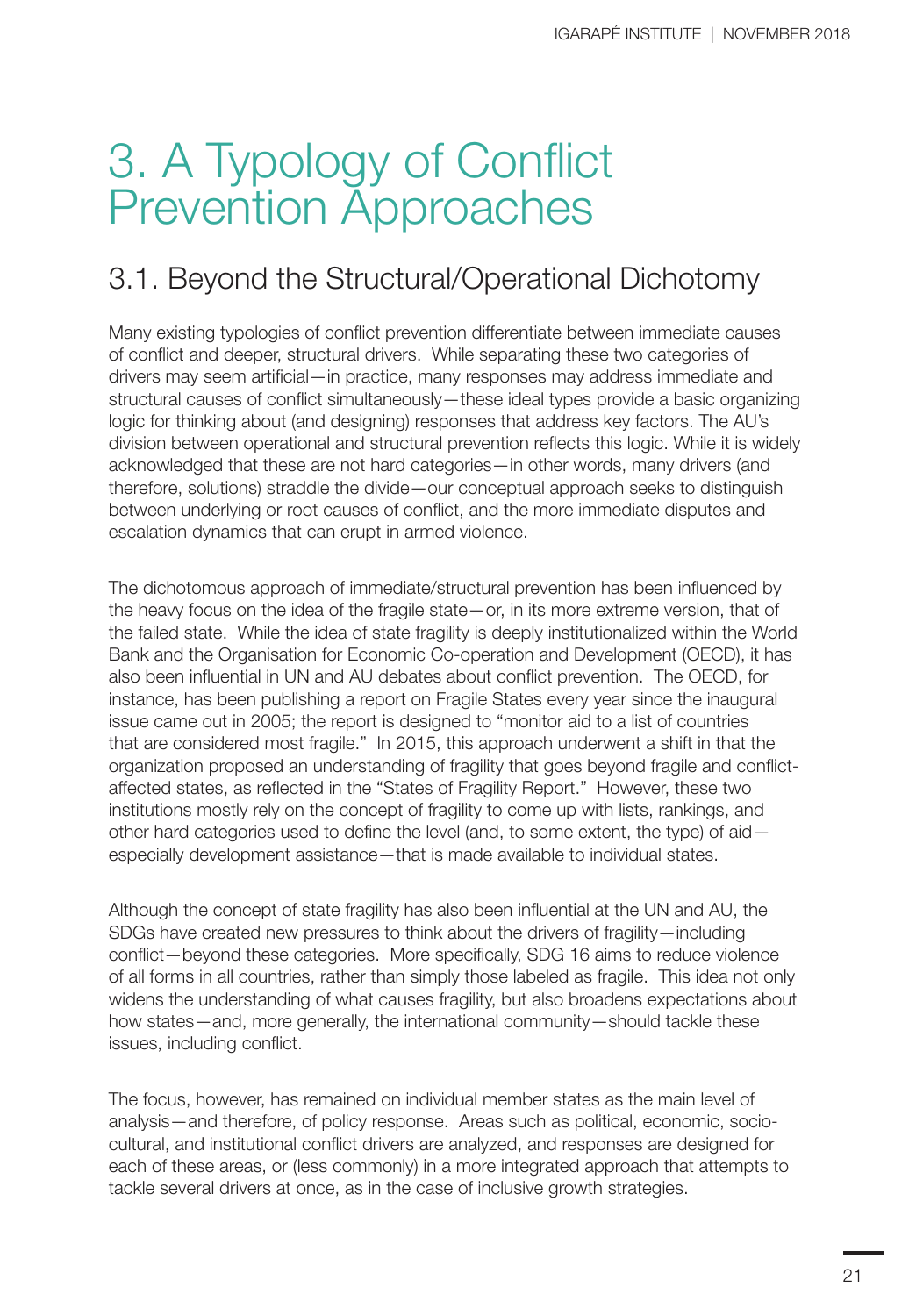As a result, close attention has been paid to factors that are either endogenous to a country or that manifest themselves primarily within that territorial space. Yet most conflict today, including those in Africa, entail different and intertwined layers of drivers, from the local to the subnational to the national and the regional, as well as transnational factors. The latter includes not only organized crime in all its varieties (traffic of drugs, people, and arms), terrorism, and associated activities such as corruption and money laundering. These are linked in complex and often mutually reinforcing ways, and they both take advantage of institutional weaknesses caused by conflict, and contribute to those phenomena. In addition, geopolitical meddling—whether by other regional actors or by global powers—can have a deep and lasting destabilizing effect on countries, contributing towards the spread of conflict.

In addition to making conflict prevention more effective, taking into account these transnational drivers of conflict has political significance: doing so opens up new space for making the conflict prevention agenda truly universal, rather than narrowly associated with conflict-affected low-income states. This universality is very much in line with the spirit of Sustaining Peace and the call on all actors, including member states and regional organizations, to take on responsibility in the prevention of conflict.

A typology of conflict prevention should thus capture not only the operational/structural dichotomy but in fact include a third dimension that acknowledges broader, transnational dynamics—including geopolitical disputes—as drivers of conflict. In the typology below, we refer to this third column as Transnational Prevention in order to acknowledge not only the role that such phenomena play in creating and exacerbating conflict, but also the key role that subregional, regional and global initiatives play (or should play) in conflict prevention, whether through ad hoc initiatives, ongoing efforts, or normative efforts meant to curb the emergence or recurrence of conflict.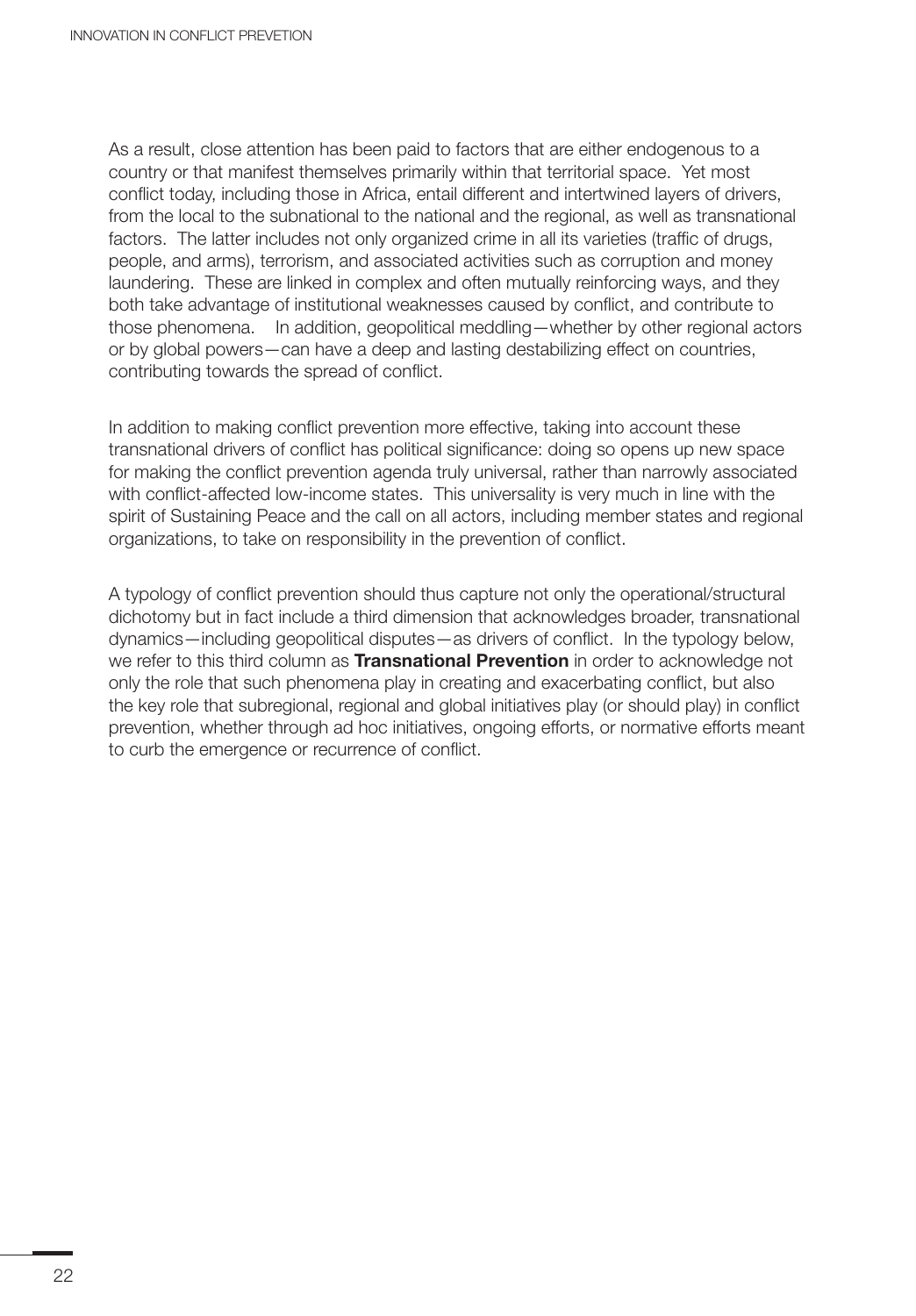#### Table 2. A Typology of Conflict Prevention

|                     | <b>OPERATIONAL</b><br><b>PREVENTION</b>                                                                                          | <b>STRUCTURAL</b><br><b>PREVENTION</b>                                                                                                                                                                                                                                                                                                                                            | <b>TRANSNATIONAL</b><br><b>PREVENTION</b>                                                                                                                                                                                                                                                                                                                                                                                                                                                              |
|---------------------|----------------------------------------------------------------------------------------------------------------------------------|-----------------------------------------------------------------------------------------------------------------------------------------------------------------------------------------------------------------------------------------------------------------------------------------------------------------------------------------------------------------------------------|--------------------------------------------------------------------------------------------------------------------------------------------------------------------------------------------------------------------------------------------------------------------------------------------------------------------------------------------------------------------------------------------------------------------------------------------------------------------------------------------------------|
| <b>Objectives</b>   | Manage immediate<br>crisis; avoid<br>escalation and<br>recurrence                                                                | Tackle root causes<br>of conflict, including<br>as they relate to<br>underdevelopment and<br>related cleavages so as<br>to guarantee that crises<br>do not emerge or recur in<br>the future                                                                                                                                                                                       | Prevent transnational<br>flows and processes<br>that contribute<br>towards conflict, and/<br>or design transnational<br>cooperation processes<br>that help prevent<br>conflict                                                                                                                                                                                                                                                                                                                         |
| <b>Measures</b>     | Early Warning<br>Systems and Early<br>Response;<br>Mediation and<br>Facilitation:<br>Preventive<br>Diplomacy and<br>Good Offices | Development of reliable<br>national and subnational<br>statistics and related<br>knowledge production<br>Development of inclusive<br>political institutions;<br>policies for Inclusive<br>growth; sustainable<br>development; natural<br>resource management;<br>rule of law, justice, and<br>citizen security; good<br>governance and strong<br>institutions; social<br>policies | Combating organized<br>crime (money<br>laundering, illicit arms<br>trade, people trafficking,<br>piracy, extremist<br>violence); strengthening<br>regional/subregional<br>mechanisms; migration<br>policy; climate change<br>policy; disaster<br>resilience; cultural and<br>educational exchanges;<br>and South-South<br>cooperation for<br>peacebuilding<br>Use of Force<br>(Peacekeeping and<br>Ad Hoc Responses);<br><b>Political Missions:</b><br>Special Envoys; and<br><b>Electoral Support</b> |
| <b>Time Horizon</b> | Short-term/Mid-<br>term: Mobilized<br>when conflict<br>occurrence,<br>escalation or relapse<br>is imminent                       | Long-term: Mobilized<br>when conflict drivers<br>have been identified                                                                                                                                                                                                                                                                                                             | Short, Mid- and Long-<br>term: the time span of<br>transnational measures<br>may vary widely                                                                                                                                                                                                                                                                                                                                                                                                           |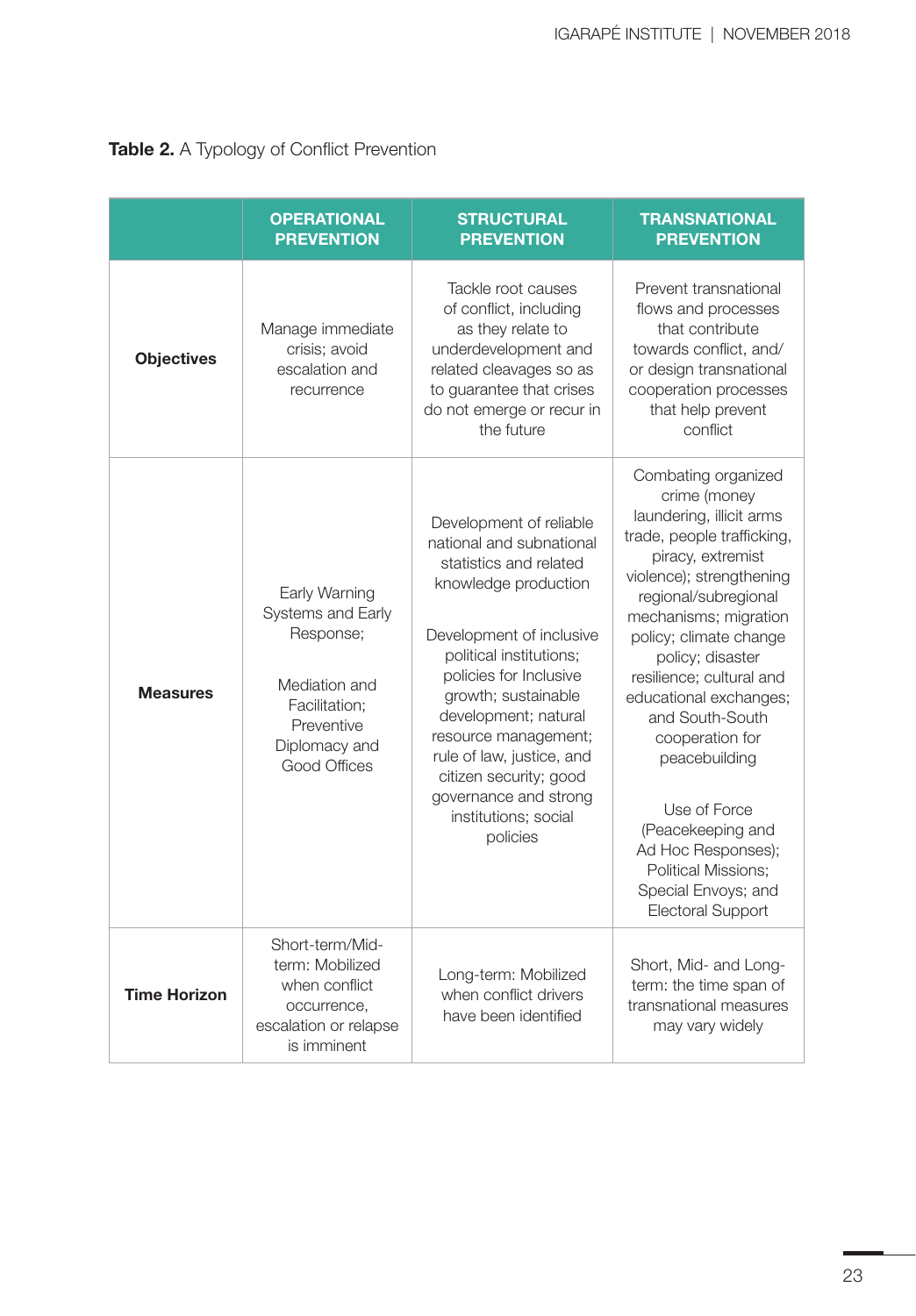All three types of conflict prevention proposed in this typology—operational, structural and transnational—require collaboration between a wide variety of stakeholders, but the third, in particular, demands coherent and sustained responses through transnational arrangements. All of the actions included in this column require international cooperation between states, civil society, and private sector entities. Ideally, they are coordinated with national and subnational-level responses, especially as those relate to structural prevention.

There are also elements of conflict prevention that cut across all categories, namely human rights and inclusiveness. In the next section, we hone in on one aspect of inclusiveness that has demonstrably enhanced all three categories of conflict prevention (immediate, structural and transnational): mainstreaming gender in conflict prevention.

In the Conflict Prevention Database built by Instituto Igarapé as part of the ICP initiative, the typology yielded the following categories and subcategories.

| <b>CATEGORIES</b>                | <b>SUBCATEGORIES</b>                   | <b>CODE</b> |
|----------------------------------|----------------------------------------|-------------|
| OPERATIONAL<br><b>PREVENTION</b> | Early Warning Systems & Early Response | <b>EWS</b>  |
|                                  | Mediation & Facilitation               | MAF         |
|                                  | Use of Force: Peacekeeping             | <b>UFP</b>  |
|                                  | Use of Force: Ad Hoc Response          | UFA         |
|                                  | Political Mission                      | <b>PMS</b>  |
|                                  | Special Envoy                          | <b>SPE</b>  |
|                                  | <b>Electoral Support</b>               | <b>ELE</b>  |
|                                  | National Reconciliation & Dialogue     | <b>NRD</b>  |
|                                  | Migration and Refuge Response          | MRR         |

Table 3. *ICP Conflict Prevention Database Project Categories*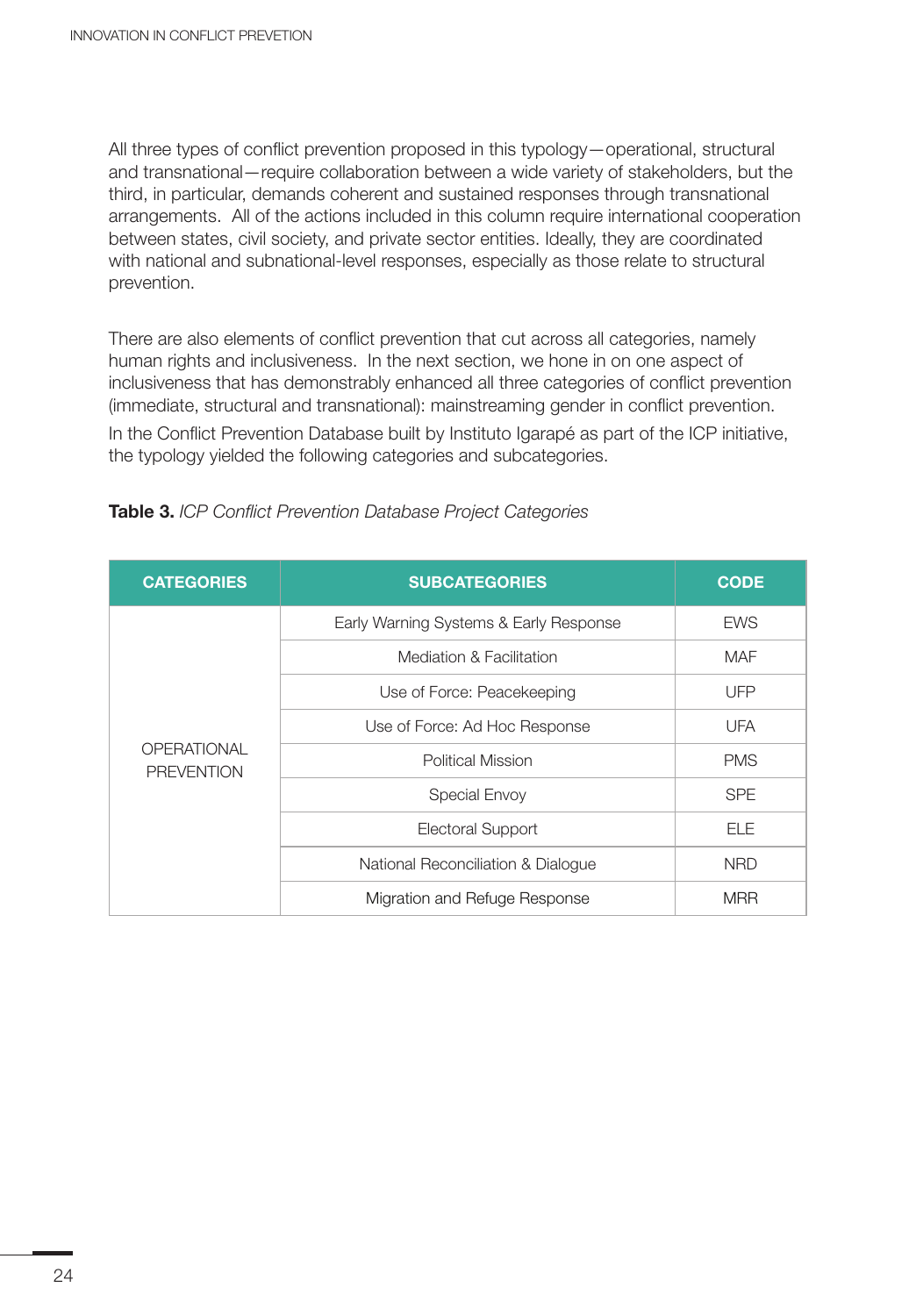| <b>CATEGORIES</b>                      | <b>SUBCATEGORIES</b>                       | <b>CODE</b> |
|----------------------------------------|--------------------------------------------|-------------|
|                                        | Private Sector Development                 | <b>PSD</b>  |
|                                        | Inclusive Growth & Poverty Reduction       | <b>ING</b>  |
|                                        | Sustainable Development                    | <b>SUD</b>  |
|                                        | Natural Resource Management                | <b>NRM</b>  |
|                                        | Rule of Law, Justice, and Citizen Security | <b>RUL</b>  |
|                                        | <b>Strengthening Civil Society</b>         | SCO         |
|                                        | Good Governance & Strong Institutions      | GOG         |
|                                        | <b>Education Policy</b>                    | <b>EPO</b>  |
|                                        | <b>Health Policy</b>                       | <b>HPO</b>  |
|                                        | Food Security & Agriculture                | <b>FSA</b>  |
|                                        | <b>Gender Equality</b>                     | GEQ         |
| <b>STRUCTURAL</b><br><b>PREVENTION</b> | Rural Development                          | <b>RDE</b>  |
|                                        | Urban Development                          | <b>UDE</b>  |
|                                        | Social Safety Nets                         | <b>SSN</b>  |
|                                        | Youth Programs                             | YOP         |
|                                        | Social Security Reform                     | <b>SSR</b>  |
|                                        | Disarmament Demobilization & Reintegration | <b>DDR</b>  |
|                                        | Preventing Violent Extremism               | <b>PVE</b>  |
|                                        | Infrastructure Development: Communications | IDC         |
|                                        | Infrastructure Development: Transportation | IDT         |
|                                        | Infrastructure Development: Energy         | <b>IDE</b>  |
|                                        | Disaster Preparedness and Resilience       | <b>DPR</b>  |
|                                        | Cultural Heritage Protection               | <b>CHP</b>  |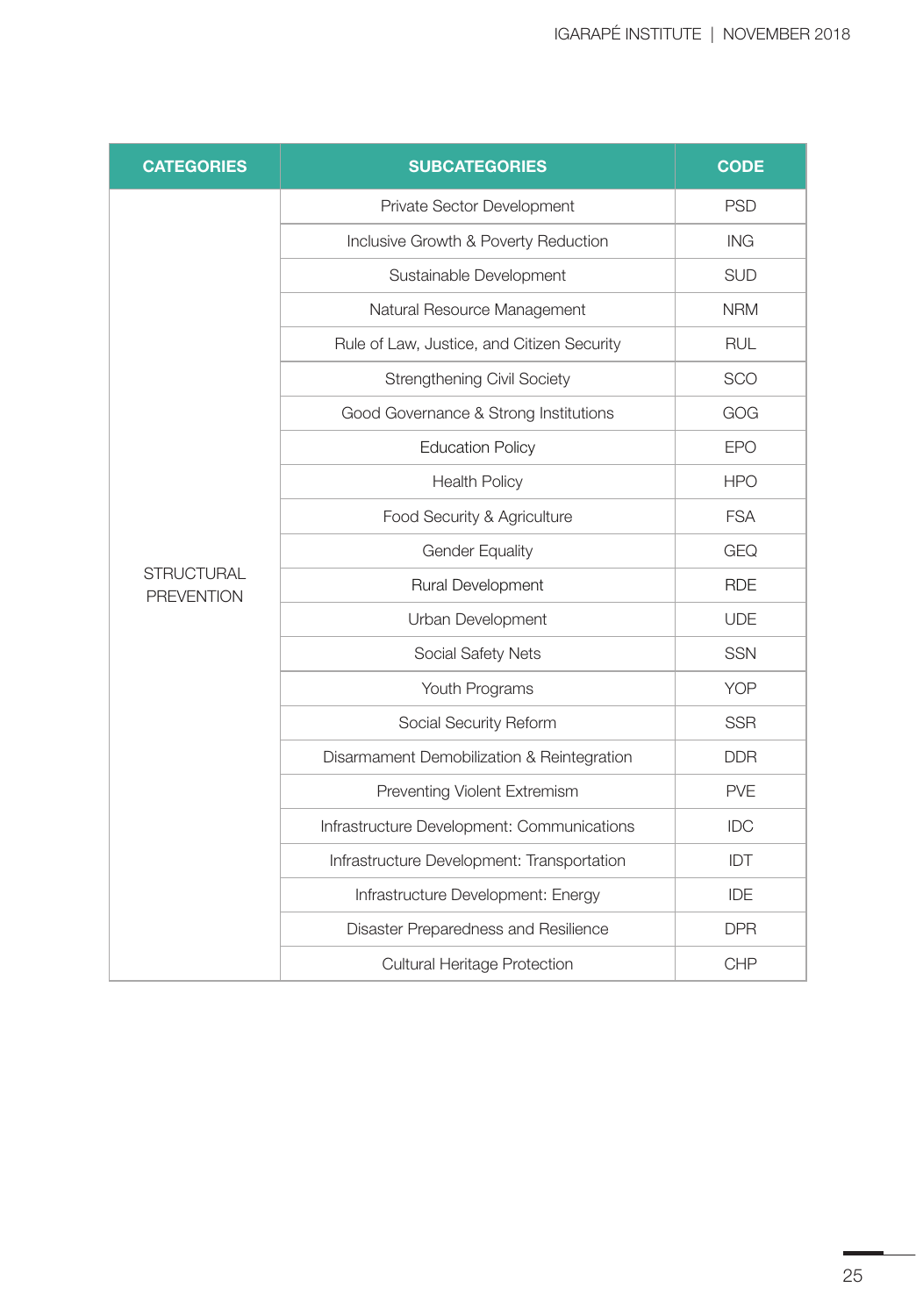<span id="page-27-0"></span>

| <b>CATEGORIES</b>    | <b>SUBCATEGORIES</b>                               | <b>CODE</b> |
|----------------------|----------------------------------------------------|-------------|
|                      | Cooperation Against Illicit Drug Trade             | CID         |
|                      | Cooperation Against Corruption & Money Laundering  | <b>CML</b>  |
|                      | Cooperation Against Illicit Arms Trade             | COI         |
|                      | Cooperation Against Piracy                         | COP         |
|                      | Cooperation Against Extremist Violence & Terrorism | COE         |
|                      | Combatting Organized Crime: People Trafficking     | COT         |
|                      | Strengthening Regional/Subregional Mechanisms      | <b>REG</b>  |
|                      | Migration Cooperation and Coordination             | <b>MCC</b>  |
|                      | Climate Change Cooperation & Coordination          | <b>CCP</b>  |
| <b>TRANSNATIONAL</b> | Disaster Resilience Cooperation                    | <b>DRC</b>  |
| <b>PREVENTION</b>    | Cultural and Educational Exchanges                 | CEE         |
|                      | Science, Technology and Innovation Cooperation     | <b>STC</b>  |
|                      | South-South Cooperation                            | <b>SSC</b>  |
|                      | Cooperation Against Illicit Drug Trade             | CID         |
|                      | Cooperation Against Corruption & Money Laundering  | <b>CML</b>  |
|                      | Cooperation Against Illicit Arms Trade             | <b>COI</b>  |
|                      | Cooperation Against Piracy                         | <b>COP</b>  |
|                      | Cooperation Against Extremist Violence & Terrorism | COE         |
|                      | Combatting Organized Crime: People Trafficking     | COT         |
|                      | Strengthening Regional/Subregional Mechanisms      | <b>REG</b>  |

## 3.2. Mainstreaming Gender in Conflict Prevention

The typology of conflict prevention proposed here mainstreams gender rather than treat it as a niche topic, although gender-specific responses can also be included under the rubric "social policies" as part of structural prevention. The idea is that all responses whether they fall under operational, structural or transnational prevention or straddle categories—both entail the meaningful inclusion of women and adopt a gender lens.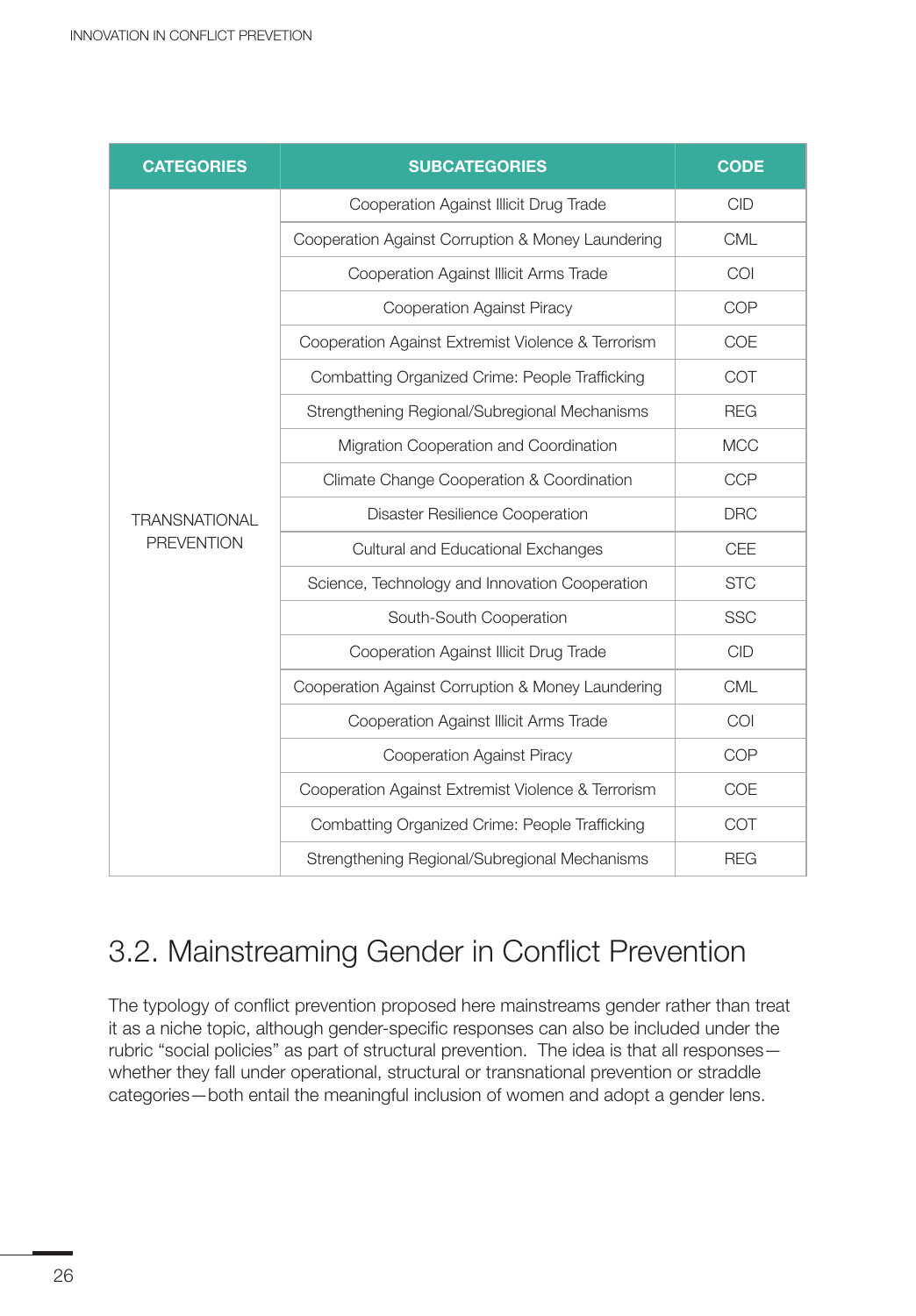The recent scholarly literature on gender and security recognizes that women and, more broadly, gender play key roles in conflict, as well as conflict prevention and resolution. As a key determinant of individual and group identities alongside ethnicity, class, age, race and religion, gender deeply shapes the experiences of people in conflict-affected settings. In the case of women and girls, while they have traditionally been portrayed as victims of war and do tend to suffer disproportionately from certain types of violence, displacement, and dispossession, adopting a gender lens entails also acknowledging that women take on a wide gamut of roles, from combatants to mediators, peacekeepers and peacebuilders.

In addition to the social justice dimension, there are pragmatic reasons for promoting the meaningful participation of women and addressing gender issues in conflict prevention. A variety of recent studies indicate that standard peace-making methods, including Tract I peace negotiations, prove ineffective when women are left out or included only in a token manner. In one salient statistic, almost half of peace agreements signed in the 1990s failed within five years, with recidivism for civil war being particularly high. The inclusion of women (and women-centered civil society organizations) in such processes has been shown to reduce conflict and advance stability. According to one study, inclusion of women and civil society in a peace process renders the final agreement 64% less likely to fail; yet another study found that such agreements are 35% more likely to last at least fifteen years than those that failed to include women. Despite this proven impact, the participation of women in peace negotiation and other aspects of mediation and facilitation, to name only one type of response included in the conflict prevention typology presented here, remains minimal.

The importance of integrating women in conflict and peace initiatives has become more widely acknowledged at a global level, especially after the Fourth World Conference on Women, held in Beijing in 1995, and since Resolution 1325 (2000) of the UN Security Council called for increased access of women to conflict prevention and resolution. Resolution 1325 stated that gender-sensitive initiatives should involve women in all phases and mechanisms of peace agreements, and to ensure that the human rights of women and girls are respected. The ongoing development of National Action Plans (NAPs), including in many post-conflict or conflict-affected settings, can be understood as part of this effort to address the needs, demands, and roles of women in conflictaffected settings. Likewise, the AU (and consequently, the RECs) has adopted a number of initiatives on women, peace and security geared at enhancing the participation of women in conflict prevention and ensuring their inclusion in post-conflict institutions and processes. Ironically, even those institutions have been slow to incorporate women within their mediator ranks and other peacebuilding roles.

Gender mainstreaming is needed not only in operational prevention, but also in structural and transnational prevention. Without the inclusion of women and the incorporation of a gender lens in the design of social policies, in inclusive growth and in sustainable development, the gender gaps are likely to rebound even in armed conflict contexts where a peace agreement has been signed. Likewise, transnational prevention requires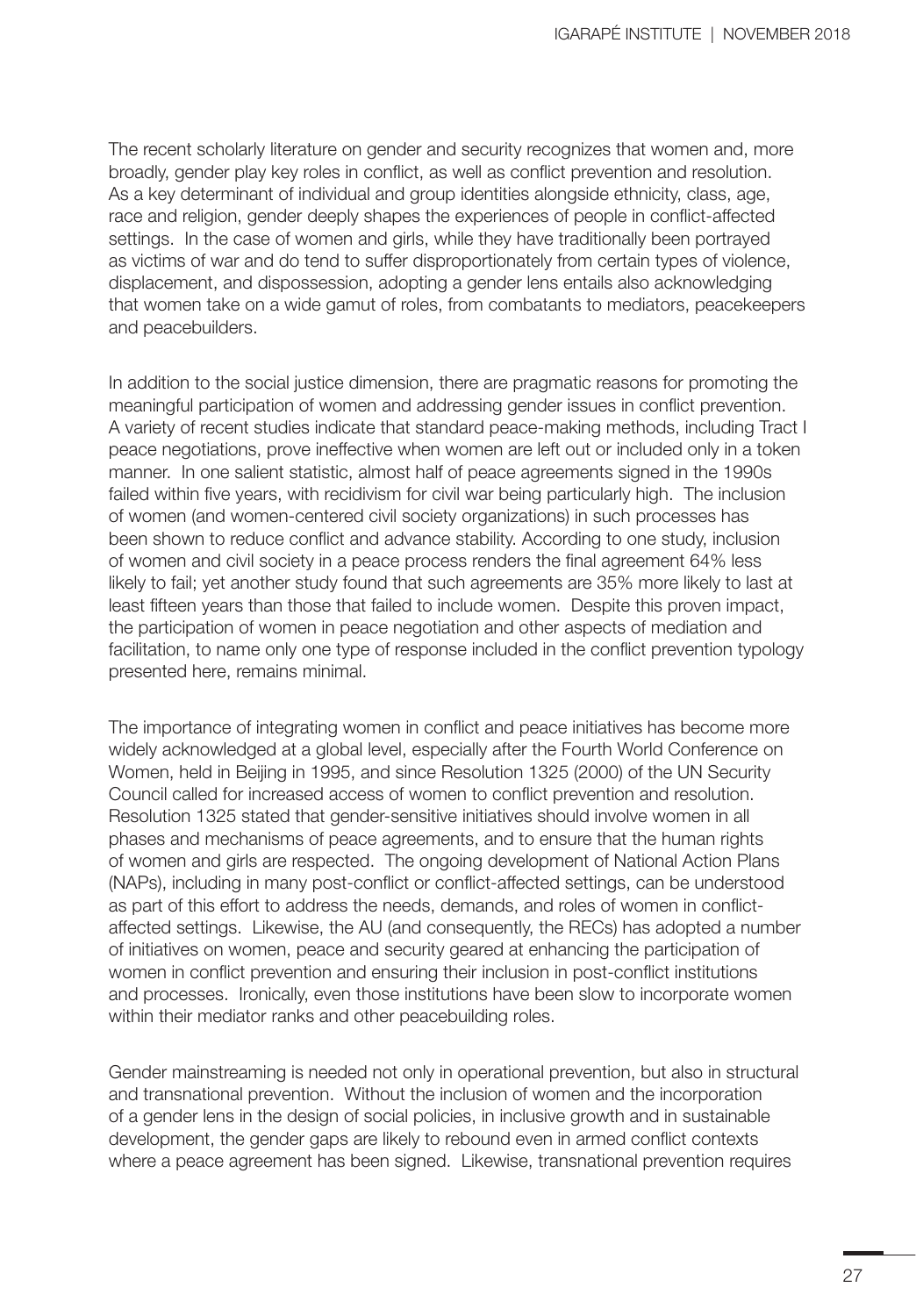<span id="page-29-0"></span>transnational and regional institutions to take gender seriously in order to develop and promote inclusiveness norms that help to sustain peace across borders.

In the context of this Handbook, gender mainstreaming in conflict prevention refers to the adoption of cross-cutting gender lens in the design, implementation, and monitoring and evaluation of conflict prevention responses, so as to address gender imbalances and incorporate an understanding of how gender affects conflict dynamics and vice-versa. Gender, in other words, is taken into account in all of the categories appearing in the Typology above, as well as in the ensuing case studies and analyses emerging out of this initiative.

We understand gender mainstreaming to be an essential component in the broader process of making conflict prevention more inclusive, which also entails incorporating the views, experiences, demands and concerns of other groups, such as youth, the elderly, and racial, ethnic and religious minorities.

| <b>IMMEDIATE</b>                                                                                                                                                                                                                                                     | <b>STRUCTURAL</b>                                                                                                                                                                                                                                                                       | <b>TRANSNATIONAL</b>                                                                                                                                                                                                                                                                     |
|----------------------------------------------------------------------------------------------------------------------------------------------------------------------------------------------------------------------------------------------------------------------|-----------------------------------------------------------------------------------------------------------------------------------------------------------------------------------------------------------------------------------------------------------------------------------------|------------------------------------------------------------------------------------------------------------------------------------------------------------------------------------------------------------------------------------------------------------------------------------------|
| <b>PREVENTION</b>                                                                                                                                                                                                                                                    | <b>PREVENTION</b>                                                                                                                                                                                                                                                                       | <b>PREVENTION</b>                                                                                                                                                                                                                                                                        |
| • Meaningful<br>participation of<br>women in peace<br>negotiators;<br>• Capacity-building<br>among women<br>mediators<br>• Early Warning<br>Systems that take<br>gender disparities,<br>gender-based<br>sexual violence, and<br>other gender factors<br>into account | • Development of<br>National Action Plan<br>on Women, Peace and<br>Security;<br>• Development of gender<br>laws, policies and<br>institutions<br>• Mechanisms to prevent<br>gender-based sexual<br>violence<br>• Initiatives to increase<br>participation of women<br>in political life | • Regional networks<br>of women<br>mediators<br>• Initiatives to curb<br>people trafficking<br>and other forms of<br>organized crime<br>with heavy impact<br>on women and<br>girls<br>• Meaningful and<br>plural inclusion<br>of women<br>in regionally<br>organized peace<br>processes. |

| <b>Table 4.</b> Examples of Gender-Sensitive Conflict Prevention Measures |  |
|---------------------------------------------------------------------------|--|
|---------------------------------------------------------------------------|--|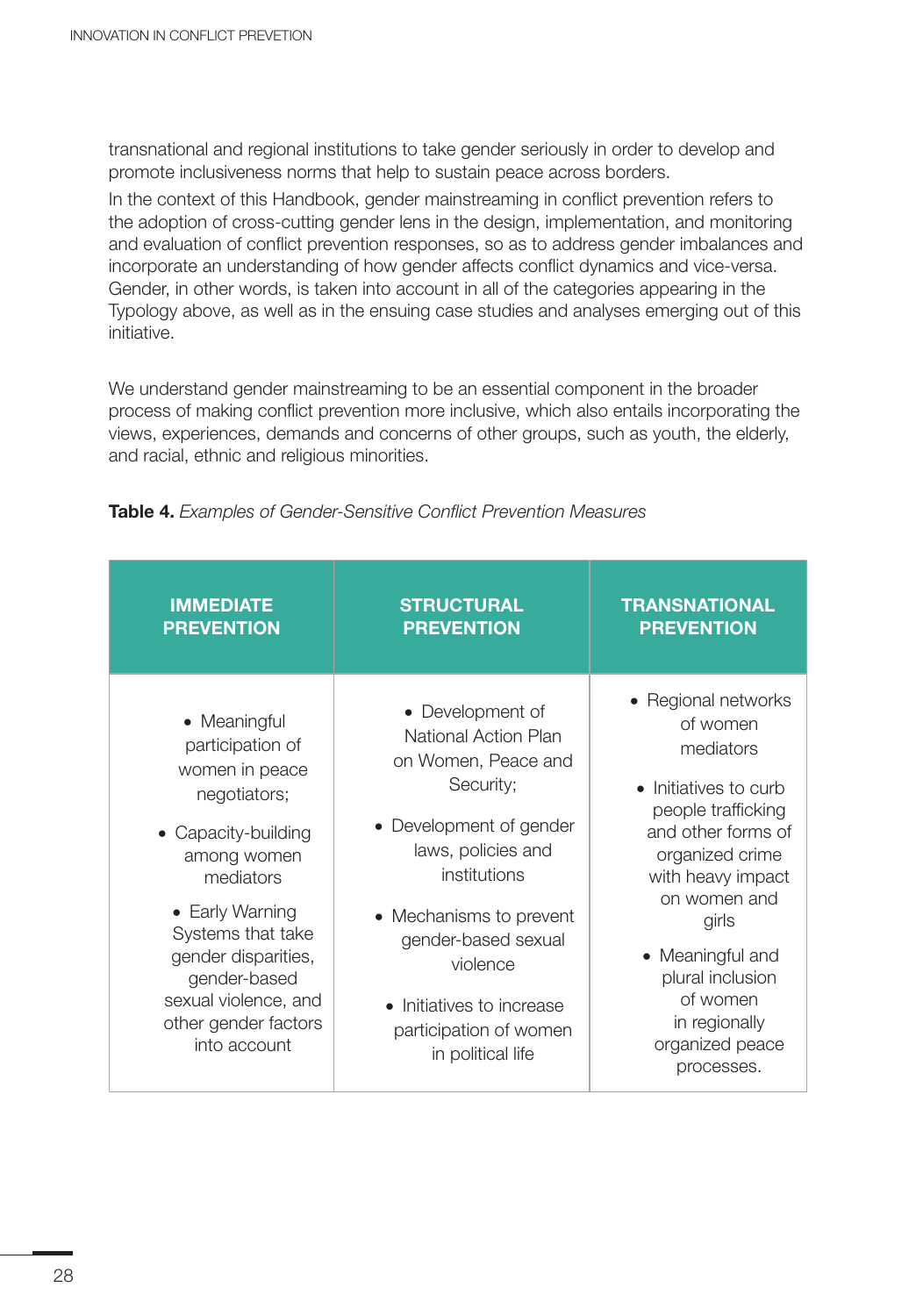## <span id="page-30-0"></span>4. Moving Forward

This handbook is intended to move the discussion of conflict prevention in a more concrete and innovative direction by offering conceptual tools, especially the typology covering immediate, structural, and transnational responses. The typology forms the basis for the ICP Conflict Prevention Database which, coupled with the text-based outputs from the project, aims to help policymakers, practitioners, researchers, and other stakeholders map, analyze, and draw inspiration from specific examples of conflict prevention efforts in parts of the African continent. The exercise offers the following takeaway points:

• Although the international community has focused heavily on the immediate side of conflict prevention, using tools such as mediation and good offices to prevent the imminent breakout or intensification of conflict, more attention is needed to **structural prevention**, with a longer-term view and corresponding policy approaches.

• Despite the heavy focus on individual states, conflict prevention requires greater attention to **transnational factors**, whether at the regional or global level. From arms flows to migratory fluxes and geopolitical meddling, transnational factors demand far more innovative international cooperation on conflict prevention.

Given the evidence on how **inclusive processes** contribute towards positive peace, all types of conflict prevention responses – primarily whether immediate, structural or transnational – should incorporate the perspective, and attend to the needs, of population groups that are particularly vulnerable in conflict-affected contexts, including women, children, the elderly, and ethnic or religious minorities.

• Although global and regional epistemic communities have emerged around specific categories of conflict prevention, e.g. mediation and peacebuilding, promoting interaction and **exchanges among those sub-groups** is necessary for a more comprehensive approach to conflict prevention.

There is urgent need for **reliable data and analysis of conflict prevention** that goes beyond case studies and draws on a wide gamut of methodologies, both qualitative and quantitative, combining them with innovative technologies that allow for data interactivity and visualization.

• Knowledge-building and policymaking on conflict prevention should not remain the exclusive or primary province of global powers and associated institutions. The international community should work to boost the role and even protagonism of Global South institutions in generating innovative solutions to conflict prevention based on localized knowledge and collaborative ties among institutions across the developing world.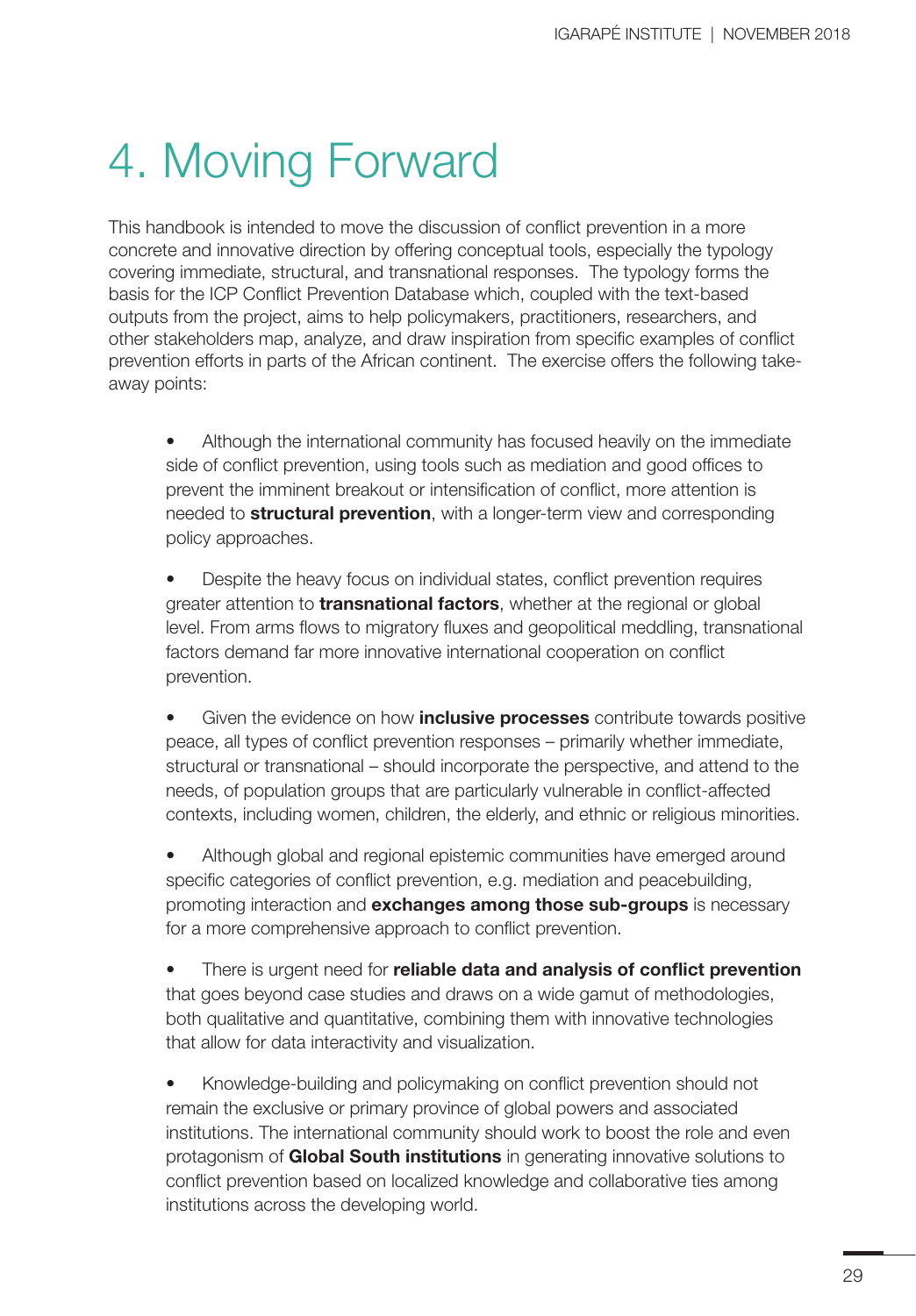## Bibliography and Resources

ABDENUR, A. E. and G. CARVALHO (2016). Boosting the UN's Role in Conflict Prevention - What Next?. *MUNPlanet*, July. Retrieved from: <https://www.munplanet. com/articles/united-nations/boosting-the-uns-role-in-conflict-prevention-what-next>. Accessed July 15, 2017.

ABDENUR, A.E. and R. MUGGAH (2017) "The Conflict Prevention Renaissance: Preventive Diplomacy from a Brazilian Perspective" pp 121-146 in SCHMITZ, G.O. and ROCHA, R.A. (Eds), *Brasil e o Sistema das Nações Unidas: desafios e oportunidades na governança global*. Brasília: IPEA.

ANNAN, K. (2000). *We the Peoples - The Role of the United Nations in the 21st Century*. New York: United Nations. Retrieved from: <http://www.un.org/en/events/pastevents/ pdfs/We\_The\_Peoples.pdf.>.

AU. (2003). *Protocol relating to the establishment of the Peace and Security Council of the African Union*. African Union. Retrieved from: <www.peaceau.org/uploads/pscprotocol-en.pdf>.

AU. (2015a). *African Peace and Security Architecture: APSA Roadmap 2016-2020*. African Union. Retrieved from: <www.peaceau.org/uploads/2015-en-apsa-roadmap-final.pdf. >.

AU. (2015b). *Report of the Chairperson of the Commission on the Follow-Up to the Peace and Security Council Communiqué of 27 October 2014 on Structural Conflict Prevention*. African Union. Retrieved from: <www.peaceau.org/uploads/psc-502-cewsrpt-29-4-2015.pdf.>.

BAKKEN, I.V. and S.A. Rustad (2018) "Conflict Trends in Africa 1946-2017" PRIO Conflict Trends, June. Retrieved from: [<https://www.prio.org/utility/DownloadFile.ashx?id=1609&](https://www.prio.org/utility/DownloadFile.ashx?id=1609&type=publicationfile) [type=publicationfile](https://www.prio.org/utility/DownloadFile.ashx?id=1609&type=publicationfile)>.

BELLAMY, A. (*2008*) "Conflict Prevention and the Responsibility to Protect" *Global Governance: A Review of Multilateralism and International Organizations:* April-June 2008, Vol. 14, No. 2, pp. 135-156.

BOUTROS-GHALI, B. (1992). *An Agenda por Peace*. New York: United Nations. Retrieved from: <http://www.un-documents.net/a47-277.htm.>.

BROWN, M. (1996). *The International Dimensions of Internal Conflict*. Cambridge, Mass.: M.I.T. Press.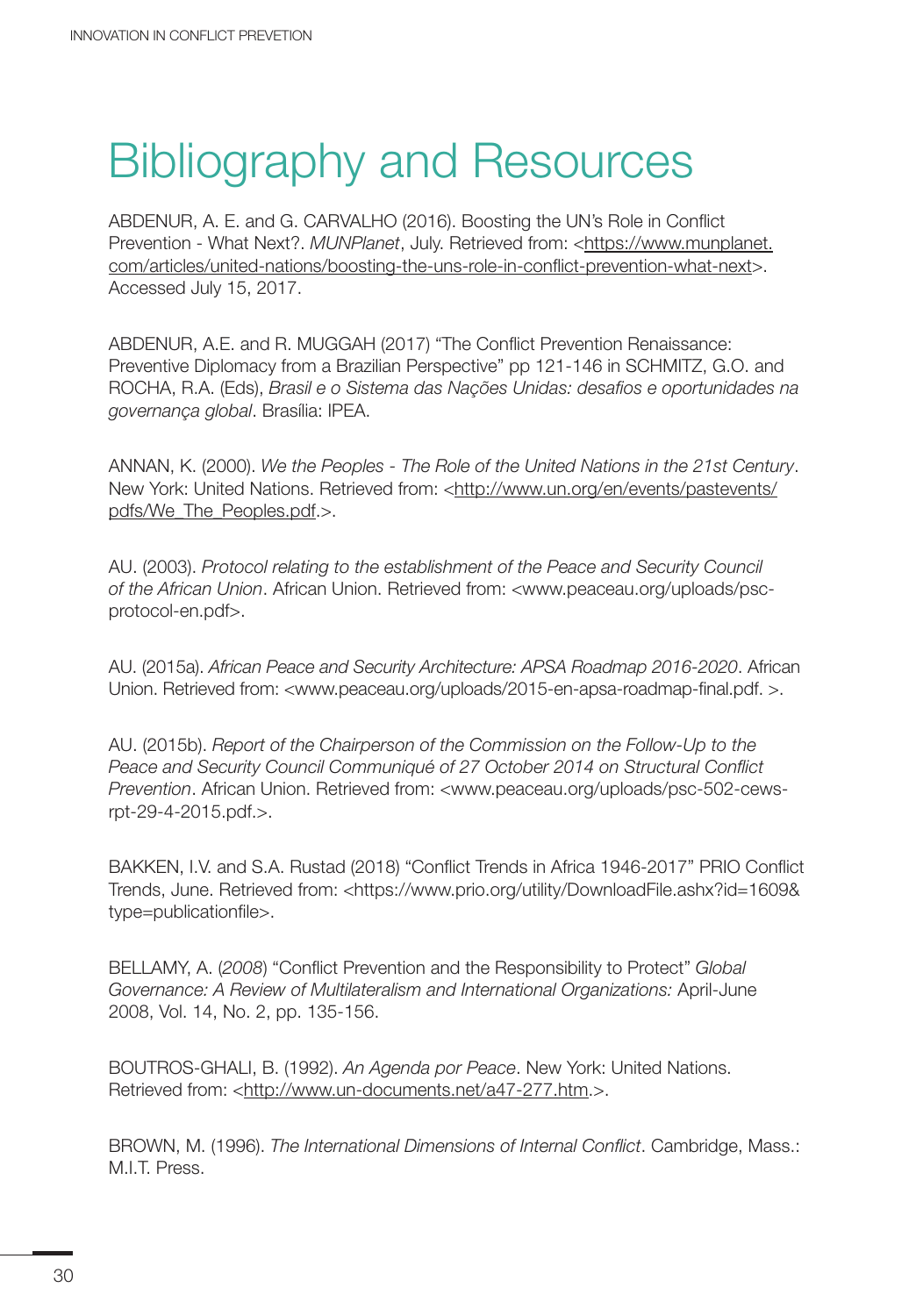BROWN, M.; ROSENCRANCE, R. (1999) *The Costs of Conflict: Prevention and Cure in the Global Arena*. Rowman & Littlefield.

CARMENT, D.; SCHNABEL, A. (2003). *Conflict Prevention: Path to Peace or Grand Illusion?*. New York, United Nations University Press.

CARVALHO, G. (2017). "Conflict Prevention: what's in it for the AU?." *Policy Brief 103*, v.2, n.11.

CARVALHO, G. and A. E. ABDENUR (2017) "Can the UN Security Council help prevent conflicts?" Institute of Security Studies. Retrieved from: < [https://issafrica.org/research/](https://issafrica.org/research/africa-in-the-world-report/can-the-un-security-council-help-prevent-conflicts) [africa-in-the-world-report/can-the-un-security-council-help-prevent-conflicts>](https://issafrica.org/research/africa-in-the-world-report/can-the-un-security-council-help-prevent-conflicts)

CCPDC. (1997). *Preventing Deadly Conflict*. Carnegie Commission on Preventing Deadly Conflict. Retrieved from: <https://www.carnegie.org/media/filer\_public/b2/0e/b20e1080-7830-4f2b-9410-51c14171809b/ccny\_report\_1997\_ccpdc\_final.pdf>.

CILLIERS, J.; SISK, T. D. (2013). *Assessing Long Term State Fragility in Africa: Prospects for 26 'more fragile' countries*. ISS Monograph n. 188, Pretoria, Institute for Security Studies.

ECOWAS. (2008). ECOWAS Conflict Prevention Framework. Economic Community of West African States. Abuja: ECOWAS Commission.

EVANS, G. (1993). *Cooperating for Peace: The Global Agenda for the 1990s and Beyond*. St. Leonards: Allen and Unwin.

GALTUNG, J. (1996) "Peace by Peaceful means: Peace and Conflict, Development and Civilisation" Oslo: PRIO.

HAMPSON, F.O. and MALONE, D. (2002) *From Reaction to Conflict Prevention: Opportunities for the UN System.* Lynne Rienner.

HIPPO. (2015). *Report of the HIPPO presented to the Secretary-General*. High-Level Independent Panel on United Nations Peace Operations. New York: United Nations. Retrieved from: <http://peaceoperationsreview.org/wp-content/uploads/2015/08/HIPPO\_ Report\_1\_June\_2015.pdf>.

LUCK, E. C. (2002). "Prevention: Theory and Practice". In HAMPSON, F.O.; MALONE, D. (eds.). From Reaction to Conflict Prevention: opportunities for the UN system. Boulder, Lynne Rienner.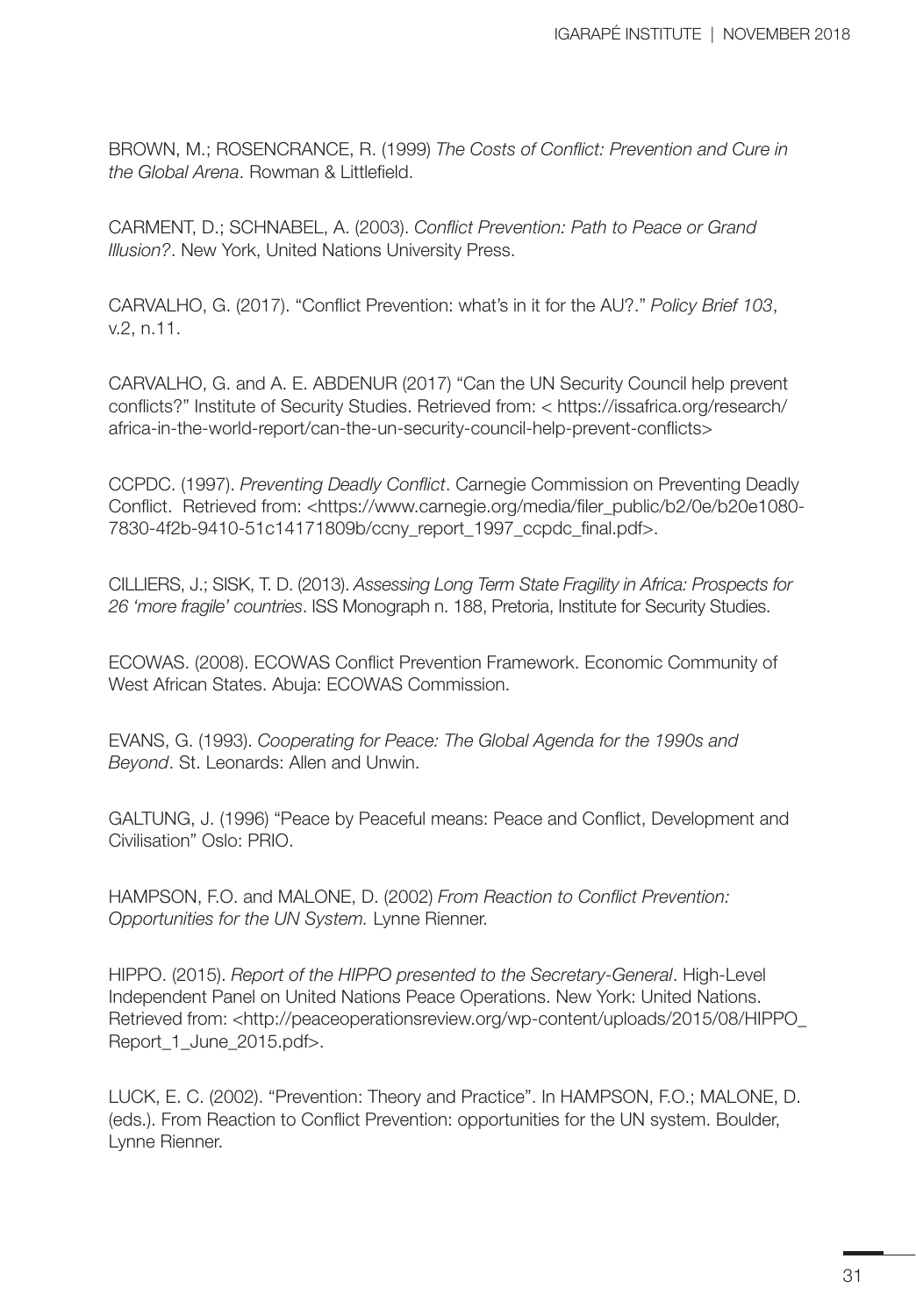LUND, M. (1995). "Underrating preventive diplomacy." *Foreign Affairs*. Retrieved from: http://www.foreignaffairs.com/articles/51214/michael-s-lund/underrating-preventivediplomacy>. Accessed July 16, 2017.

LUND, M. (1996). *Preventing Violent Conflicts: a strategy for preventive diplomacy*. Washington DC: United States Institute of Peace.

LUND, M. (2002). "Preventing Violent Intrastate Conflicts: Learning lessons from experience". In: VAN TONGEREN, P.; VAN DE VEEN, H.; VERHOEVEN, J. (eds) *Searching for Peace in Europe and Eurasia: An Overview of Conflict Prevention and Peacebuilding Activities*. Boulder, Lynne Rienner.

LUND, M. (2009). "Conflict Prevention: Theory in Pursuit of Policy and Practice". In BERCOVITCH, J.; KREMENYUK, V.; ZARTMAN, W. I. *The SAGE Handbook of Conflict Resolution*. London, SAGE Publications Ltd.

MANI, R. (2007). "Peaceful Settlement of Disputes and Conflict Prevention". In WEISS, T. G.; DAWS, S. The Oxford Handbook on the United Nations. Oxford: Oxford University Press.

MUGGAH, R. (2013) "Is there a preventive action renaissance? The policy and practice of preventive diplomacy and conflict prevention" Norwegian Centre for Conflict Resolution (NOREF). Retrieved at: < [https://noref.no/Publications/Themes/Peace-processes](https://noref.no/Publications/Themes/Peace-processes-and-mediation/Is-there-a-preventive-action-renaissance-The-policy-and-practice-of-preventive-diplomacy-and-conflict-prevention)[and-mediation/Is-there-a-preventive-action-renaissance-The-policy-and-practice-of](https://noref.no/Publications/Themes/Peace-processes-and-mediation/Is-there-a-preventive-action-renaissance-The-policy-and-practice-of-preventive-diplomacy-and-conflict-prevention)[preventive-diplomacy-and-conflict-prevention>](https://noref.no/Publications/Themes/Peace-processes-and-mediation/Is-there-a-preventive-action-renaissance-The-policy-and-practice-of-preventive-diplomacy-and-conflict-prevention).

MAWERE, M; MARONGWE, N. (2016) Violence, Politics and Conflict Management in Africa: Envisioning Transformation, Peace and Unity in the Twentieth-First Century. Langaa RPCIG.

PICCONE, T. (2017) "Democracy and Civil War" Brookings Institution Policy Brief, September. Retrieved at: < [https://www.brookings.edu/wp-content/uploads/2017/08/](https://www.brookings.edu/wp-content/uploads/2017/08/fp_20170905_democracy_civil_war.pdf) [fp\\_20170905\\_democracy\\_civil\\_war.pdf](https://www.brookings.edu/wp-content/uploads/2017/08/fp_20170905_democracy_civil_war.pdf).

OECD. (2008). *Guidance on Evaluating Conflict Prevention and Peacebuilding Activities*, 2008. Organisation for Economic Co-operation and Development. Retrieved from: <https://www.oecd.org/dac/evaluation/dcdndep/39774573.pdf>.

OECD. (2008). *Guidance on Evaluating Conflict Prevention and Peacebuilding Activities*. Organisation for Economic Co-operation and Development. OECD Publishing.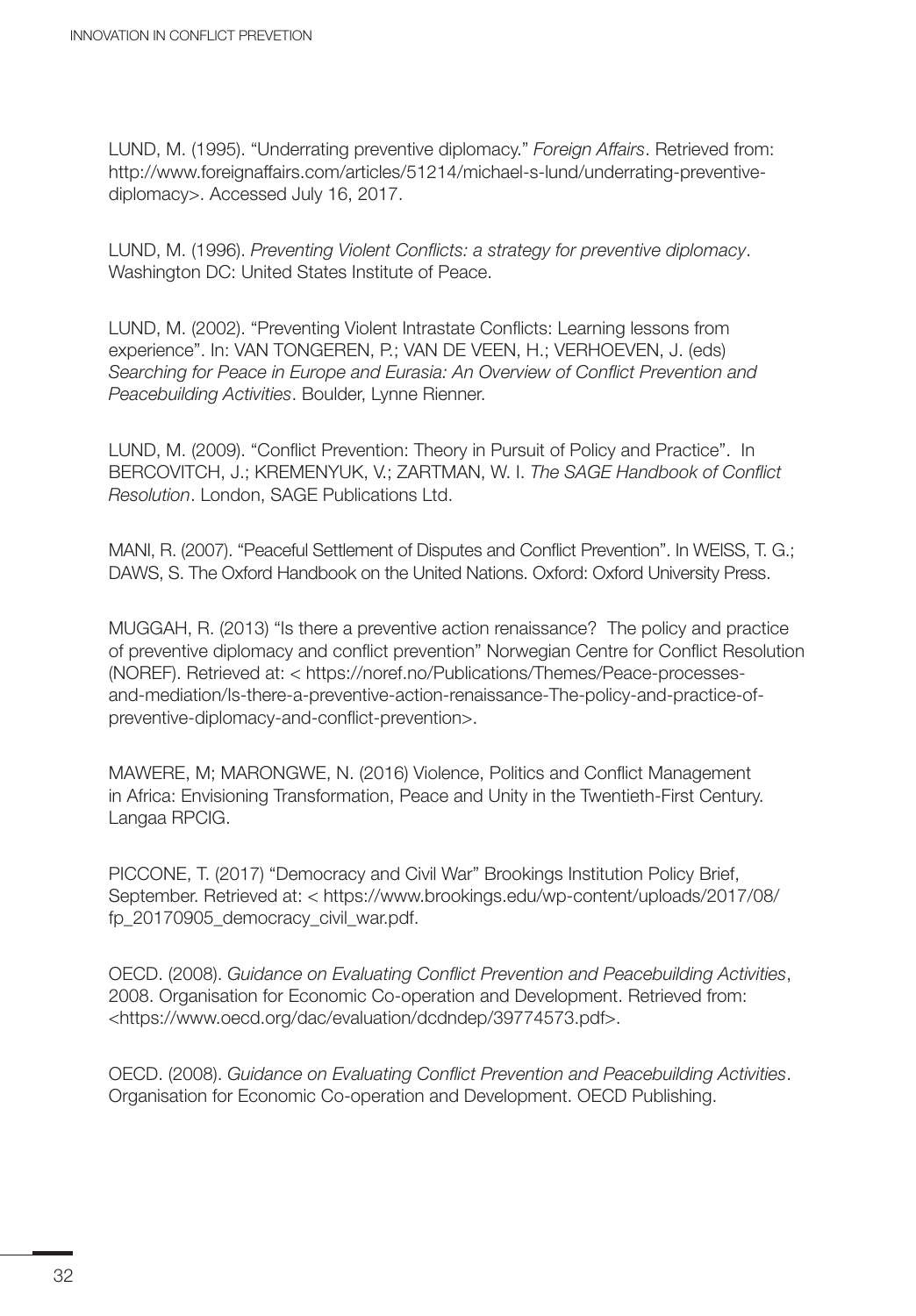OECD. (2012). *Evaluating Peacebuilding Activities in Settings of Conflict and Fragility*. Organisation for Economic Co-operation and Development. Retrieved from: <http://www. oecd-ilibrary.org/docserver/download/4312151e.pdf?expires=1500143250&id=id&accna me=guest&checksum=1CD89753CC9C57C8C42EF05411452419>.

RADOSLAVA, N.S. (2017) *The G8, the United Nations, and Conflict Prevention*. Routledge.

ROTHCHILD, D. S. (2003). "Third party incentives and the Phases of Conflict Prevention". In SRIRAM, C. L., WERMESTER, K. (ed.). *From promise to practice: strengthening UN Capacities for the Prevention of Violent Conflict*. Boulder, Lynne Rienner Publishers.

RUBIN, B. R. (1998). *Cases and Strategies for Preventive Action*. New York: Century Foundation Press.

SCHNABEL, A.; CARMENT, D (2004) *Conflict Prevention from Rhetoric to Reality: Organizations and Institutions.* Lexington Books.

SIKOSKA, T. (1999) "Introducing Gender in Conflict and Conflict Prevention" Peacewomen. Retrieved at: < [www.peacewomen.org/assets/file/.../uninstraw\\_](http://www.peacewomen.org/assets/file/.../uninstraw_genderconflictprevpolicy_1999.pdf) [genderconflictprevpolicy\\_1999.pdf](http://www.peacewomen.org/assets/file/.../uninstraw_genderconflictprevpolicy_1999.pdf)>.

STRACHAN, A. L. and H. HAIDER (2015) "Gender and Conflict" GSDRC, University of Birmingham. Retrieved at: < [http://www.gsdrc.org/wp-content/uploads/2015/07/gender\\_](http://www.gsdrc.org/wp-content/uploads/2015/07/gender_conflict.pdf) [conflict.pdf>](http://www.gsdrc.org/wp-content/uploads/2015/07/gender_conflict.pdf).

UN/WORLD BANK (2017) *Pathways for Peace: Inclusive Approaches to Preventing Violent Conflict.* Washington, DC: World Bank.

UN. (1945). *Charter of the United Nations*. United Nations. Retrieved from: <http://www. unwebsite.com/charter>.

UN (2015) "Preventing Conflict, Transforming Justice, Securing the Peace: A Global Study on the Implementation of United Nations Security Council Resolution 1325": [<http://wps.unwomen.org/](http://wps.unwomen.org/)>.

UNGA. (2005). *2005 World Summit Outcome*. United Nations General Assembly. Retrieved from: <http://www.un.org/womenwatch/ods/A-RES-60-1-E.pdf.>.

UNGA; UNSC. (2000). *Report of the Panel on United Nations Peace Operations*. United Nations General Assembly; United Nations Security Council. Retrieved from: <http:// www.un.org/en/ga/search/view\_doc.asp?symbol=A/55/305.>.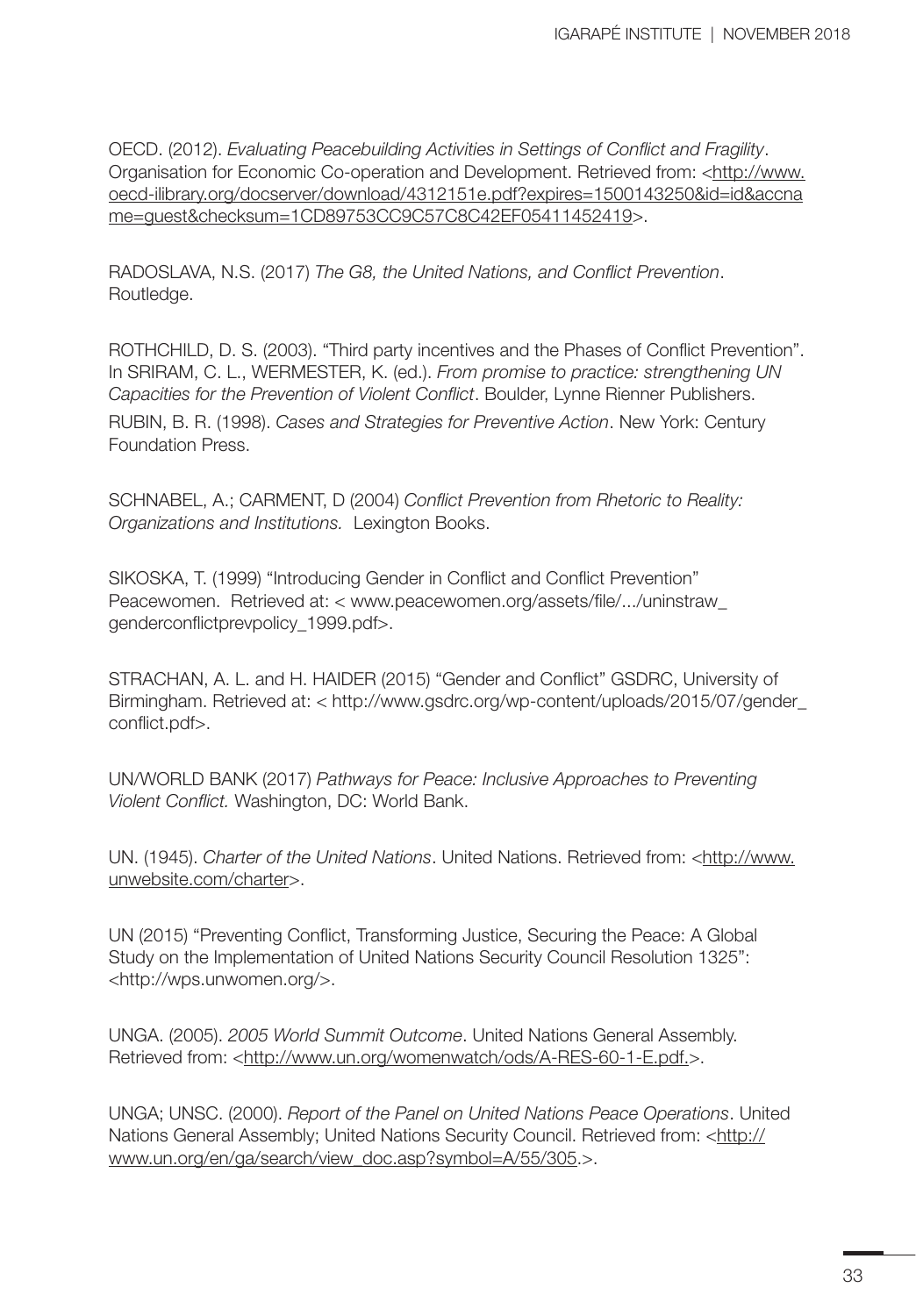<span id="page-35-0"></span>UNGA; UNSC. (2001). *Prevention of Armed Conflict – Report of the Secretary-General*. United Nations General Assembly; United Nations Security Council. Retrieved from: <http://unpan1.un.org/intradoc/groups/public/documents/un/unpan005902.pdf>.

UNNC. (2017). At Security Council, UN chief Guterres makes case for new efforts to build and sustain peace. *UN News Centre*, January. Retrieved from: <http://www.un.org/apps/ news/story.asp?NewsID=55935#.WWodDxXytxB>. Accessed July 15, 2017.

UNSC. (2001). *Resolution 1366 (2001)*. United Nations Security Council. Retrieved from: <https://documents-dds-ny.un.org/doc/UNDOC/GEN/N01/524/48/PDF/N0152448. pdf?OpenElement>.

WALLENSTEEN, P.; MOLLER, F. (2003). "Conflict Prevention: Methodology for Knowing the Unknown". *Uppsala Peace Research Papers*, n.7, Uppsala University, Sweden.

WALLENSTEEN, P.; SOLLENBERG, M. (1995) "After the Cold War: Emerging Patterns of Armed Conflict 1989-94" *Journal of Peace Research*, Vol. 32, n.3, pp. 345-360.

WORLD BANK. (2011). *World Development Report 2011 – Conflict, Security, and Development*. World Bank. Washington DC: The World Bank.

WEISS, T. G. (1993). "The UN's Prevention Pipe-Dream". *Berkeley Journal of International Law*, v.14, n.2.

WEISS, T., FORSYTHE, D. and R. COATE (1993), "The Reality of UN Security Efforts During the Cold War" in *The United Nations and Changing World Politics.* Boulder: Westview.

WELSH< J.; QUINTON-BROWN, P.; MACDIARMID, V. (2013) "Brazil's 'Responsibility While Protecting' Proposal: A Canadian Perspective" Coalition for the Responsibility to Protect, 12 July. Retrieved at: < http://www.responsibilitytoprotect.org/index.php/ crises/178-other-rtop-concerns/4915-jennifer-welsh-patrick-quinton-brown-andvictor-macdiarmid-ccr2p-brazils-responsibility-while-protecting-proposal-a-canadianperspective>.

ZYCK, S. A. and R. MUGGAH (2012) Preventive Diplomacy and Conflict Prevention: Obstacles and Opportunities*. Stability: International Journal of Security and Development.* 1(1), pp. 68-75.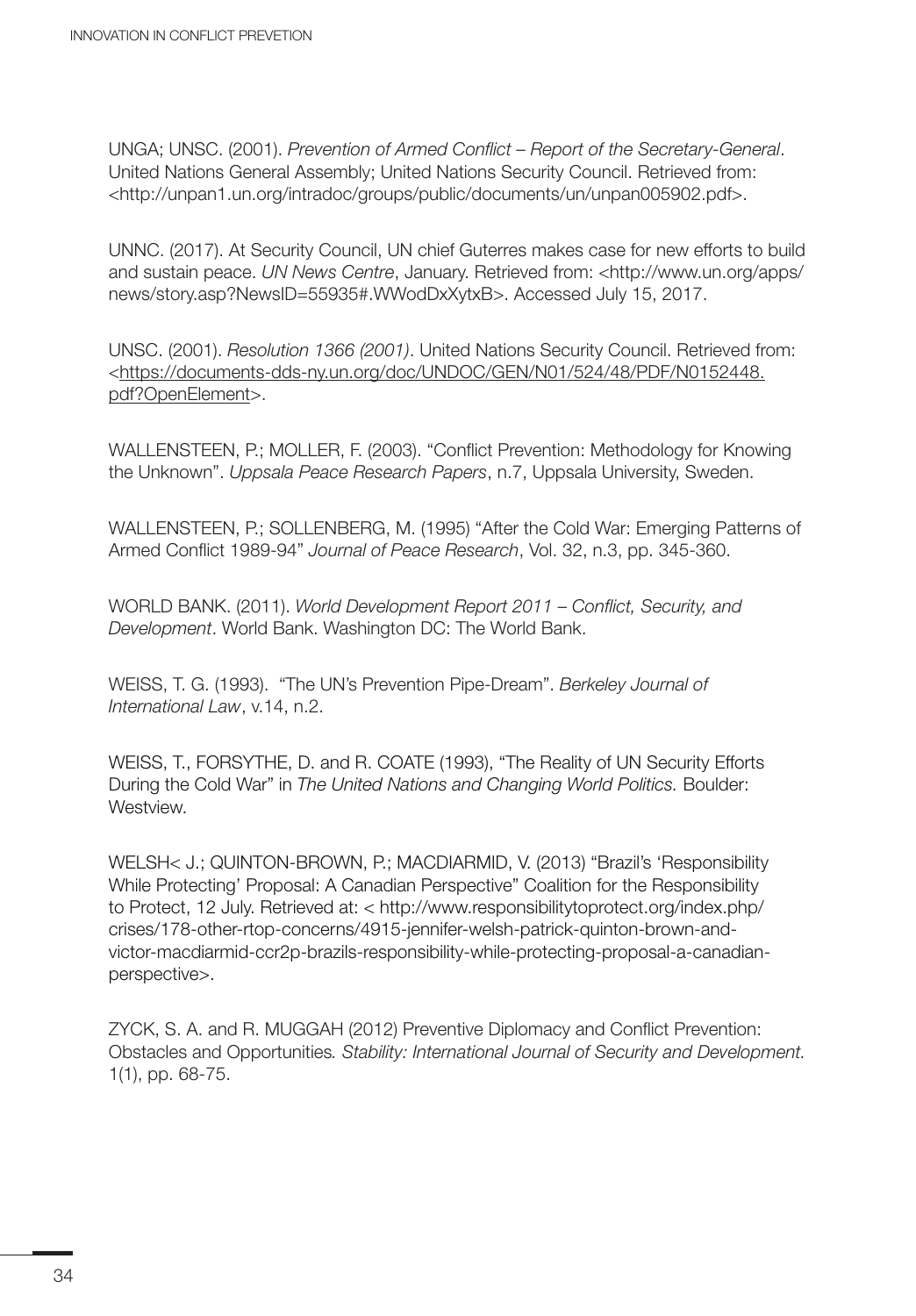## **NOTES**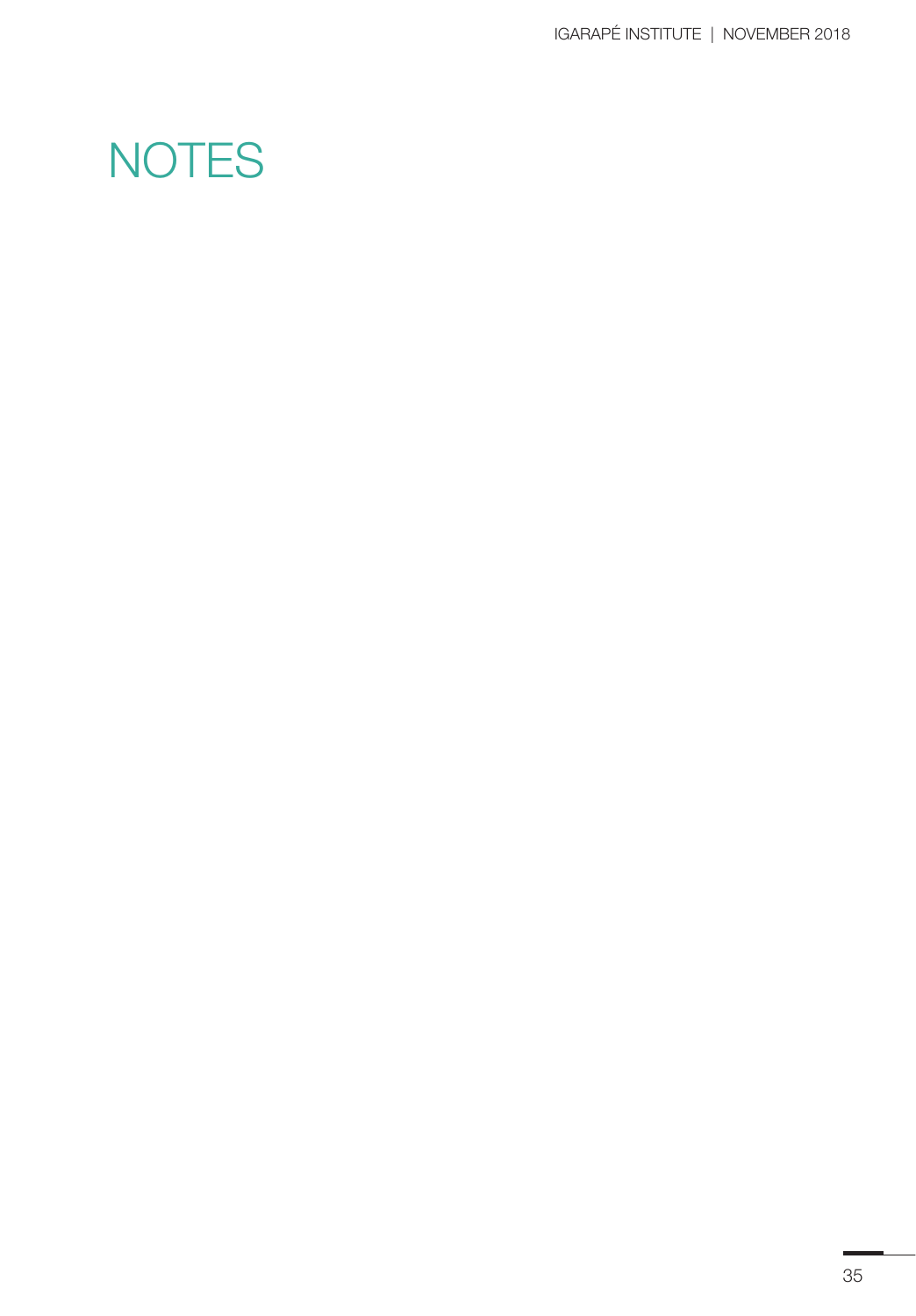INNOVATION IN CONFLICT PREVETION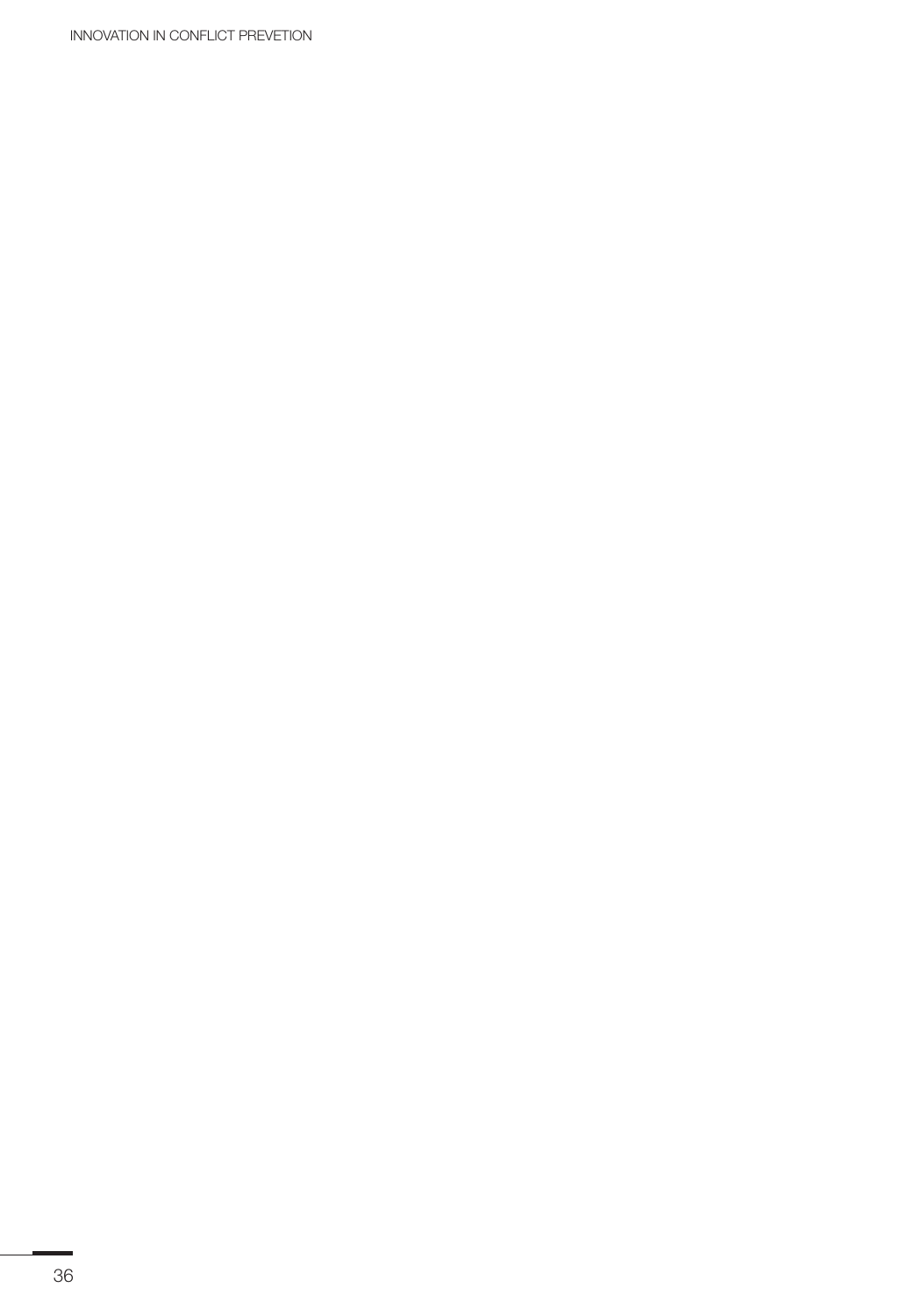

The Igarapé Institute is an independent think and do tank devoted to evidence-based policy and action on complex security, justice and development challenges in Brazil, Latin America, and Africa. The Institute's goal is to stimulate debate, foster connections, and trigger action.

Based in the South, the Igarapé Institute undertakes diagnostics, generates awareness, and co-designs solutions with public and private partners, often with the use of new technologies. Key areas of focus include (i) drug policy, (ii) citizen security, (iii) peace and security, (iv) safer cities, and (v) cyber security.

The word "Igarapé" itself can be traced to the Tupi, a South American indigenous people. The word itself means "the way of the canoe" referring to small rivers and canals that are common in the Amazon. Igarapés are vital connections for travelers and facilitate trade and communications.

The Institute has its headquarters in Rio de Janeiro, with personnel spread across Brazil, Colombia and Mexico. Established in 2011, it is supported by bilateral agencies, foundations, international organizations and private donors from around the world. These include, among others, Canada, Norway, United Kingdom, as well as the Bernard van Leer Foundation, Google, Open Society Foundation, the International Development Research Centre, the United Nations, and private supporters.

#### Funding for the ICP Project

Funding for the Innovation in Conflict Prevention (ICP) is generously provided by the government of Canada via Global Affairs Canada / Affaires Mondiales Canada: [www.](http://www.international.gc.ca/gac-amc/index.aspx?lang=eng) [international.gc.ca/gac-amc/index.aspx?lang=eng](http://www.international.gc.ca/gac-amc/index.aspx?lang=eng)

#### Igarapé Institute

Tel/Fax: +55 (21) 3496-2114 contato@igarape.org.br <facebook.com/institutoigarape> [twitter.com/igarape](twitter.com/institutoigarape)\_org igarape.org.br/en

Art direction

[Raphael Durão](http://www.stormdesign.me) [S](http://www.stormdesign.me)TORM.pt

ICP contact email: [icp@igarape.org.br](mailto:icp@igarape.org.br)